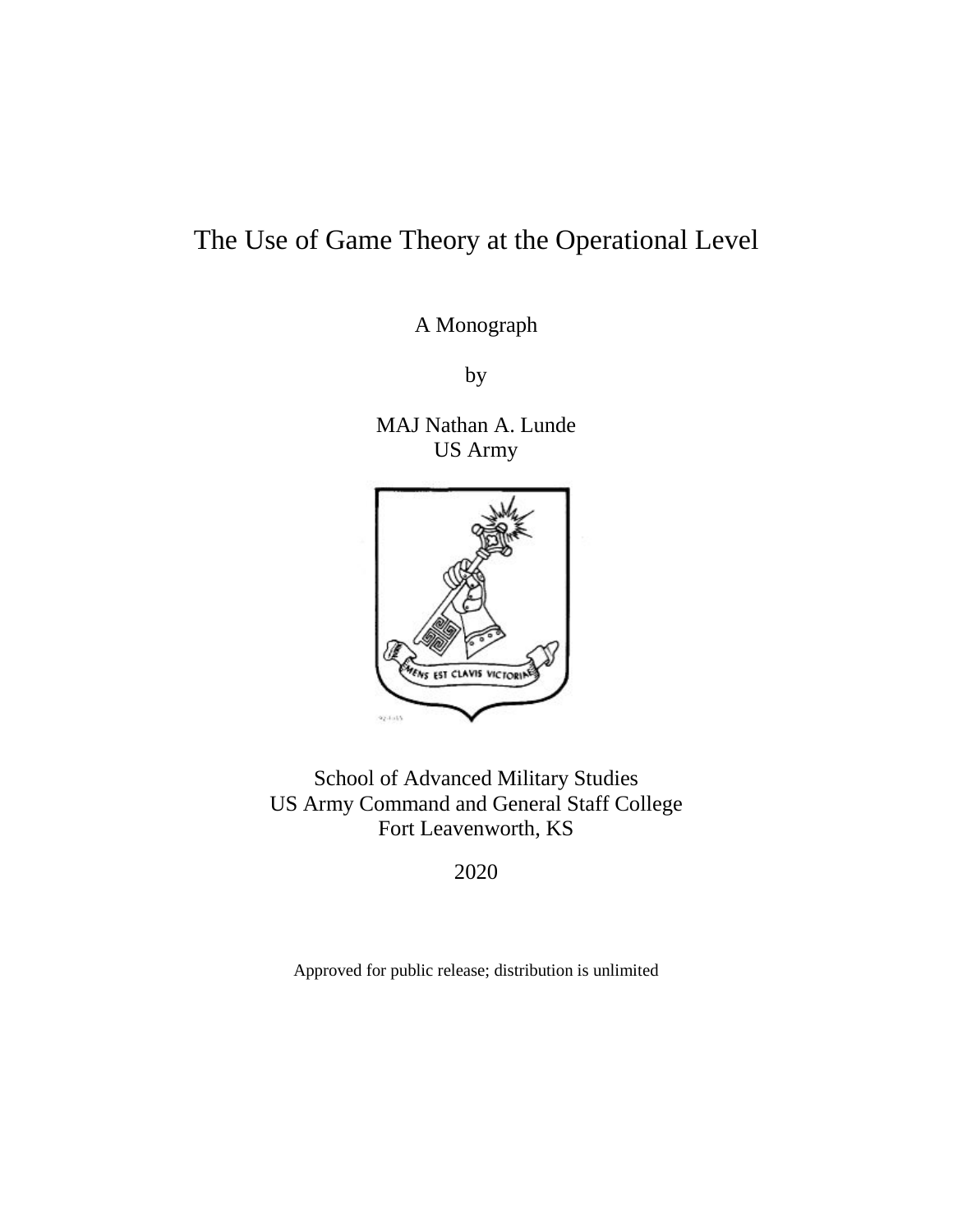| <b>REPORT DOCUMENTATION PAGE</b>                                                                                                                                                                                                                                                                                                                                                                                                                                                                                                                                                                                                                                                                                                                                                                                                                                                                                                                                                       | Form Approved                                                                                                 |  |  |  |  |
|----------------------------------------------------------------------------------------------------------------------------------------------------------------------------------------------------------------------------------------------------------------------------------------------------------------------------------------------------------------------------------------------------------------------------------------------------------------------------------------------------------------------------------------------------------------------------------------------------------------------------------------------------------------------------------------------------------------------------------------------------------------------------------------------------------------------------------------------------------------------------------------------------------------------------------------------------------------------------------------|---------------------------------------------------------------------------------------------------------------|--|--|--|--|
| OMB No. 0704-0188<br>Public reporting burden for this collection of information is estimated to average 1 hour per response, including the time for reviewing instructions, searching existing data<br>sources, gathering and maintaining the data needed, and completing and reviewing this collection of information. Send comments regarding this burden estimate or any<br>other aspect of this collection of information, including suggestions for reducing this burden to Department of Defense, Washington Headquarters Services, Directorate for<br>Information Operations and Reports (0704-0188), 1215 Jefferson Davis Highway, Suite 1204, Arlington, VA 22202-4302. Respondents should be aware that<br>notwithstanding any other provision of law, no person shall be subject to any penalty for failing to comply with a collection of information if it does not display a currently valid<br>OMB control number. PLEASE DO NOT RETURN YOUR FORM TO THE ABOVE ADDRESS. |                                                                                                               |  |  |  |  |
| 3. DATES COVERED (From-To)<br>1. REPORT DATE (DD-MM-YYYY)<br><b>2. REPORT TYPE</b><br>21-05-2020<br>Master's Thesis<br><b>JUN 2019-MAY 2020</b>                                                                                                                                                                                                                                                                                                                                                                                                                                                                                                                                                                                                                                                                                                                                                                                                                                        |                                                                                                               |  |  |  |  |
| <b>4. TITLE AND SUBTITLE</b><br><b>5a. CONTRACT NUMBER</b>                                                                                                                                                                                                                                                                                                                                                                                                                                                                                                                                                                                                                                                                                                                                                                                                                                                                                                                             |                                                                                                               |  |  |  |  |
| The Use of Game Theory at the Operational Level<br><b>5b. GRANT NUMBER</b>                                                                                                                                                                                                                                                                                                                                                                                                                                                                                                                                                                                                                                                                                                                                                                                                                                                                                                             |                                                                                                               |  |  |  |  |
|                                                                                                                                                                                                                                                                                                                                                                                                                                                                                                                                                                                                                                                                                                                                                                                                                                                                                                                                                                                        | <b>5c. PROGRAM ELEMENT NUMBER</b>                                                                             |  |  |  |  |
| 6. AUTHOR(S)<br><b>5d. PROJECT NUMBER</b>                                                                                                                                                                                                                                                                                                                                                                                                                                                                                                                                                                                                                                                                                                                                                                                                                                                                                                                                              |                                                                                                               |  |  |  |  |
| MAJ Nathan A. Lunde<br><b>5e. TASK NUMBER</b>                                                                                                                                                                                                                                                                                                                                                                                                                                                                                                                                                                                                                                                                                                                                                                                                                                                                                                                                          |                                                                                                               |  |  |  |  |
| 5f. WORK UNIT NUMBER                                                                                                                                                                                                                                                                                                                                                                                                                                                                                                                                                                                                                                                                                                                                                                                                                                                                                                                                                                   |                                                                                                               |  |  |  |  |
| 7. PERFORMING ORGANIZATION NAME(S) AND ADDRESS(ES)<br>8. PERFORMING ORG REPORT<br><b>NUMBER</b><br>U.S. Army Command and General Staff College<br><b>ATTN: ATXL-SWD-GD</b><br>Fort Leavenworth, Kansas 66027-2301                                                                                                                                                                                                                                                                                                                                                                                                                                                                                                                                                                                                                                                                                                                                                                      |                                                                                                               |  |  |  |  |
| 9. SPONSORING / MONITORING AGENCY NAME(S) AND ADDRESS(ES)<br><b>10. SPONSOR/MONITOR'S</b><br><b>ACRONYM(S)</b><br>Advanced Military Studies Program, School of Advanced Military<br>Studies.                                                                                                                                                                                                                                                                                                                                                                                                                                                                                                                                                                                                                                                                                                                                                                                           |                                                                                                               |  |  |  |  |
| <b>NUMBER(S)</b>                                                                                                                                                                                                                                                                                                                                                                                                                                                                                                                                                                                                                                                                                                                                                                                                                                                                                                                                                                       | 11. SPONSOR/MONITOR'S REPORT                                                                                  |  |  |  |  |
| <b>12. DISTRIBUTION / AVAILABILITY STATEMENT</b><br>Approved for Public Release; Distribution is Unlimited.                                                                                                                                                                                                                                                                                                                                                                                                                                                                                                                                                                                                                                                                                                                                                                                                                                                                            |                                                                                                               |  |  |  |  |
| <b>13. SUPPLEMENTARY NOTES</b>                                                                                                                                                                                                                                                                                                                                                                                                                                                                                                                                                                                                                                                                                                                                                                                                                                                                                                                                                         |                                                                                                               |  |  |  |  |
| <b>14. ABSTRACT</b>                                                                                                                                                                                                                                                                                                                                                                                                                                                                                                                                                                                                                                                                                                                                                                                                                                                                                                                                                                    |                                                                                                               |  |  |  |  |
| Political scientists and national level policymakers have used game theory at the strategic level for decades, but                                                                                                                                                                                                                                                                                                                                                                                                                                                                                                                                                                                                                                                                                                                                                                                                                                                                     |                                                                                                               |  |  |  |  |
| there exist minimal reviews of its use at the operational level. Three main challenges have traditionally prevented                                                                                                                                                                                                                                                                                                                                                                                                                                                                                                                                                                                                                                                                                                                                                                                                                                                                    |                                                                                                               |  |  |  |  |
| planners and analysts from using game theory at the operational level, the complex operational environment, the                                                                                                                                                                                                                                                                                                                                                                                                                                                                                                                                                                                                                                                                                                                                                                                                                                                                        |                                                                                                               |  |  |  |  |
| dynamic interactions of the actors and, the use of complex mathematical skills that most Army staff officers do not                                                                                                                                                                                                                                                                                                                                                                                                                                                                                                                                                                                                                                                                                                                                                                                                                                                                    |                                                                                                               |  |  |  |  |
| insight during the planning process. Army staff planners can fruitfully use basic game theory with simple math at                                                                                                                                                                                                                                                                                                                                                                                                                                                                                                                                                                                                                                                                                                                                                                                                                                                                      | possess. This monograph demonstrates that these challenges can be overcome, and game theory can provide novel |  |  |  |  |
| the operational level for understanding the operational environment, understanding actors and their motivations,                                                                                                                                                                                                                                                                                                                                                                                                                                                                                                                                                                                                                                                                                                                                                                                                                                                                       |                                                                                                               |  |  |  |  |
|                                                                                                                                                                                                                                                                                                                                                                                                                                                                                                                                                                                                                                                                                                                                                                                                                                                                                                                                                                                        |                                                                                                               |  |  |  |  |
| and comparing courses of action during the military decision-making process. This monograph shows how to                                                                                                                                                                                                                                                                                                                                                                                                                                                                                                                                                                                                                                                                                                                                                                                                                                                                               |                                                                                                               |  |  |  |  |
| avoid the cumbersome mathematical procedures advanced game theory uses to solve theoretical problems and                                                                                                                                                                                                                                                                                                                                                                                                                                                                                                                                                                                                                                                                                                                                                                                                                                                                               |                                                                                                               |  |  |  |  |
| instead focuses on using basic game theory to provide value during the operations process. It demonstrates the                                                                                                                                                                                                                                                                                                                                                                                                                                                                                                                                                                                                                                                                                                                                                                                                                                                                         |                                                                                                               |  |  |  |  |
| utility of game theory by reviewing the uses of game theory at the strategic level, teaching basic game theory, and                                                                                                                                                                                                                                                                                                                                                                                                                                                                                                                                                                                                                                                                                                                                                                                                                                                                    |                                                                                                               |  |  |  |  |
| covering a few basic games. Then it examines a historic campaign to show how the use of game theory would                                                                                                                                                                                                                                                                                                                                                                                                                                                                                                                                                                                                                                                                                                                                                                                                                                                                              |                                                                                                               |  |  |  |  |
| have arrived at an alternate recommended course of action and outcome, perhaps altering the course of history.                                                                                                                                                                                                                                                                                                                                                                                                                                                                                                                                                                                                                                                                                                                                                                                                                                                                         |                                                                                                               |  |  |  |  |
| Finally, it provides a guide to use game theory by applying it to an exercise at two steps of the military decision-<br>making process, mission analysis, and course of action development.                                                                                                                                                                                                                                                                                                                                                                                                                                                                                                                                                                                                                                                                                                                                                                                            |                                                                                                               |  |  |  |  |
| <b>15. SUBJECT TERMS</b>                                                                                                                                                                                                                                                                                                                                                                                                                                                                                                                                                                                                                                                                                                                                                                                                                                                                                                                                                               |                                                                                                               |  |  |  |  |
| Game Theory, Military Decision-Making Process, Design,<br><b>16. SECURITY CLASSIFICATION OF:</b><br><b>17. LIMITATION</b><br>19a. NAME OF RESPONSIBLE PERSON<br>18. NUMBER<br>OF ABSTRACT<br><b>OF PAGES</b>                                                                                                                                                                                                                                                                                                                                                                                                                                                                                                                                                                                                                                                                                                                                                                           |                                                                                                               |  |  |  |  |
| MAJ Nathan A. Lunde<br>b. ABSTRACT<br>c. THIS PAGE<br>a. REPORT<br>19b. PHONE NUMBER (include area code)                                                                                                                                                                                                                                                                                                                                                                                                                                                                                                                                                                                                                                                                                                                                                                                                                                                                               |                                                                                                               |  |  |  |  |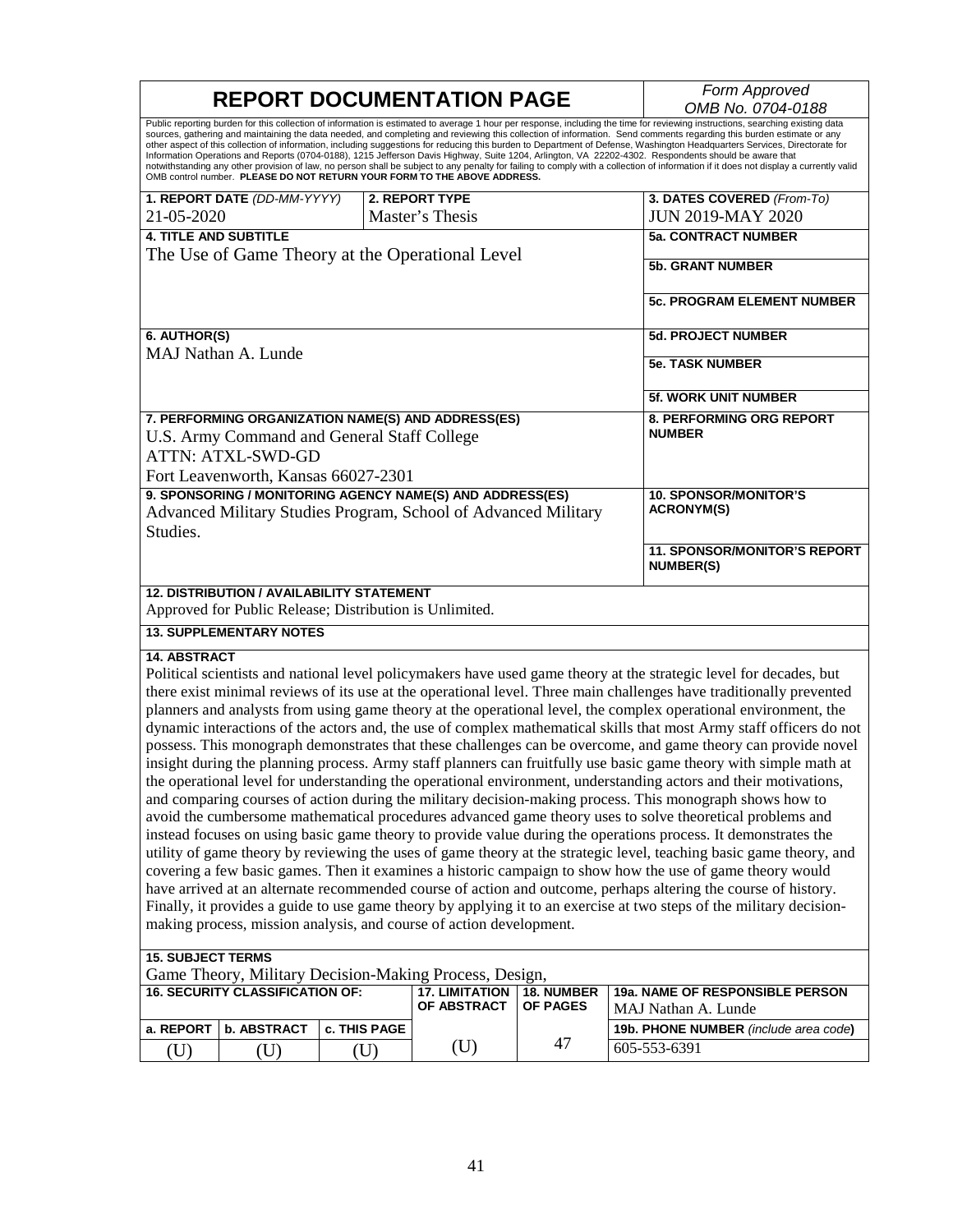## Monograph Approval Page

| Name of Candidate:                     | MAJ Nathan A. Lunde                             |                                                 |  |  |
|----------------------------------------|-------------------------------------------------|-------------------------------------------------|--|--|
| Monograph Title:                       | The Use of Game Theory at the Operational Level |                                                 |  |  |
| Approved by:                           |                                                 |                                                 |  |  |
| Philip Hultquist, PhD                  |                                                 | , Monograph Director                            |  |  |
| Leroy Bryant Butler, LtCol             |                                                 | , Seminar Leader                                |  |  |
| Brian A. Payne, COL                    |                                                 | , Director, School of Advanced Military Studies |  |  |
| Accepted this 21st day of May 2020 by: |                                                 |                                                 |  |  |
| Prisco R. Hernandez, PhD               |                                                 | , Acting Director, Office of Degree Programs    |  |  |

The opinions and conclusions expressed herein are those of the student author and do not necessarily represent the views of the US Army Command and General Staff College or any other government agency. (References to this study should include the foregoing statement.)

Fair use determination or copyright permission has been obtained for the inclusion of pictures, maps, graphics, and any other works incorporated into this manuscript. A work of the US government is not subject to copyright, however further publication or sale of copyrighted images is not permissible.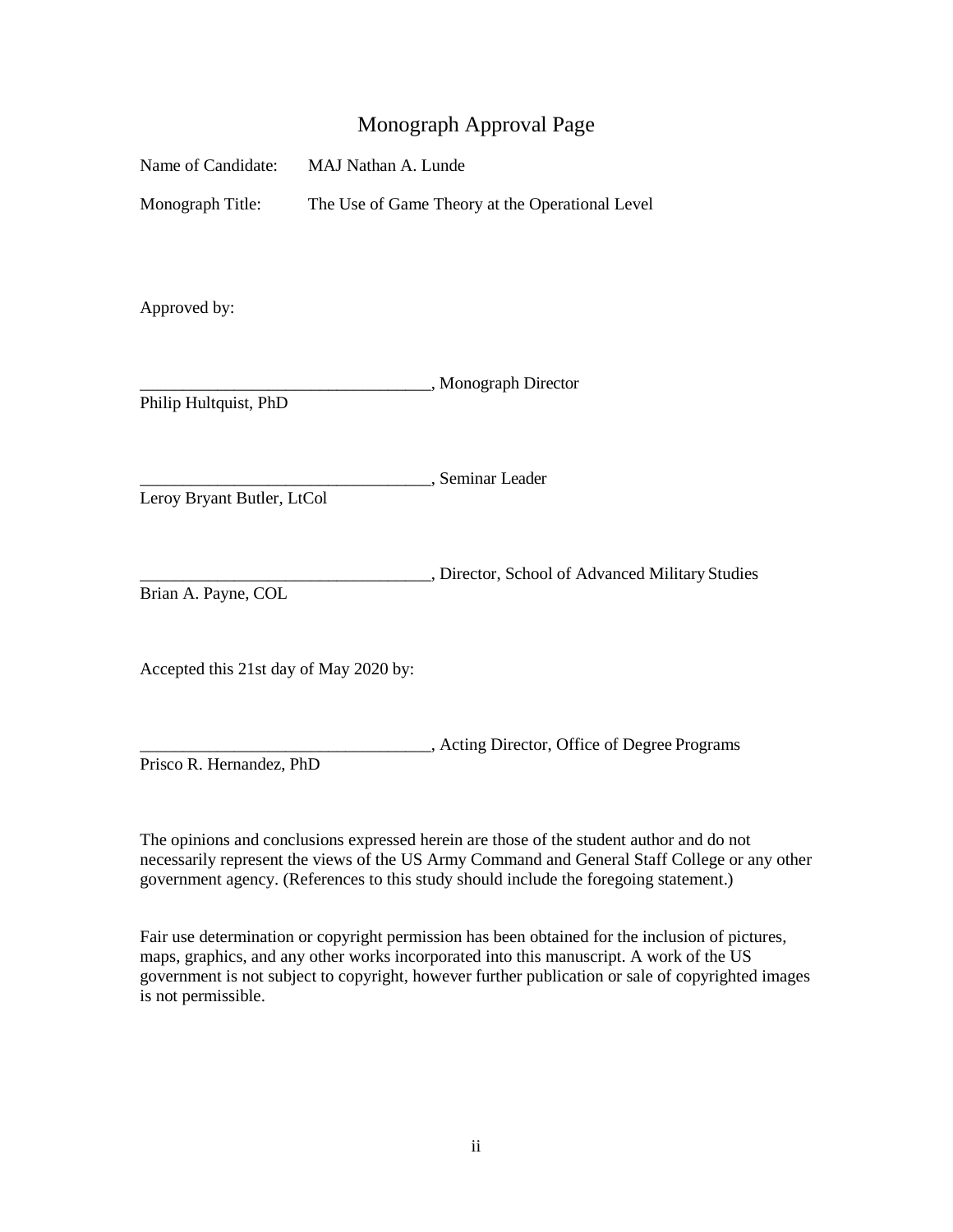#### Abstract

The Use of Game Theory at the Operational Level, by MAJ Nathan A. Lunde, 47 pages.

Political scientists and national level policymakers have used game theory at the strategic level for decades, but there exist minimal reviews of its use at the operational level. Three main challenges have traditionally prevented planners and analysts from using game theory at the operational level, the complex operational environment, the dynamic interactions of the actors and, the use of complex mathematical skills that most Army staff officers do not possess. This monograph demonstrates that these challenges can be overcome, and game theory can provide novel insight during the planning process. Army staff planners can fruitfully use basic game theory with simple math at the operational level for understanding the operational environment, understanding actors and their motivations, and comparing courses of action during the military decision-making process. This monograph shows how to avoid the cumbersome mathematical procedures advanced game theory uses to solve theoretical problems and instead focuses on using basic game theory to provide value during the operations process. It demonstrates the utility of game theory by reviewing the uses of game theory at the strategic level, teaching basic game theory, and covering a few basic games. Then it examines a historic campaign to show how the use of game theory would have arrived at an alternate recommended course of action and outcome, perhaps altering the course of history. Finally, it provides a guide to use game theory by applying it to an exercise at two steps of the military decision-making process, mission analysis, and course of action development.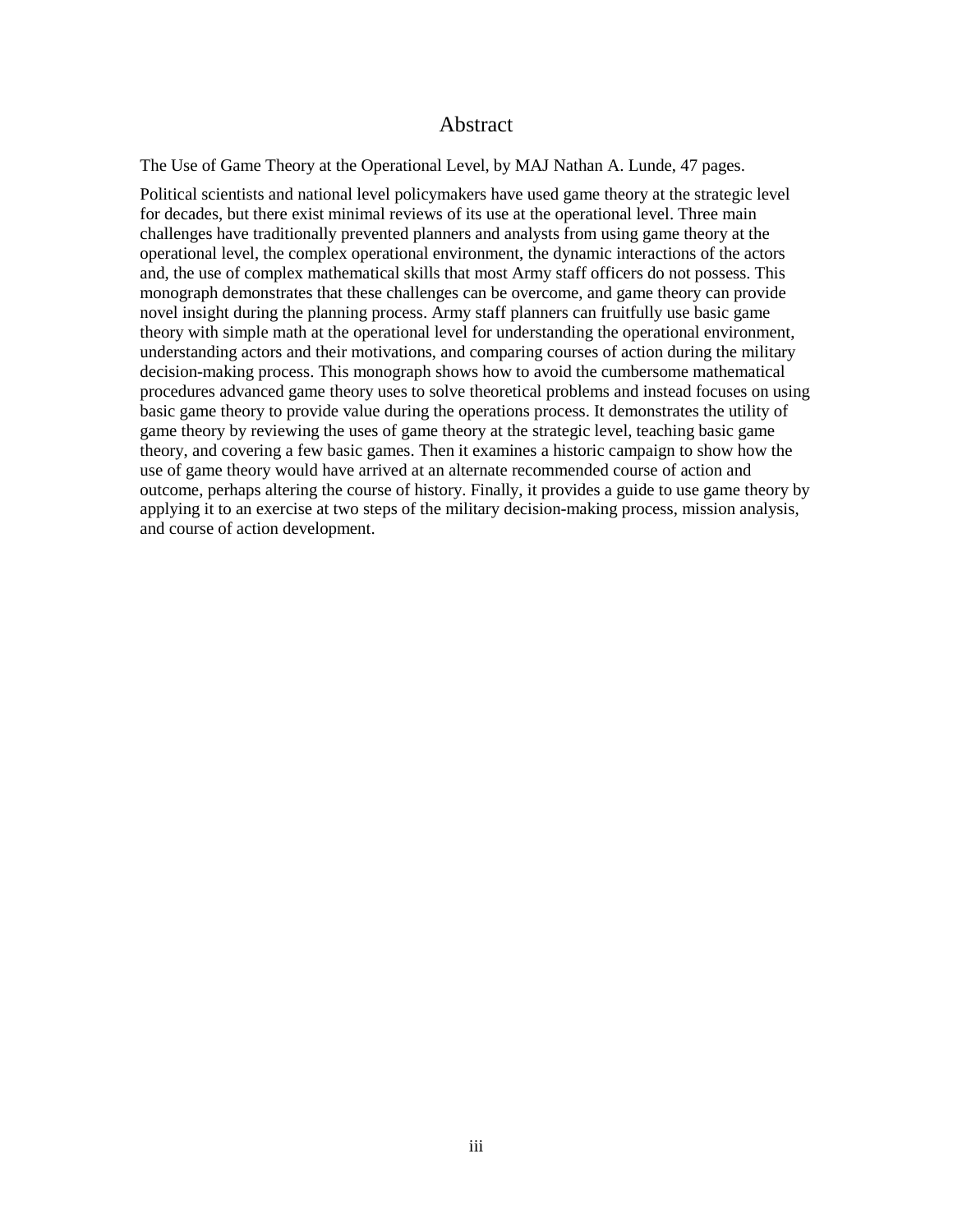# Contents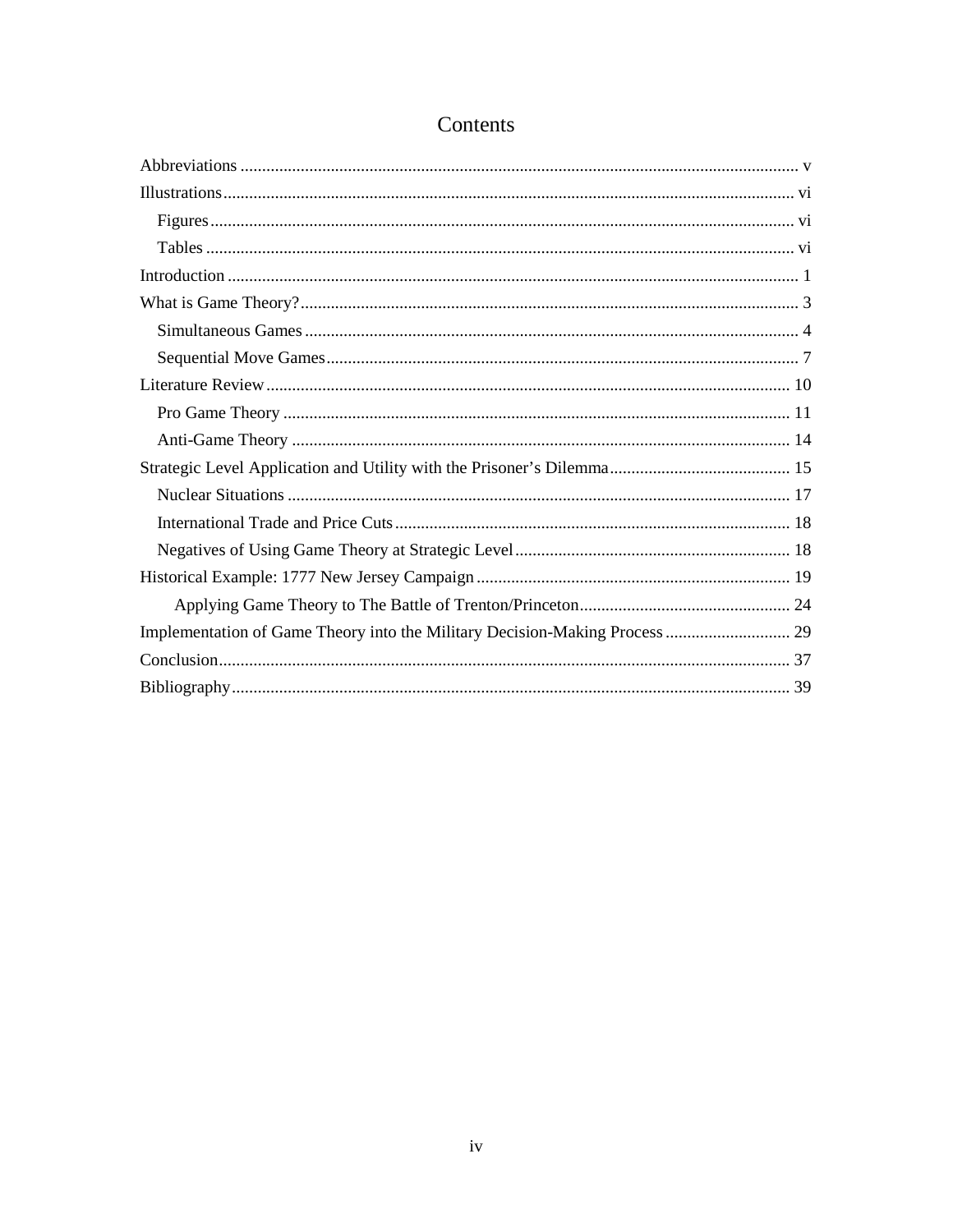## Abbreviations

<span id="page-5-0"></span>

| <b>NATO</b> | North Atlantic Treaty Organization  |
|-------------|-------------------------------------|
| <b>IIS</b>  | <b>United States</b>                |
| <b>USSR</b> | Union of Soviet Socialist Republics |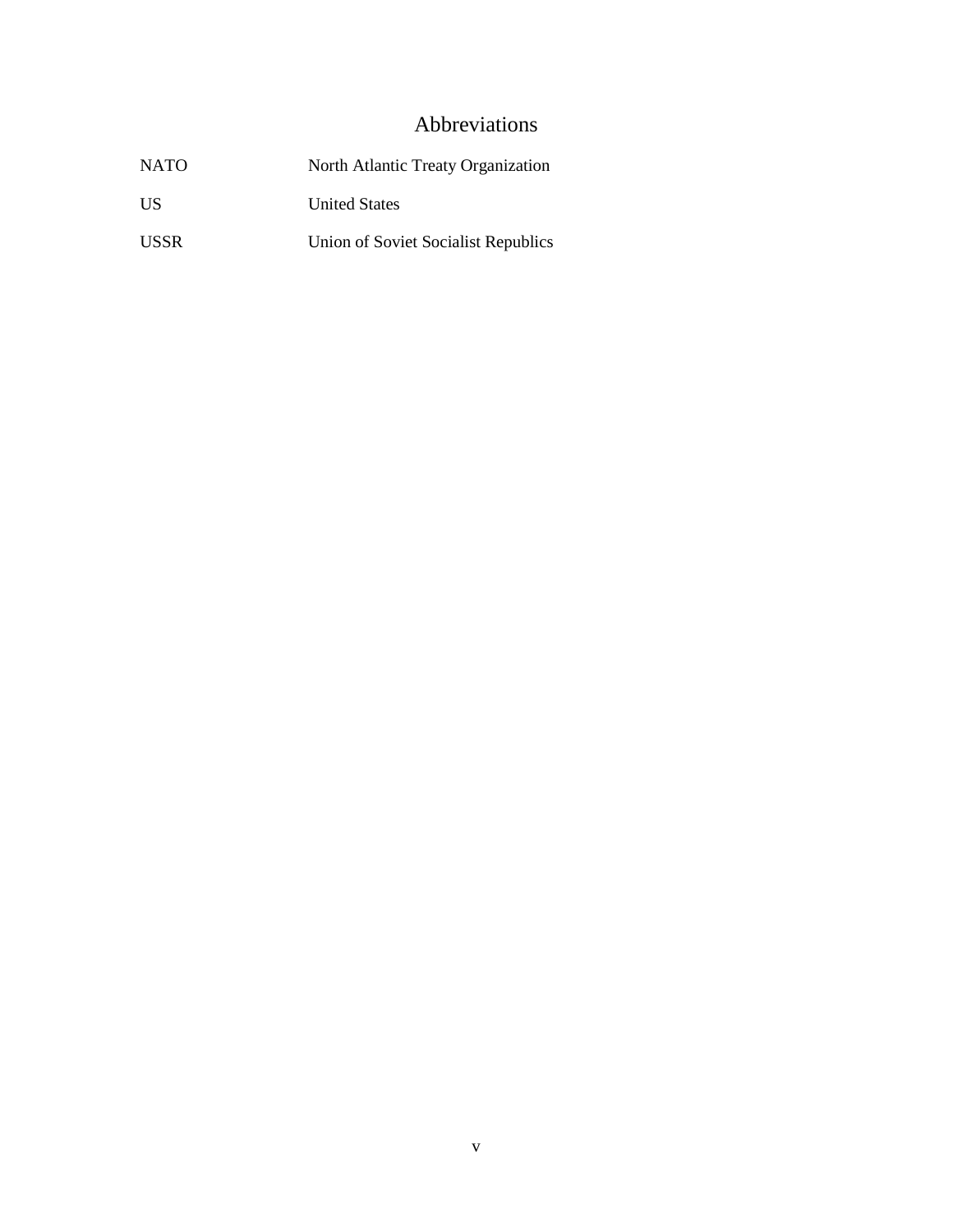<span id="page-6-2"></span><span id="page-6-1"></span><span id="page-6-0"></span>

| Figures |
|---------|
|         |
| Tables  |
|         |
|         |
|         |
|         |
|         |
|         |
|         |
|         |
|         |
|         |
|         |
|         |
|         |
|         |
|         |
|         |
|         |

# Illustrations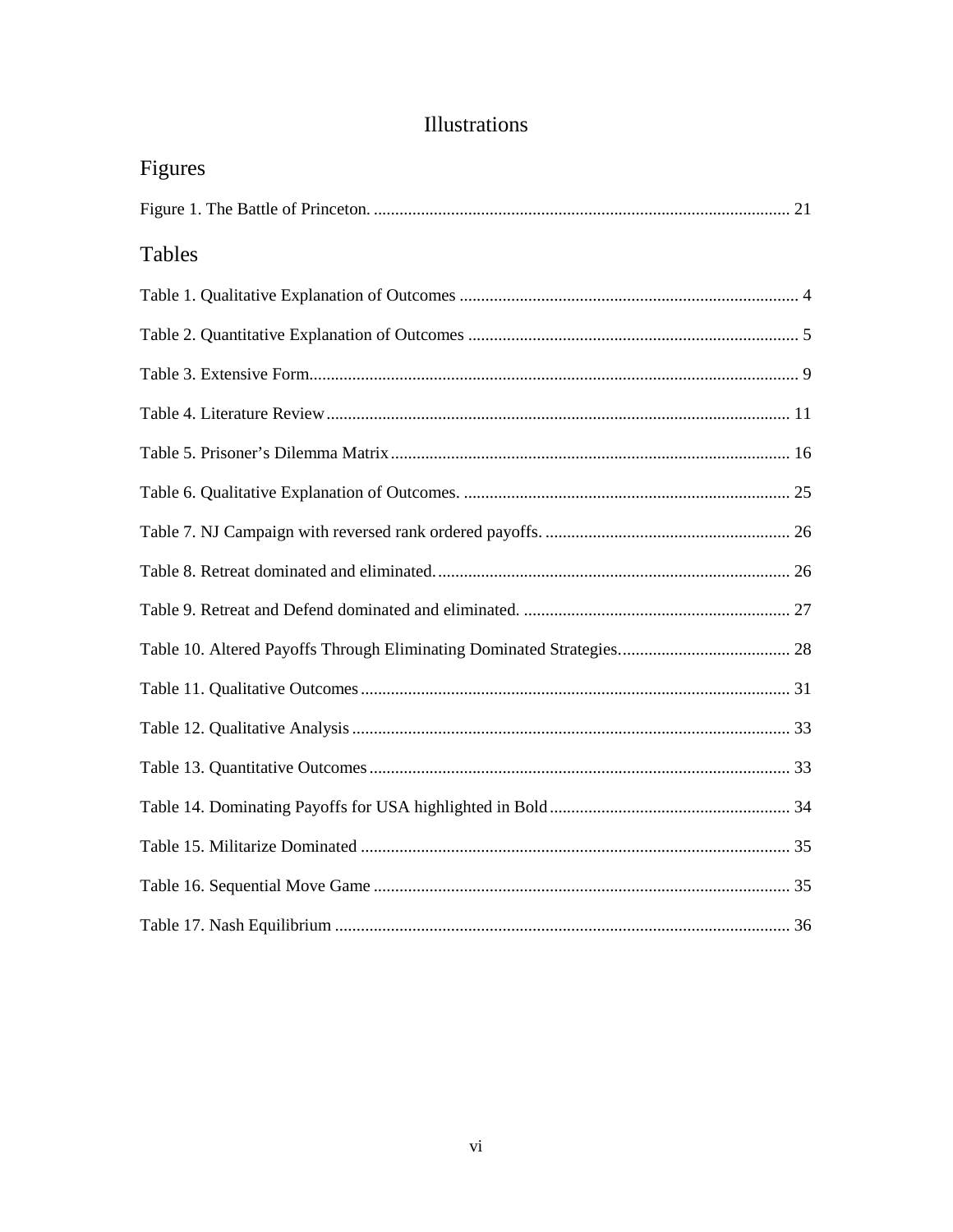## Introduction

<span id="page-7-0"></span>Strategic planners and policy makers usefully applied game theory at the strategic level for decades, but military practitioners tend to not use it at the operational level. When John von Neumann and Oskar Morgenstern developed game theory in the early 1940s while working for RAND, they pursued a mathematical approach to provide solutions to areas of conflict, especially economic conflict. They published their groundbreaking work, *The Theory of Games and Economic Behavior*, in 1944.<sup>1</sup>

Game theory allows for the analysis of decision making by modeling scenarios into simplified games. Game theory attempts to define the players, strategies—or choices available to them—and the expected payoffs from the games' outcomes. It attempts to clarify the uncertainty due to the players' choices. Its primary utility is that it recognizes that outcomes are mutually determined through the interaction of multiple actors, not simply the result of one's own decisions and it allows for an analysis of what opponents are likely to do.<sup>2</sup> For these reasons, policy makers and strategists use game theory to understand strategic problems, such as nuclear adversaries, trade practices, civil war settlements and disarmament, and the lack of international cooperation, resulting in the development of recommendations for policy to help solve these problems. $3$ 

Whether or not operational level planners can usefully apply game theory is still an open question. Critics of using game theory at the operational level highlight the complexity of dynamic interaction. They note the large time requirement it takes to train officers in the basic concepts of game theory and distill the complexity of operational level problems into a basic game.

<sup>&</sup>lt;sup>1</sup> Lawrence Freedman, *Strategy* (New York: Oxford University Press, 2013), 151.

<sup>2</sup> Scott Wolford, *The Politics of the First World War: A Course in Game Theory and International Security* (Cambridge, UK: Cambridge University Press, 2019), 25-26.

<sup>3</sup> Freedman, *Strategy*, 151-177.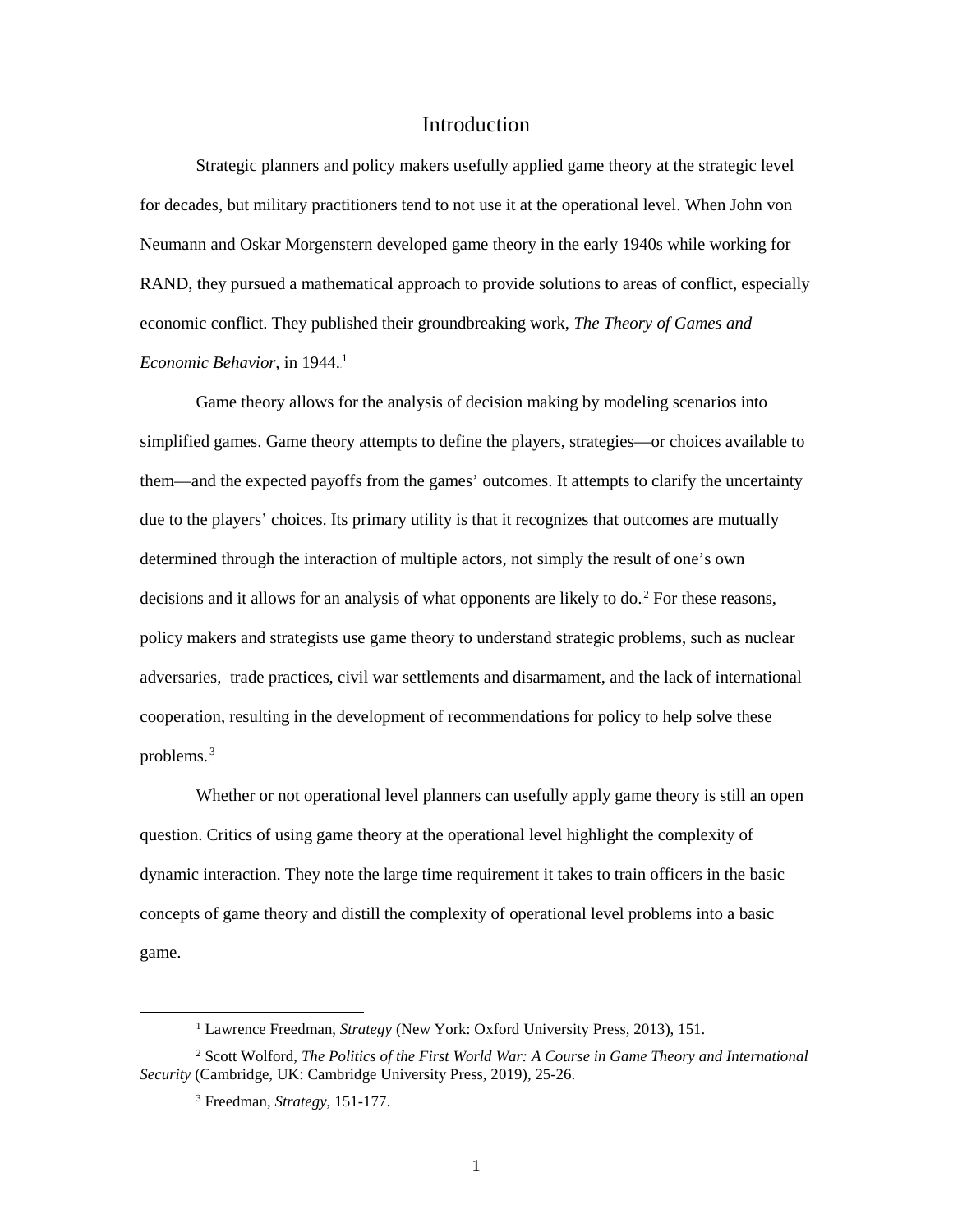This monograph argues that game theory provides a valuable framework, best applied to understanding the players in the environment during the mission analysis and course of action development steps of the Military Decision-Making Process. Game theory seeks to provide understanding about a situation. This requires understanding the actors and their incentives for their potential plans or strategies. Game theory delivers a rational approach to how actors develop their strategies and the basis for their motivations. From this, the commander and staff can gain understanding and then overlay additional factors which include courses of action and potential outcomes. It provides a rational and straightforward approach to simplify complex issues. Thus, game theory gives operational planners another tool to use to gain an understanding of the operational environment.

This monograph focuses on the historical use and application of game theory at the strategic level, current planning process doctrine, and relevant frameworks to answer whether operational planners can use game theory fruitfully at the operational level. This monograph analyzes game theory's use at the strategic level primarily through the prisoner's dilemma as applied to the cold war, international trade, and price cuts during a price war. The New Jersey Campaign in 1777 provides a historical example to apply game theory and understand the competitive environment between Generals George Washington and Charles Cornwallis. Finally, it demonstrates how and where to implement game theoretic tools into current planning processes used by the United States Army. The game theory used is a basic applied approach and not advanced academic game theory which becomes overly complex and unhelpful. Simple games can bring clarity to complex operational situations. The research reviews Army planning doctrine to concentrate on understanding the operational environment and the problem. Mission analysis seeks to understand the actors in the environment and the source of conflict between them.<sup>4</sup> This

 <sup>4</sup> US Department of the Army, Field Manual 6-0, *Commander and Staff Organization and Operations* (Washington, DC: Government Printing Office, 2014), 9-6.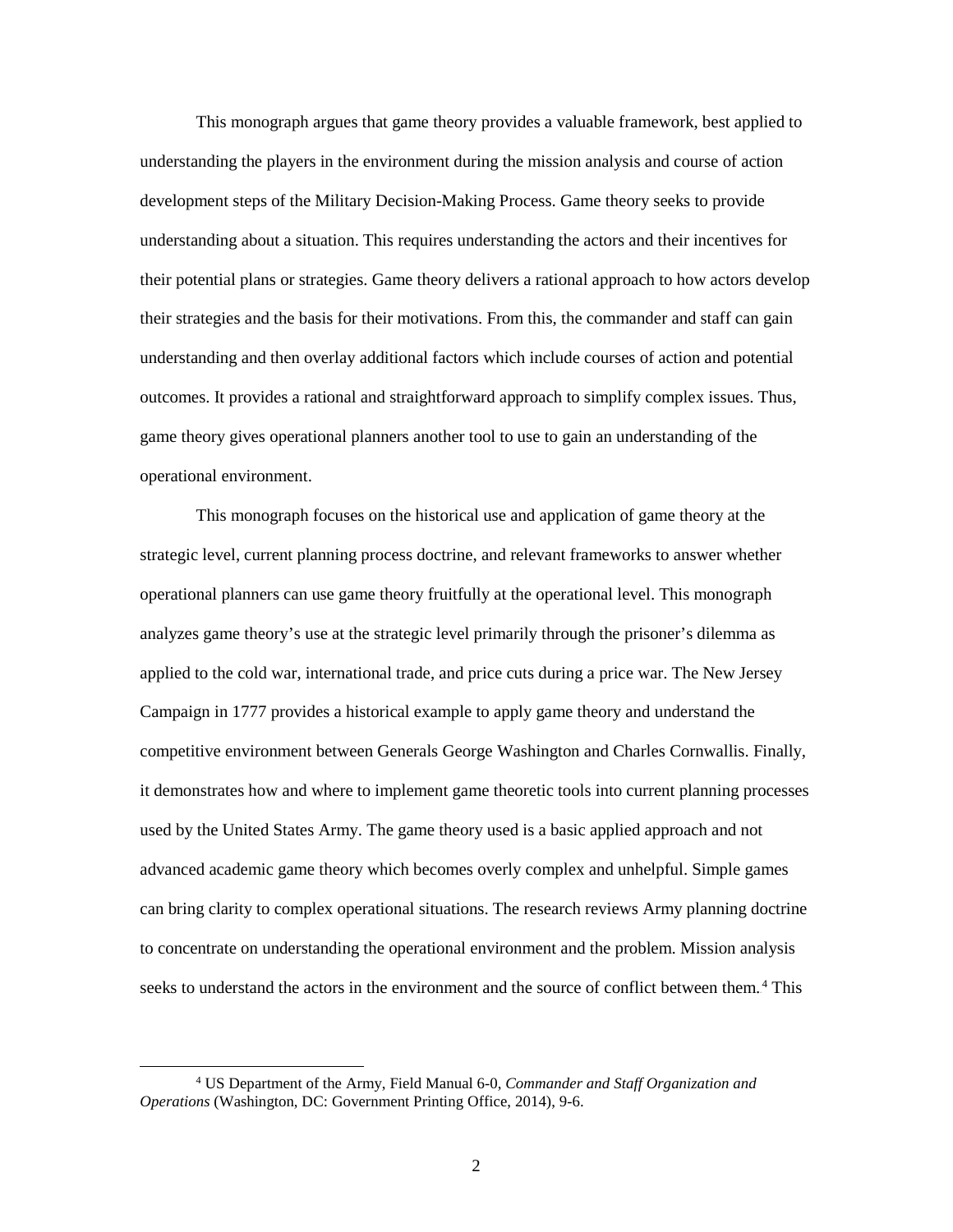research focuses on gaining insights into both adversarial and neutral participants, incentives, potential courses of action, and payoffs. The monograph traces the differences between the strategic and operational application of game theory to understand what elements are consistent while illustrating the differences. Last, it will discuss how to overcome potential challenges to implementation.

#### What is Game Theory?

<span id="page-9-0"></span>Game theory uses rigorous mathematical approaches to analyze conflict and cooperation. It uses an abstract game to analyze a competitive situation with at least two actors. The analysis identifies how actors would rationally approach a situation, assuming simply that they want to earn a higher payoff. Straffin explains four characteristics of games.<sup>5</sup> First, two or more players interact with each other. Second, each player possesses at least two courses of action, strategies from which to choose. Third, the combined strategies of each player lead to the results of the games. Finally, after the game, each player receives a payoff determined by the combined strategies. Dixit, Skeath and Reiley define a strategy as a complete plan of action for an actor given another actor's complete set of actions.<sup>6</sup> Beyond these four characteristics, some game theorists add three other basic assumptions. One is the idea that the actors are rational. The second is each player prefers a higher payoff than lower in the absolute, not relative terms. The third is each player decides with full information about the game.<sup>7</sup> Additionally, games either move sequentially or simultaneously, which significantly determines a player's strategy and payoff.<sup>8</sup>

 <sup>5</sup> Philip D. Straffin, *Game Theory and Strategy* (Washington, DC: The Mathematical Association of America, 1993), 3.

<sup>6</sup> Avinash Dixit, Susan Skeath, and David Reiley, *Games of Strategy* (New York, NY: W. W. Norton and Company, 2015), 710.

<sup>7</sup> Van Pham, "Game Theory: Nash Equilibria," (lecture for ECON 5318 Game Theory, Baylor University Master of Business Administration, Waco, TX, January 12, 2017).

<sup>8</sup> Matthew O. Jackson, "Papers," SSRN*,* December 5, 2011, accessed July 13, 2019, https://ssrn.com/abstract=1968579.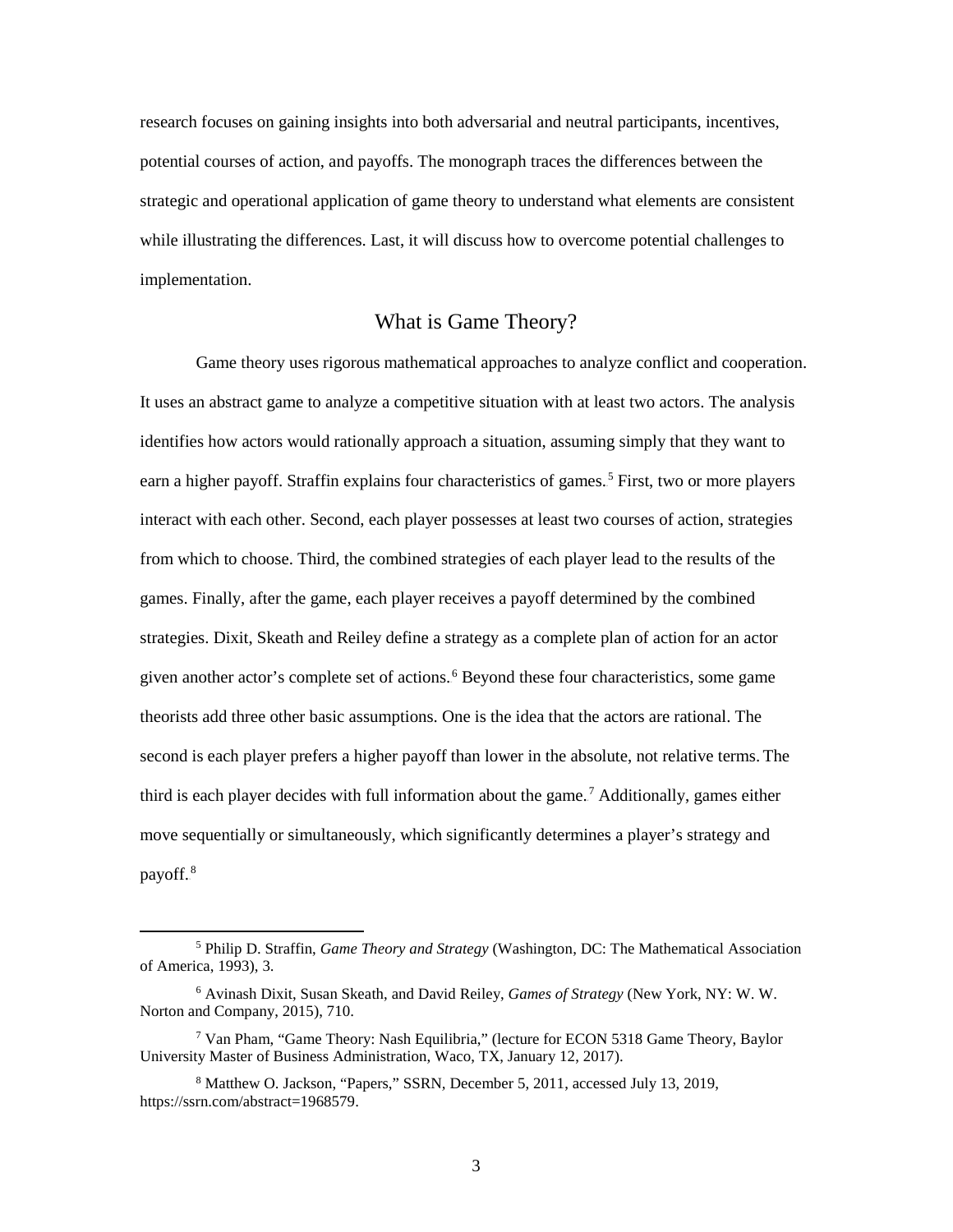#### <span id="page-10-0"></span>Simultaneous Games

Wolford provides an excellent introductory game to analyze the above characteristics using two countries on the brink of war in a simultaneous game. There are two players, France led by Jomini, and Prussia, led by Clausewitz. Imagine France demands a portion of Prussia, Alsace and Lorraine. Also, Prussia now faces the choice of ceding land or not. Jomini can ask for all the property, Alsace and Lorraine, or half of it, just Alsace. Further, Prussia can cede half the land, Alsace, or all of it, both Alsace and Lorraine. Thus, there are now two strategies for each player, all, or half. Because each player possesses two strategies, there exist four outcomes. They are, as expressed by Jomini first then Clausewitz; half/half, half/all, all/half, and all/all.

Next, a qualitative analysis allows for understanding how each player assesses each outcome. Clausewitz does not want to cede any more territory than he must. Likewise, Jomini prefers to gain as much land as he can. If Jomini demands only half of the land and Clausewitz agrees to give half, then they reach an agreement. The top left quadrant shows this outcome. If Jomini asks for half and Clausewitz is willing to give all, then Jomini gets half, but could have received more. The top right quadrant depicts this outcome. But, if Jomini asks for all and Clausewitz is only willing to give half, then the two go to war which the bottom left quadrant highlights. Finally, if Jomini asks for all and Clausewitz willingly cedes all then again, Jomini receives all and receives his highest payoff. [Table 1,](#page-10-1) below, shows the qualitative analysis.

<span id="page-10-1"></span>**Table 1. Qualitative Explanation of Outcomes** 

| <b>Qualitative Explanation of Outcomes</b> |      | Clausewitz                                                        |                                                                               |
|--------------------------------------------|------|-------------------------------------------------------------------|-------------------------------------------------------------------------------|
|                                            |      | Half                                                              | All                                                                           |
| Jomini                                     | Half | Agree to terms<br>Jomini receives<br>half                         | Agree to terms,<br>Jomini receives<br>half but could<br>have received<br>more |
|                                            | All  | War, Jomini asks<br>more than<br>Clausewitz is<br>willing to give | Jomini gets all<br>he asked for,<br>Clausewitz<br>willfully cedes<br>all land |

*Source:* Created by the Author.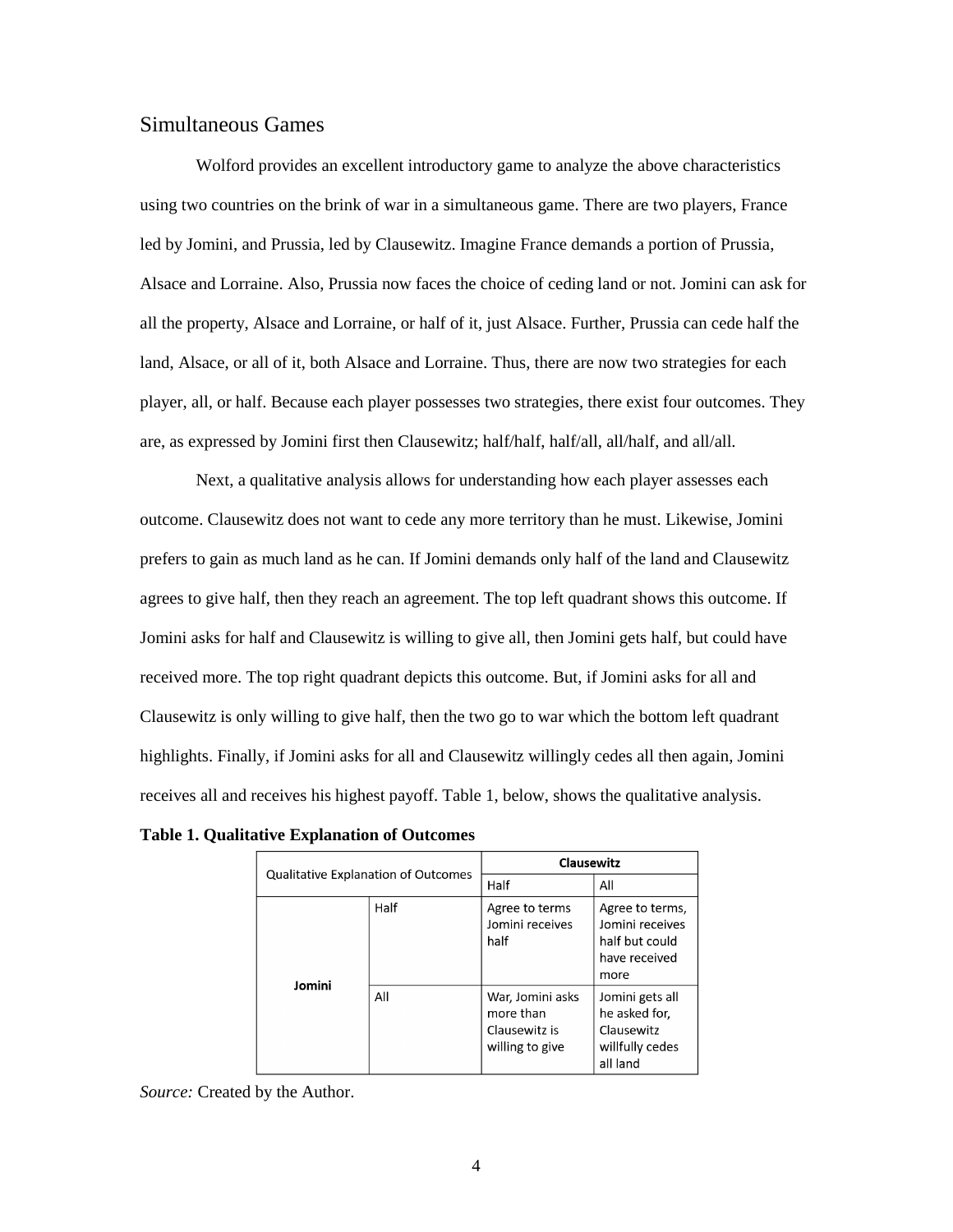This analysis allows for the assigning of payoffs to each of the actors' mutually arrived outcomes. The first number in each quadrant shows Jomini's payoff and the second number shows Clausewitz's payoffs. Jomini prefers to receive all that he asks, indicated by his highest payoff of four. But he does not want war with Clausewitz, which is very costly, the lowest payoff of one displays this. And if he asks for half, regardless of what Clausewitz is willing to give, he will receive half and a payoff of two for each of those two outcomes. Likewise, Clausewitz also has preferences. He prefers to only give up half of the disputed territory. Therefore, he receives his highest payoff of four in each of the top quadrants. If Jomini only asks for half, Clausewitz only gives up half. But he does not want to give up all his land, as indicated by the payoff of one. Finally, Clausewitz is willing to fight for half of the land if Jomini should ask for all resulting in a payoff of three. The lower left quadrant indicates the lowest cumulative payoff because it factors in the cost of each country going to war. Jomini wins the war and takes the territory, but the war's cost outweighs the gain of territory which is why he has the lowest payoff in that quadrant. And, Clausewitz only gives up half his territory but had to fight to not lose all of it resulting in a lower score than the top two quadrants. But since he prevented losing all the territory, he still gets a higher payoff than if he had given all the territory. [Table 2,](#page-11-0) below, shows a simultaneously played game in the strategic form.<sup>9</sup>

<span id="page-11-0"></span>

|  | <b>Table 2. Quantitative Explanation of Outcomes</b> |  |  |
|--|------------------------------------------------------|--|--|
|--|------------------------------------------------------|--|--|

| <b>Game Theory Introduction</b> |                           | <b>Clausewitz</b> |                           |
|---------------------------------|---------------------------|-------------------|---------------------------|
|                                 |                           | Half (Alsace)     | All (Alsace and Lorraine) |
|                                 | Half (Alsace)             | 2, 4              | 2,4                       |
| Jomini                          | All (Alsace and Lorraine) | 1, 3              | 4, 1                      |

*Source:* Scott Wolford, *The Politics of the First World War: A Course in Game Theory and International Security* (Cambridge, UK: Cambridge University Press, 2019), 28-31.

 <sup>9</sup> Wolford, *The Politics of the First World War*, 28-31.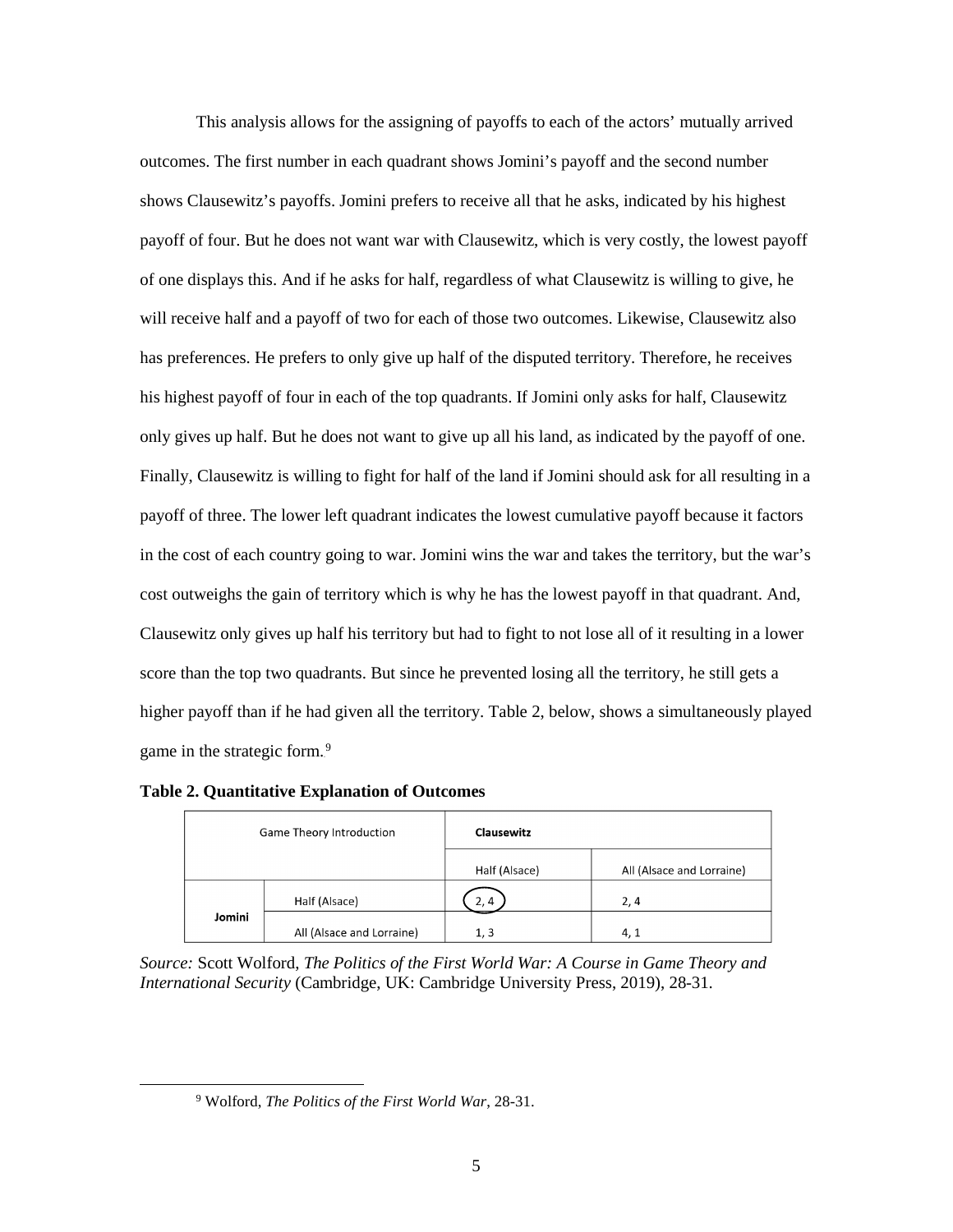This matrix in strategic form, now allows for the analysis of the game and how each player should rationally approach the situation. Players now look for dominant strategies and strategies to eliminate. A dominant strategy exists where a player knows that he/she will always play a strategy, regardless of what the other player chooses. Conversely, a dominated strategy exists when a player knows that he/she will never play a strategy regardless of what the other player chooses. Using the above example, Jomini does not have any dominant strategies. Going further, if Clausewitz chooses half then Jomini receives either a two, if he chooses half, or one if he chooses all. Therefore, when Clausewitz chooses half, Jomini chooses half. But, if Clausewitz chooses all, then Jomini gets a four if he chooses all and a two if he chooses half. In this case he would choose all, not half as he did if Clausewitz chooses half. This exhibits that Jomini's strategy is dependent on what he thinks Clausewitz chooses. However, Clausewitz does possess a weakly dominant strategy. Clausewitz will always play half regardless of Jomini's choice. That is because Clausewitz gets either a four or a three with half and a four and a one with all. Also, if Clausewitz does decide to play all because it still results in a payoff of four for him, it would never occur. That is because Jomini would never play half to Clausewitz's all. Which is why both playing half is a stable equilibrium outcome. $^{10}$ 

Looking for equilibrium outcomes is the next step after analyzing players, strategies, and results. An equilibrium outcome means that the two players reach an outcome owing to strategies that neither player is willing to deviate from, or has an incentive to change.<sup>11</sup> The equilibrium outcome for the above game is that each player chooses half resulting in Jomini receiving two points and Clausewitz receiving four points.

This equilibrium outcome is a Nash equilibrium. Dixit and Nalebuff define a Nash equilibrium as "an outcome where each player in the game chooses the strategy that best serves

 <sup>10</sup> Drew Fudenberg and Jean Tirole, *Game Theory* (Cambridge, MA: The MIT Press, 1995), 6-9.

<sup>11</sup> Straffin, *Game Theory and Strategy*, 8.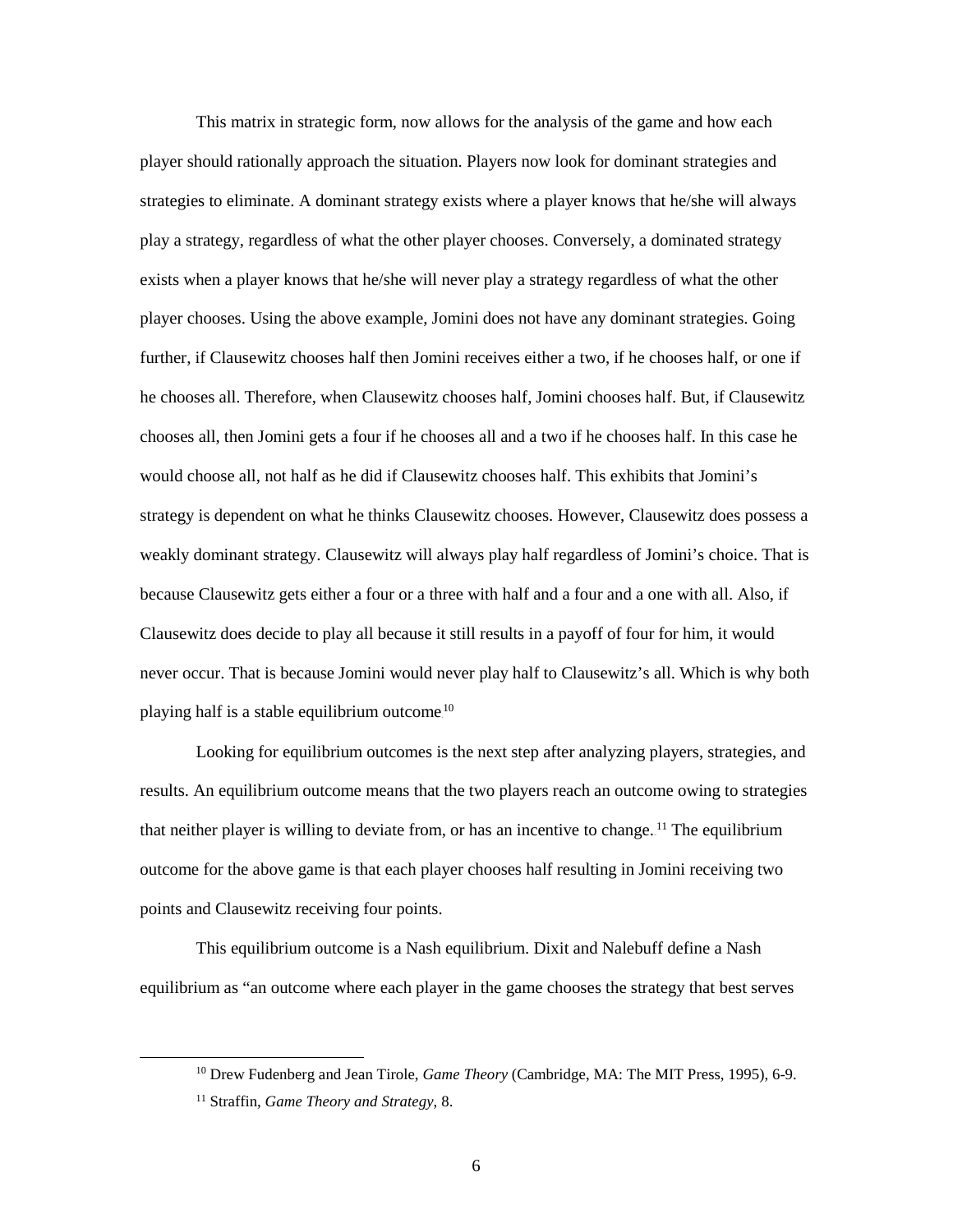his or her interest, in response to the other's strategy."<sup>12</sup> The Nash equilibrium has three characteristics. First, it is stable, which leads into the second, it constitutes mutually best responses. The first two characteristics reinforce each other. Third, ex-ante beliefs prove ex-post correct. The third characteristic means that prior assumptions, or beliefs, about the situation prove themselves correct after the players interact.<sup>13</sup> Neither player can do any better than choosing half/half in this situation. If a player decided to deviate, then the other player will change their strategy as well. For instance, if Jomini agreed to play all hoping to receive four and leaving Clausewitz with one, then Clausewitz will play half because he can win three, leaving Jomini with one. However, then Jomini knowing Clausewitz chooses half will also choose half because he can go from one to two points, leaving them back at the equilibrium choice of half/half. Further, Jomini knows that Clausewitz possesses a dominant strategy of choosing half and therefore bases his strategy selection on that fact.

#### <span id="page-13-0"></span>Sequential Move Games

The above game showed Jomini and Clausewitz acting simultaneously. A simultaneous game provides the context of the information each player possesses and how they work, knowing what the other player knows and knowing how the other player works based on what they know. But not all games or situations occur where each player moves at the same time. A player acts, and the other players must respond with the best choice given the first player's move. The extensive (game tree) form illustrates the strategies, players, and payoffs of a game played sequentially.<sup>14</sup>

Additionally, the extensive form shows six pieces of information about the game. The six pieces of information are: the actors involved, the sequence of the game, the payoffs to the

 <sup>12</sup> Dixit and Nalebuff, *The Art of Strategy*, 104.

<sup>13</sup> Pham, "Game Theory: Nash Equilibria."

<sup>14</sup> Wolford, *The Politics of the First World War*, 297.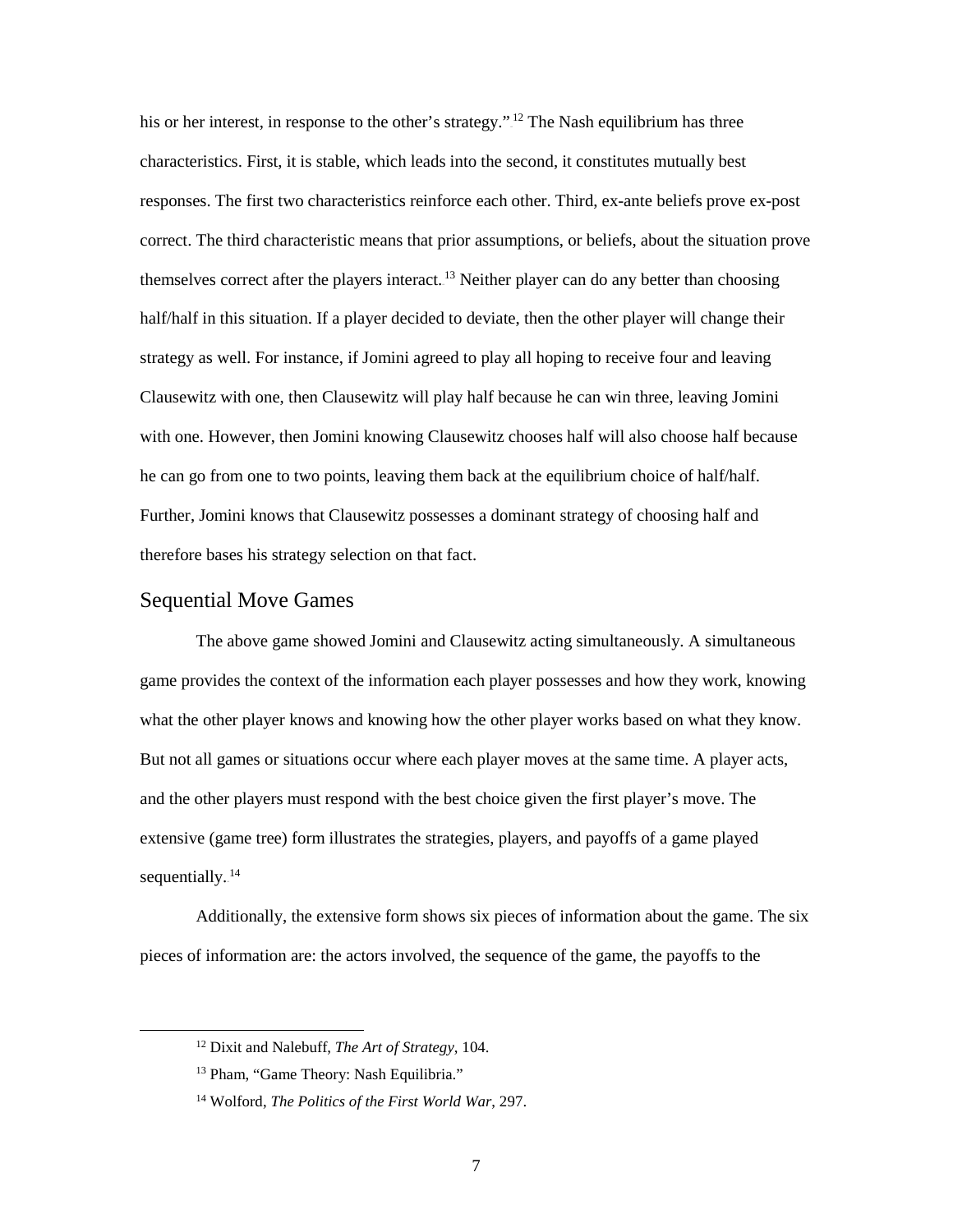players based on the sequence, the choices a player faces based on their order in the series, the information available to the players, and the probability each player chooses a strategy based on outside inputs, or exogenous effects.<sup>15</sup> The last characteristic is beyond the scope of this monograph.

The above scenario between Jomini and Clausewitz still provides a useful example for sequential games. The players, strategies, and payoffs all remain the same. In this case, Jomini moves first and either demands both Alsace and Lorraine or just Alsace. Now, Clausewitz, faced with these two strategies, must decide which best leads to his highest payoff. Clausewitz now must choose to cede both or only, Alsace. To determine the best course of action, the players use backward induction to solve the game or determine the subgame perfect equilibria in the game. From this, they derive an equilibrium strategy leading to a mutually beneficial choice. Backward induction allows players to analyze a game based on the final player's set of options. They determine which action the last mover would choose for each subgame and then move back a step to determine what the previous player would optimally choose knowing what the final actor played.<sup>16</sup> Wolford defines a subgame perfect equilibrium as the strategy each actor can do the best given what has already occurred in the game.<sup>17</sup> A subgame contains the choices available to a player at a single node in the game.<sup>18</sup> [Table 3,](#page-15-0) below, shows a game in its extensive, sequential, form. The first number represents Jomini's payoff and the second number represents Clausewitz's payoff.

 <sup>15</sup> Fudenberg and Tirole, *Game Theory*, 77.

<sup>16</sup> Ibid., 68-69.

<sup>17</sup> Wolford, *The Politics of the First World War*, 297.

<sup>18</sup> Ibid., 297.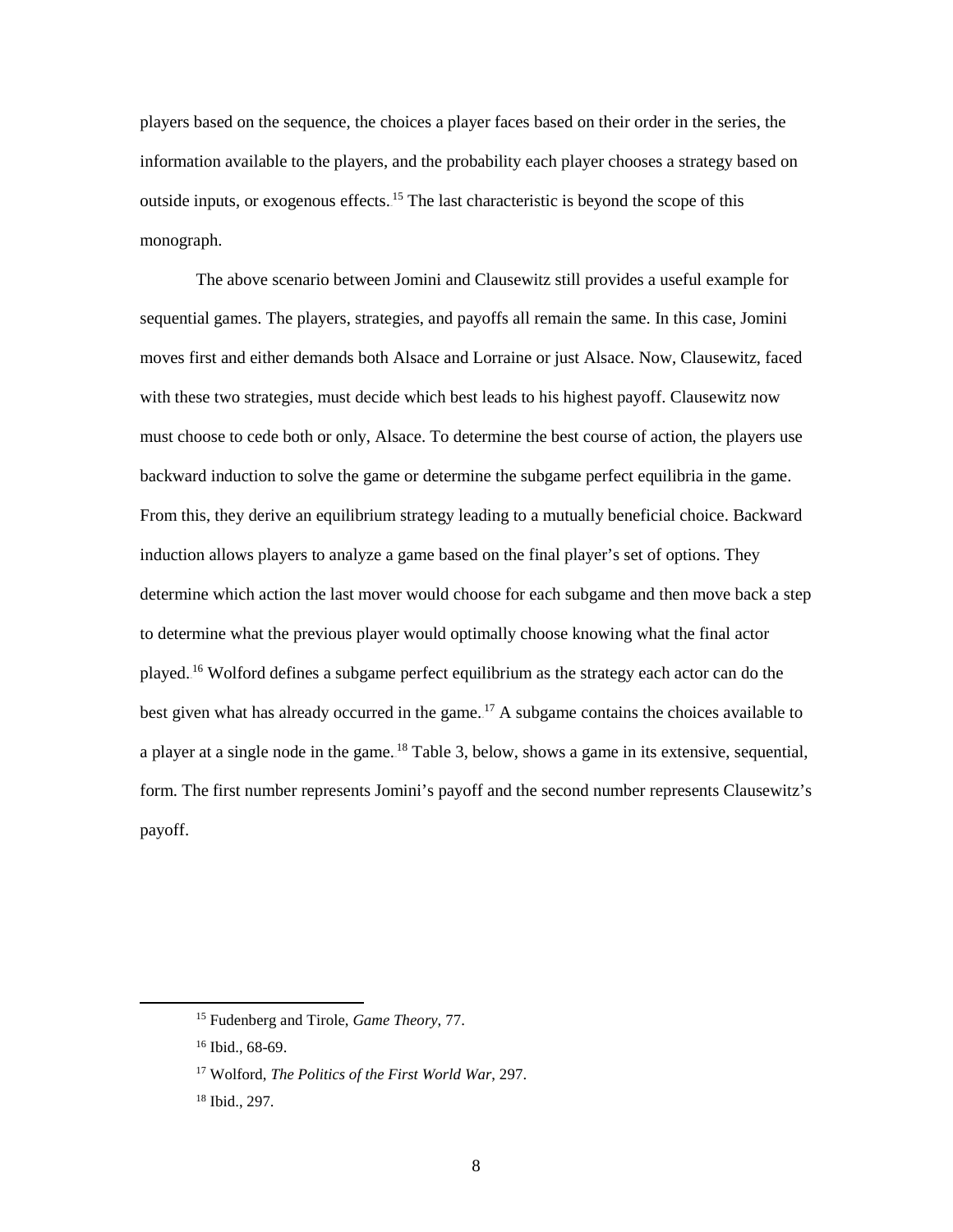#### <span id="page-15-0"></span>**Table 3. Extensive Form**



*Source:* Created by Author.

The Jomini-Clausewitz game possesses three subgames. First, Clausewitz can play half or all based on Jomini playing all. Second, Clausewitz plays half or all based on Jomini playing half. The final subgame is of Jomini choosing between half or all. With this information, Clausewitz always plays half in each of his two subgames, as denoted by the bold lines in [table 3.](#page-15-0) The payoffs for his choices indicate this. Additionally, if he chooses all to Jomini's half, that would lead to a self-harming payoff. He would be giving up both territories when Jomini requested only one and is not a rational choice. The last stated strategy further supports the point made above about him playing half as a dominant strategy.

Further, since Jomini expects that Clausewitz always plays half, Jomini then always chooses to play half. This result leads to the Nash Equilibrium determined above in the simultaneous game. Further this gives the subgame perfect equilibrium of Jomini still playing half and Clausewitz again playing half. Each playing half is because if Jomini played all knowing Clausewitz plays half he receives a payoff of one when he could have won two if he had played half.

The relevance of showing games in sequential moves is that it shows games in a more realistic manner, and it demonstrates why some strategies are not credible. Given that Clausewitz possesses a dominant strategy of playing half, it is not credible that he would ever play all. Further, because of this knowledge using backward induction, Jomini plays half, and it is not credible that he would choose all. If the two negotiate this process, it is not credible that

9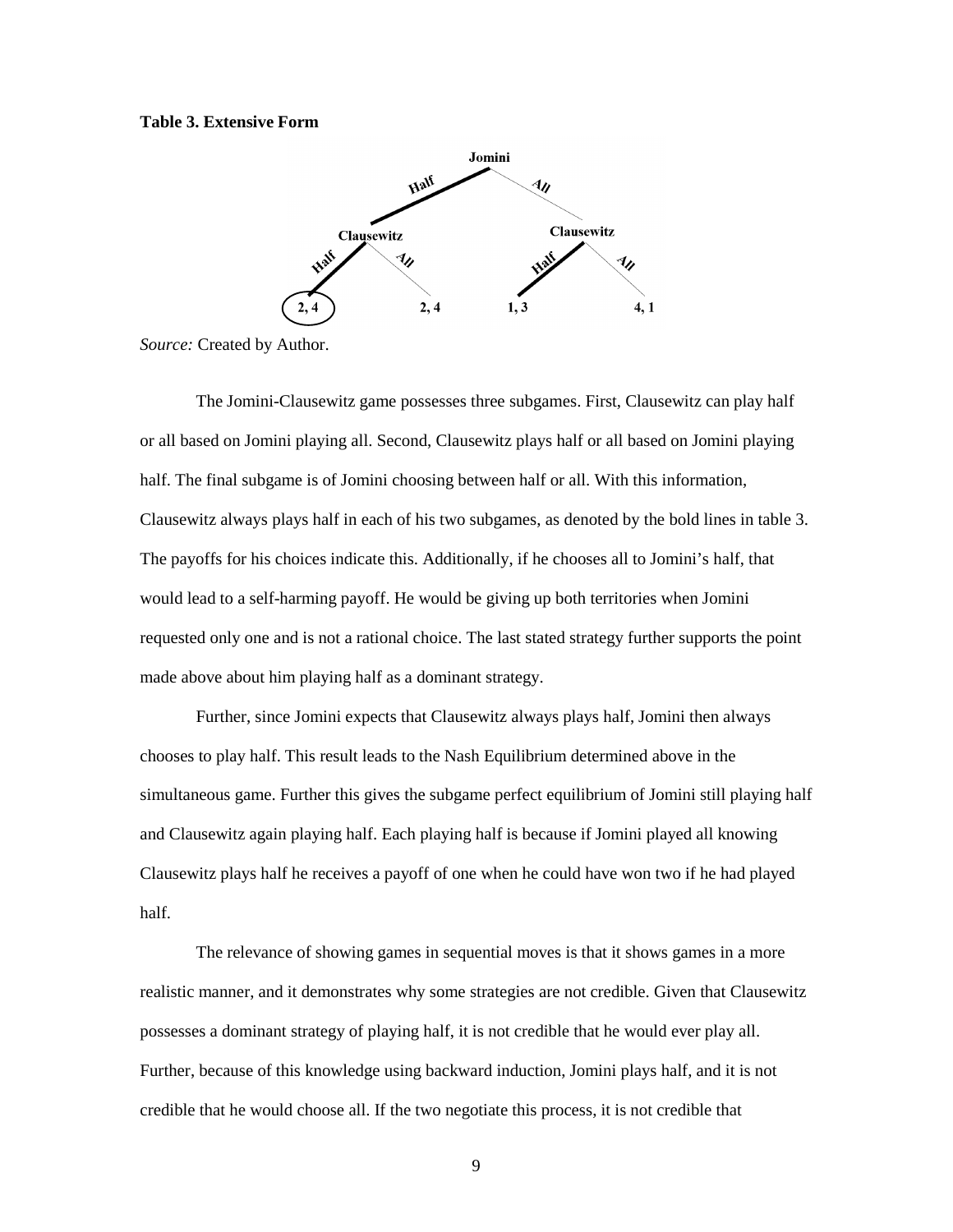Clausewitz offers both territories, the all strategy, at any time.<sup>19</sup> In a real-world application, it allows for the analysis of people's choices and whether they would execute a strategy just because they have it.

Game theory literature supports using the theory for analyzing competitors and the competitive environment while addressing the limitations of the theory. There are strengths and weaknesses to using game theory. The following sections examine them by looking at arguments by game theory's proponents and detractors.

#### Literature Review

<span id="page-16-0"></span>Many professionals use game theory for competitive situations and scenarios involving conflict. It provides understanding of incentives, payoffs, and strategies of the different players or opponents. International relations strategists use it for national-level policy, and business professionals use it for business strategy. The literature supporting the use of game theory for decision making and understanding the environment in which an organization operates, mainly comes from business and economic strategies. However, some research shows game theory's lack of utility due to cumbersome math and its overreliance on the principle of the perfectly rational human, homo economicus.<sup>20</sup> Lastly, and importantly, military planners researched the use of game theory at the operational level during the 1950s, with little research specifically at that level of operations until recently. The literature about game theory and its application divides it into four areas: pro-game theory at the strategic level, pro-game theory at the operational level, antigame theory at the strategic level and anti-game theory at the operational level, see [table 4.](#page-17-1) The first set of research to review supports game theory as a tool for understanding the environment and making decisions.

 <sup>19</sup> Dixit and Nalebuff, *The Art of Strategy*, 201-208.

<sup>20</sup> John T. Hanley Jr. "Planning for the Kamikazes: Toward a Theory and Practice of Repeated Operational Games," *Naval War College Review* 70, no. 2 (2017): 32.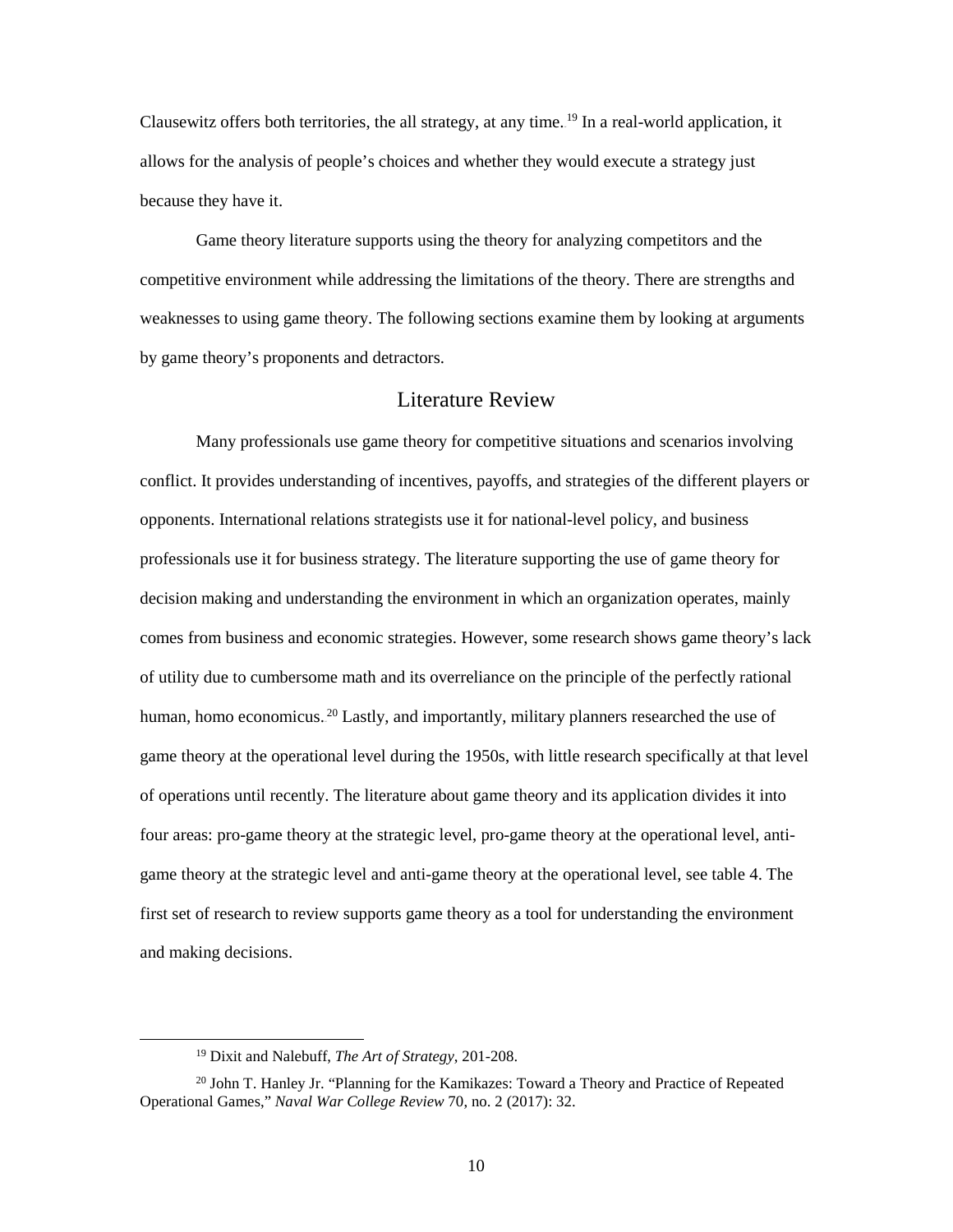| Literature Review        | Pro-Game Theory                                                                                                                                                    | Anti-Game Theory                                          |
|--------------------------|--------------------------------------------------------------------------------------------------------------------------------------------------------------------|-----------------------------------------------------------|
| Strategic Level          | von Neumann (1944)<br>Freedman (2013)<br>Schelling (1960 & 1966)<br><b>Wolford (2019)</b><br>Dixit and Nalebuff (2008)<br><b>Straffin (1993)</b><br>Jackson (2011) | Freedman (2013)<br>Brodie (1974)<br>Coyne and Horn (2009) |
| <b>Operational Level</b> | Haywood (1950)<br>Beebe (1957)<br>Rubinstein (1989)<br>Martin (1978)<br><b>Wolford (2019)</b><br>Hanley (2017)                                                     | Martin (1978)                                             |

#### <span id="page-17-1"></span>**Table 4. Literature Review**

*Source:* Created by the Author.

## <span id="page-17-0"></span>Pro Game Theory

The first set of literature examines how planners can apply game theory for military operational planning. During the 1950s, shortly after the initial development of game theory, US Army Colonel Oliver Haywood and US Navy Captain Robert Beebe conducted research showing the usefulness of game theory in operational level decisions. Haywood showed how game theory fits into the then current decision-making process called, "Standard Armed Forces Form for the Estimate of the Situation." He expressed how the theory provides an analytical mathematical tool to assist commanders to decide between multiple courses of action.<sup>21</sup> Beebe applied game theory to naval operations. He also merged the use of the theory with the estimate of the situation as did Haywood. Further, Beebe recognized that military commanders make decisions in "conflict situation" with each side in direct opposition to each other.<sup>22</sup> Finally in 2017, John Hanley researched the use of game theory in the Naval War College's Halsey war games. He found that it highlights structural details in the operational games which can aid in the formulation of strategy.

<sup>&</sup>lt;sup>21</sup> Oliver G Haywood, Jr., "Military Doctrine of Decision and the Von Neumann Theory of Games," (student thesis, The Air War College, Maxwell Air Force Base, Alabama, March 20, 1950), 1.

<sup>22</sup> Robert P. Beebe, "Military Decision from the Viewpoint of Game Theory," *Naval War College Review* 10, no. 2 (1957): 28, 46.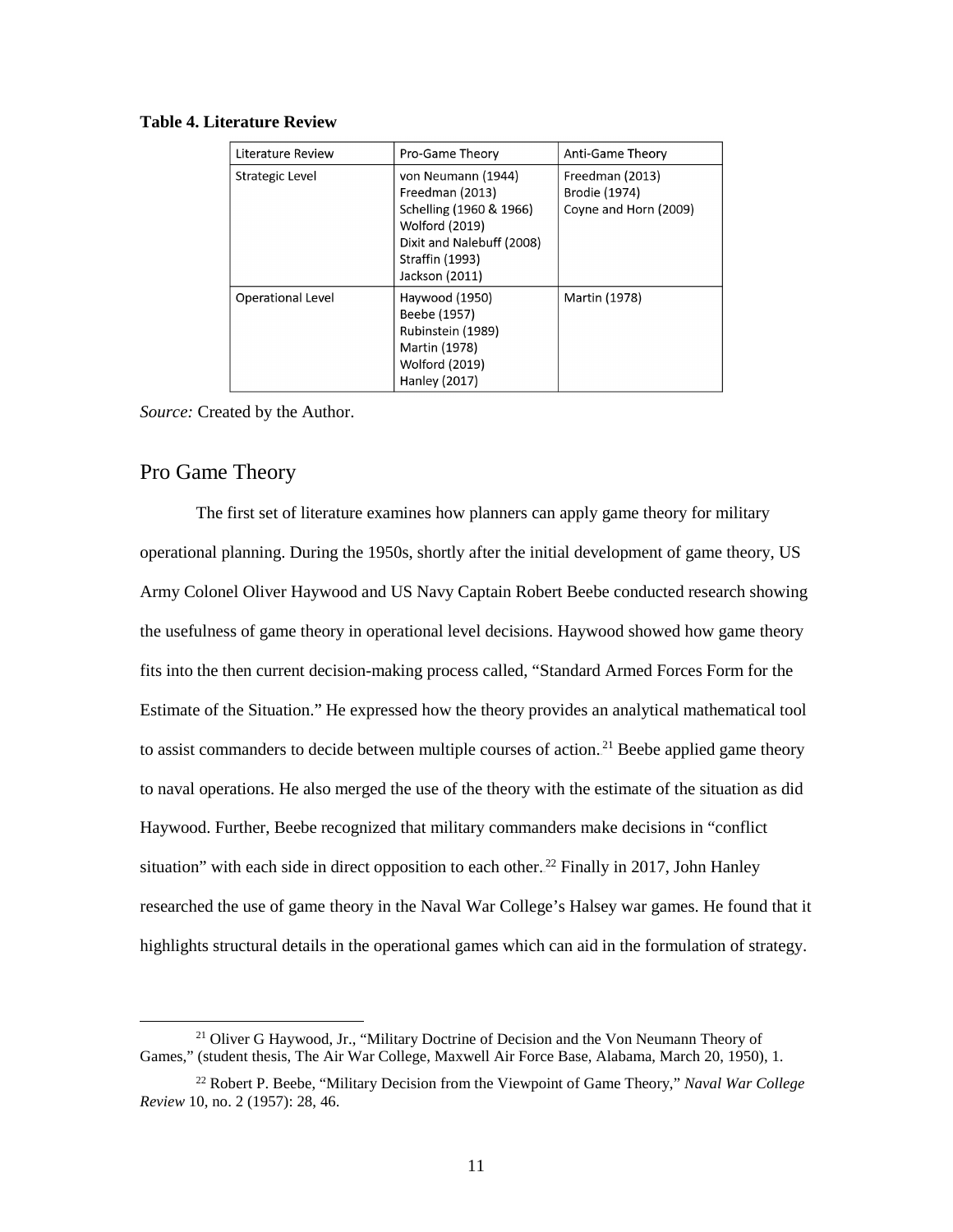Also, it provides a language and a methodology to analyze elements of the game such as choices and outcomes.<sup>23</sup>

Brian Martin describes game theory for war, military operations, and policy. He states that game theory's ability to abstract itself from the social construct of the players and their beliefs becomes a benefit of its usefulness.<sup>24</sup> Further, Martin describes three other positives of game theory, new theory with little deviations, developed by a single person making it coherent, and focused on conflict.<sup>25</sup> Martin goes on to state game theory's usefulness as a tool to analyze  $decisions.<sup>26</sup>$ 

Ariel Rubinstein describes a coordination game and the implications of standard information in his article, "*Almost Common Knowledge*." He uses the game of two division commanders coordinating an attack along exterior lines against an enemy in the defense with interior lines. He describes the coordination required and the latency of information between the two commanders. This article describes the importance of understanding the enemy's incentives and objectives as well as the motivations and goals of friendly units. Further, it explores the notion of what information everyone possesses and what information gaps exist. Finally, it looks at what the implications of the information gaps mean for the different players.<sup>27</sup>

Scott Wolford, a professor of Political Science at the University of Texas, uses game theory to explain the strategic and political interactions of World War One. He claims game theory allows for the study of history and strategic interactions by being analytical. It avoids polemic answers to why previous leaders chose their actions. He states it is an "exercise in the

 <sup>23</sup> Hanley Jr., "Planning for the Kamikazes," 33, 35.

<sup>24</sup> Brian Martin, "The Selective Usefulness of Game Theory," *Social Studies of Science* 8, no. 1 (1978): 87.

<sup>25</sup> Ibid., 87.

<sup>26</sup> Ibid., 95.

<sup>&</sup>lt;sup>27</sup> Ariel Rubinstein, "The Electronic Mail Game: Strategic Behavior Under 'Almost Common Knowledge,'" *The American Economic Review* 79, no. 3 (1989): 385-391.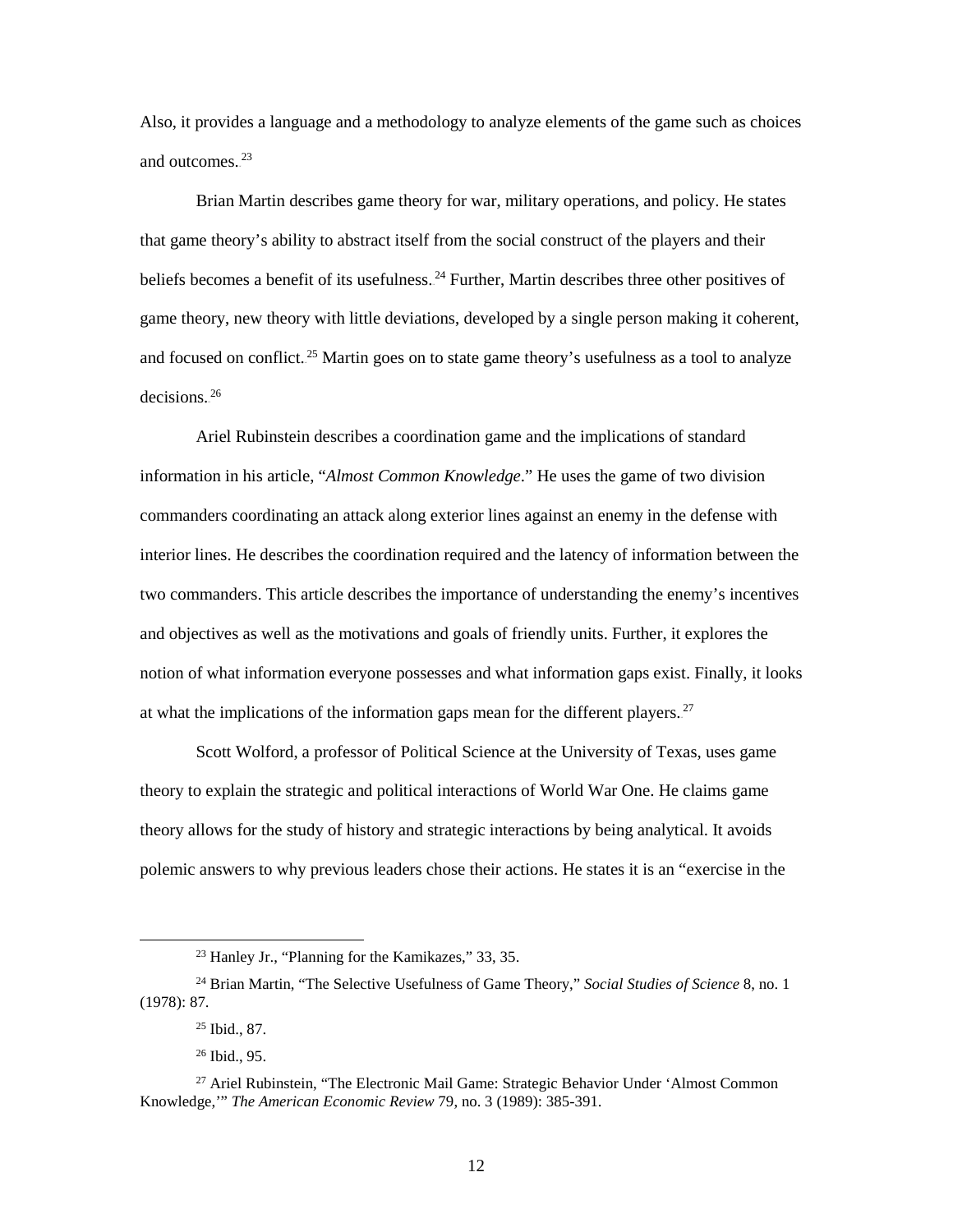analytical equivalent of empathy."<sup>28</sup> It morally detaches the practitioner from decision making and avoids ideological or superstitious tendencies.<sup>29</sup> Further, because of the analytical nature of game theory, it abstracts from the emotional and messy situations in which most practitioners exist.<sup>30</sup> Wolford serves as a bridge between the operational to the strategic use of game theory.

The next set of literature examines the strategic use of game theory. Lawrence Freedman offers many examples of how strategists used game theory in the past in both international relations and business. Freedman discusses the beginnings of game theory from John von Neumann and its evolution through nuclear strategy, its misuse, and overreliance on complicated math and calculus. He states that von Neumann thought of game theory to develop intelligent strategies, understanding that chance and uncertainty exist in competitive interactions.<sup>31</sup> Freedman discusses how the economist and nuclear strategist, Thomas Schelling, used analogies and then expressed the analogy through game theory.<sup>32</sup> Schelling further asserted that the heart of game theory included conflict, cooperation, and coercion. He stated that the ability to do harm with military force and communicate that ability to the opponent gave the user impressive military power.<sup>33</sup>

Avinash Dixit and Barry Nalebuff, both professors of economics, wrote "The Art of Strategy: A Game Theorist's Guide to Success in Business and Life," about game theory and its usefulness in making decisions for everyday life and business. They discuss that people form judgments in the face of conflict, and while facing opponents. They make decisions based on the information they possess and try to anticipate what the opposition intends to do.<sup>34</sup> They discuss

28 Wolford, *The Politics of the First World War*, 7.

 $29$  Ibid., 7.

<sup>30</sup> Ibid., 8.

<sup>33</sup> Ibid., 163.

<sup>31</sup> Freedman, *Strategy*, 151.

<sup>32</sup> Freedman, *Strategy*, 160.

<sup>34</sup> Dixit and Nalebuff, *The Art of Strategy*, xv.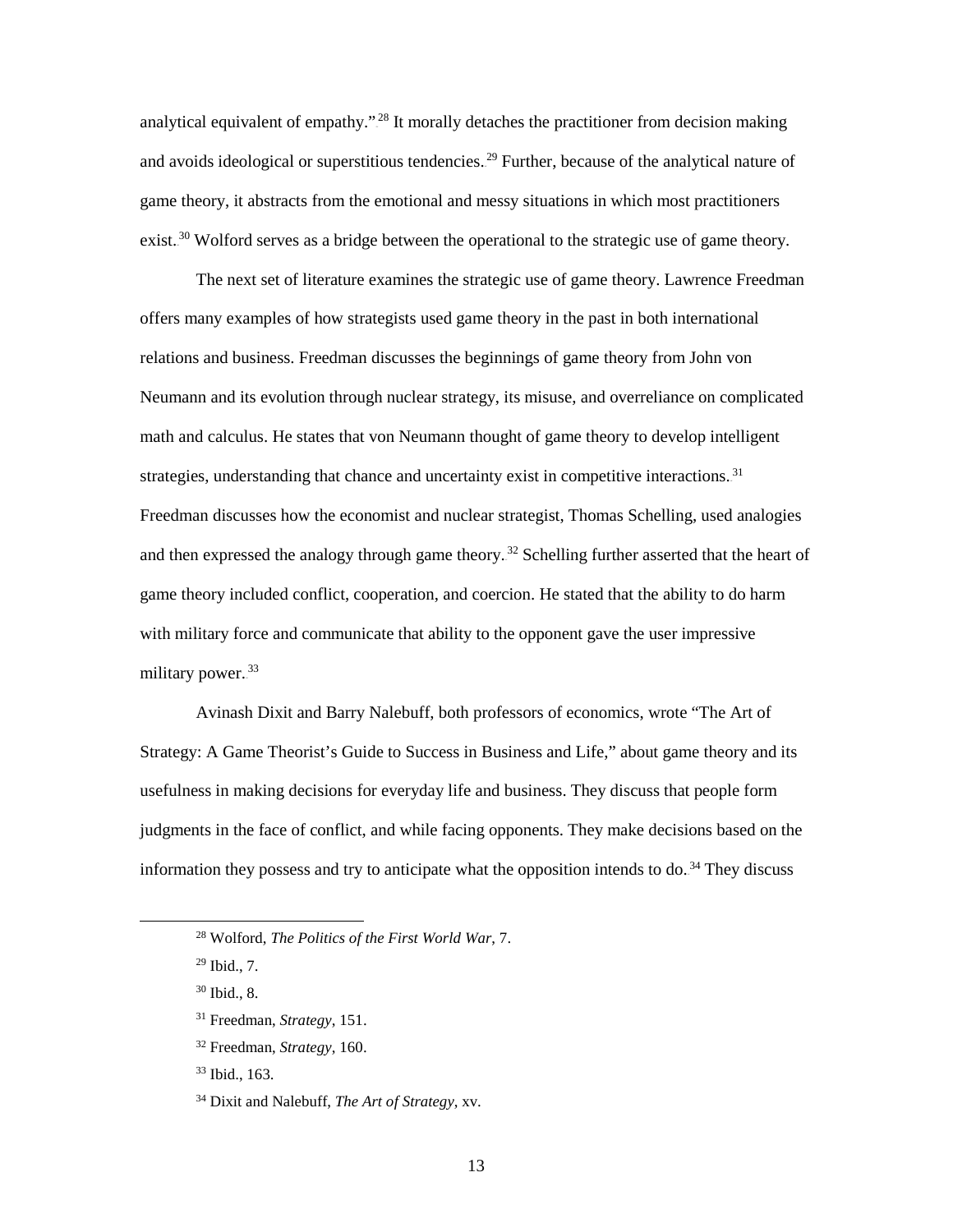signaling, screening, information, and information asymmetries. Signaling and information and asymmetries become relevant during information operations and in gaining an understanding of the environment.<sup>35</sup>

Philip Straffin lays out a good definition and use of the game called the prisoner's dilemma in "Game Theory and Strategy." He states this game provides usefulness because much of human behavior and interaction ends up in a prisoner's dilemma scenario, and it allows for the study of outcomes and understanding of the actor's motives.<sup>36</sup> Further, regarding information and signaling, he states prisoner's dilemma games require a commitment device, or as he calls it, "a promise." <sup>37</sup> The idea of the promise builds off the concept of information sharing, and asymmetries addressed in Rubinstein's article. Straffin also discusses the prisoner's dilemma in a repeated play game, which reflects reality better than single-game analysis.<sup>38</sup>

## <span id="page-20-0"></span>Anti-Game Theory

Lawrence Freedman also supplies some critiques of game theory and how practitioners misused or misunderstood it. Freedman explains game theory's use during the cold war as a tool to understand the bipolar nuclear world of the North Atlantic Treaty Organization competing with the Soviet Union. He states the limited value game theory possesses at developing strategies beyond a bipolar world or when analyzing fighting wars limited to only conventional means and not escalating beyond to nuclear weapons.<sup>39</sup> Game theory does not account for ideology and takes a dispassionate view of the situation. This dispassion becomes a further critique of game theory during the Cold War, a mostly ideological fight between the liberal and democratic west

 <sup>35</sup> Dixit and Nalebuff, *The Art of Strategy*, 235-245.

<sup>36</sup> Straffin, *Game Theory and Strategy*, 73-74.

 $37$  Ibid.

<sup>38</sup> Ibid.

<sup>39</sup> Freedman, *Strategy*, 155.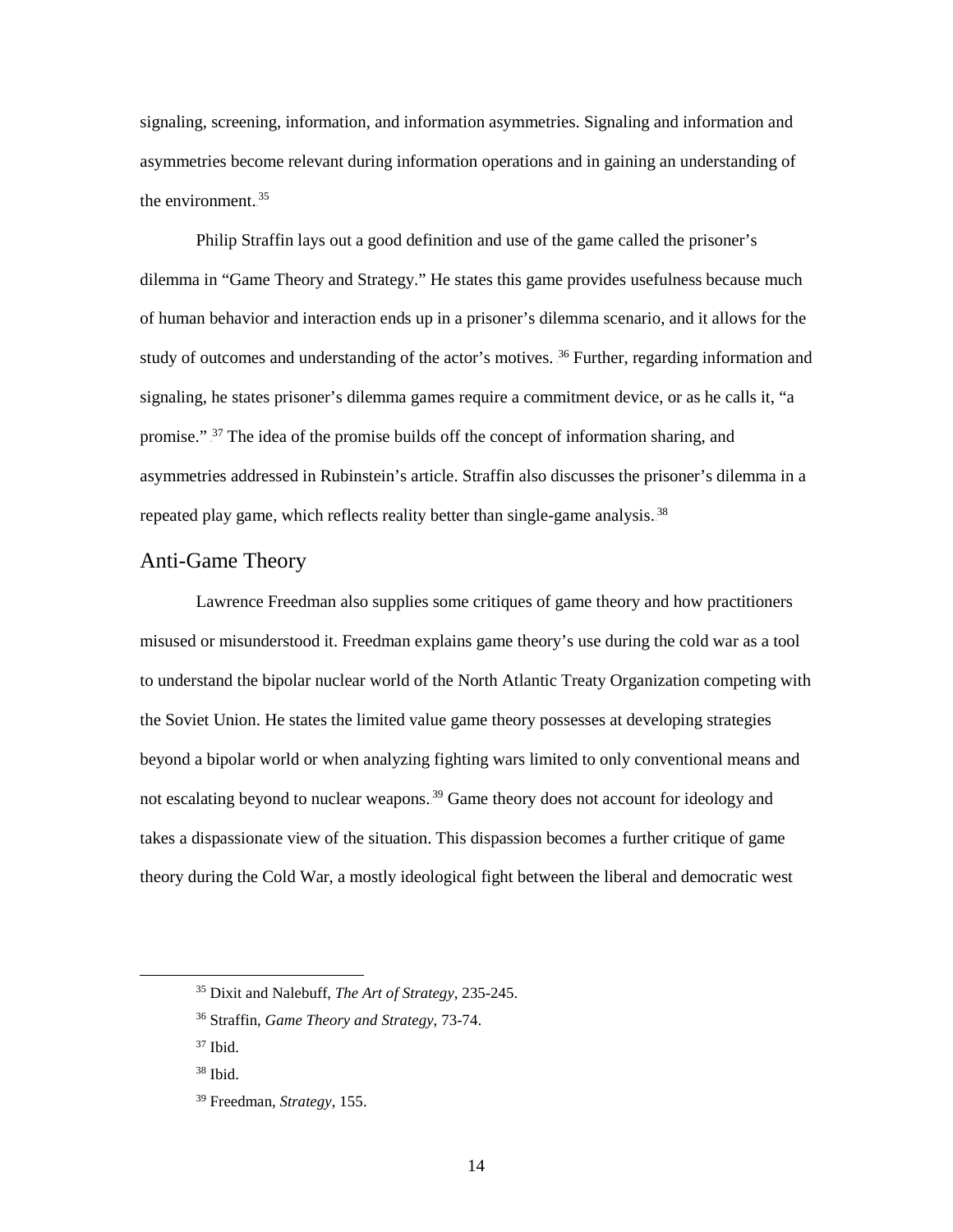and the communist Soviet Union.<sup>40</sup> Finally, Thomas Schelling states game theory exists on a spectrum of conflict. The two extremes of the spectrum are no hope for cooperation and the other being conflict does not exist. The theory fails if the scenario moves to either of the extremes.<sup>41</sup>

Much like Freedman, Martin also provides criticisms of game theory. He addresses the most significant criticism with the title of his article, "The Selective Usefulness of Game Theory.".<sup>42</sup> For Martin, game theory oversimplifies situations. It simplifies to adapt the case to a mathematical model or game. This oversimplification can leave out pertinent details, and it can introduce bias on the part of the individual who creates the game.<sup>43</sup> Further, game theory's use as an ex post facto analysis tool lends itself to justification. Practitioners can change values in the game to get the results they desire and show how a policy or course of action delivered the desired results.<sup>44</sup>

Despite these valid critiques and shortfalls, game theory still provides value to the operational planner if used properly. First, planners must understand the limitations mentioned above to mitigate any shortfalls. Also, planners must acknowledge the challenges and not overly rely on game theory to act as a panacea and always provide the solution. Game theory is one tool among many in the planner's kitbag. Second, the game theory described below and the approach to using it as a military planning tool avoids the overly complicated math required in academic game theory.

#### <span id="page-21-0"></span>Strategic Level Application and Utility with the Prisoner's Dilemma

The prisoner's dilemma provides one of the first games to analyze a strategic level application of game theory. Merrill Flood and Melvin Dresher developed the prisoner's dilemma

 <sup>40</sup> Freedman, *Strategy*, 162.

<sup>41</sup> Thomas C. Schelling, *The Strategy of Conflict* (Cambridge, MA: Harvard University Press, 1960), 15.

<sup>42</sup> Martin, "The Selective Usefulness of Game Theory," Title.

<sup>43</sup> Ibid., 95.

<sup>44</sup> Ibid., 95, 103.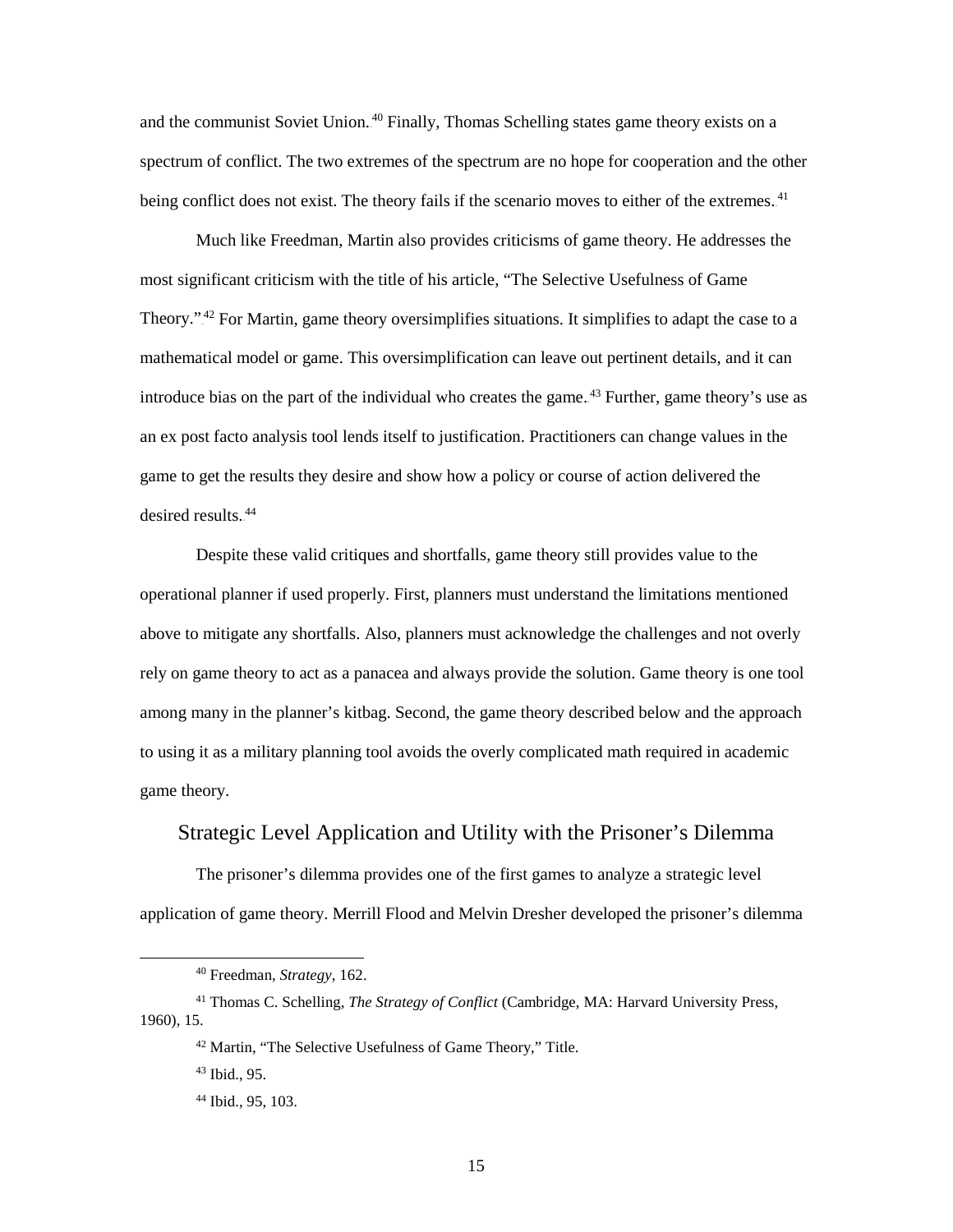while working at RAND in 1950.<sup>45</sup> Generally, the prisoner's dilemma, a non-zero-sum game, exhibits a situation where the players mutually arrive at a suboptimal solution even though each possess better options. The scenario starts with the police interrogating two suspects of a crime individually. Each suspect can choose one of two possibilities: cooperate with the other criminal and not snitch or defect and snitch to the police officers. The suspects face prison sentences depending on the combination of their two choices, and each has an internal motivation to minimize their sentence. Both suspects realize if they do not cooperate and the other also does not cooperate, they will receive the lightest sentence, they get a more severe punishment if they both defect, and if the partner defects and the other does not, then the one who defects receives the longest sentence. [Table 5,](#page-22-0) depicts the game in matrix form:

<span id="page-22-0"></span>**Table 5. Prisoner's Dilemma Matrix**

| Prisoner's Dilemma Matrix |           | Jomini                   |        |  |
|---------------------------|-----------|--------------------------|--------|--|
|                           |           | Cooperate                | Defect |  |
| Clausewitz                | Cooperate | 0. 0                     | $-2.1$ |  |
|                           | Defect    | $\overline{\phantom{a}}$ | - 1    |  |

*Source:* Created by Author.

As the table indicates, both players do the best if both cooperate. However, both have an incentive to defect if they think their counterpart will defect. Therefore, they both decide to defect, and the stable equilibrium outcome is both defecting and serving a moderate sentence as indicated by the payoff negative one and negative one.<sup>46</sup> The prisoner's dilemma allows for the analysis of situations where two actors can work together, cooperate, or work against each other,  $defect.$ <sup>47</sup>

 <sup>45</sup> Straffin, *Game Theory and Strategy*, 73.

<sup>46</sup> Straffin, *Game Theory and Strategy*, 73.

<sup>47</sup> Freedman, *Strategy*, 155.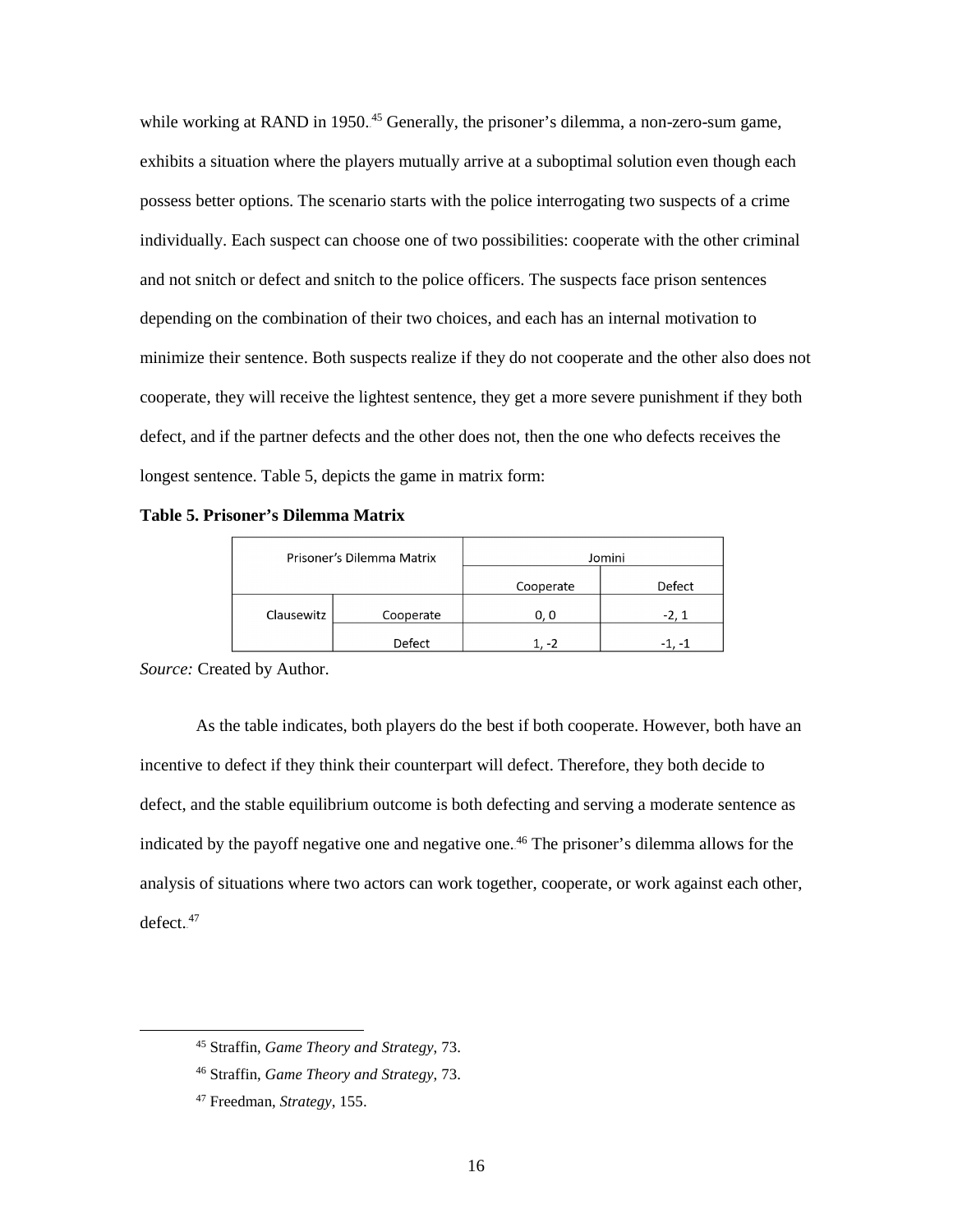### <span id="page-23-0"></span>Nuclear Situations

Thomas Schelling used game theory to analyze the Cold War nuclear situation between the United States and the Union of Soviet Socialist Republics. He viewed the conflict between the United States and the USSR as a nonzero-sum game. He thought this because the nature of the conflict between the two nuclear powers was "mixed with mutual dependence.".<sup>48</sup> Schelling goes on to explain that mutual dependence exists, despite the focus of the conflict, because of the mutual desire to avoid disaster or complete destruction. He grouped the nuclear conflict with other games of mutual dependence such as strikes and negotiations, class and race war, and working in a bureaucracy. He found that in his research traditional game theory did not adequately explain the nature and outcomes of such interactions.<sup>49</sup> He focused his research and analysis on threats, promises, enforcing threats and communication to help explain the above nonzero-sum games.<sup>50</sup>

The prisoner's dilemma provides a tool to look at the national strategic policy where two countries have the option to cooperate or not. It becomes a tool to analyze the nonproliferation of nuclear weapons. Specifically, it allows for analysis in the nuclear strategies in the middle of the twentieth century between the United States of America and the Union of Soviet Socialist Republics. To use the game to study nuclear policy, one must replace cooperate/do not cooperate with using/not using nuclear weapons. Using the logic of the game each country does better not to use nuclear weapons. However, knowing the reluctance to use nuclear weapons, the other country decides to use them. Continuing, then the country first reluctant to use the weapons chooses to use them as well, resulting in both countries using nuclear weapons and arriving at a less optimal payoff and outcome to the situation. The United States and the Union of Soviet Socialist

 <sup>48</sup> Schelling, *The Strategy of Conflict*, 83.

<sup>49</sup> Ibid.*,* 83.

<sup>50</sup> Schelling, *The Strategy of Conflict*, 121.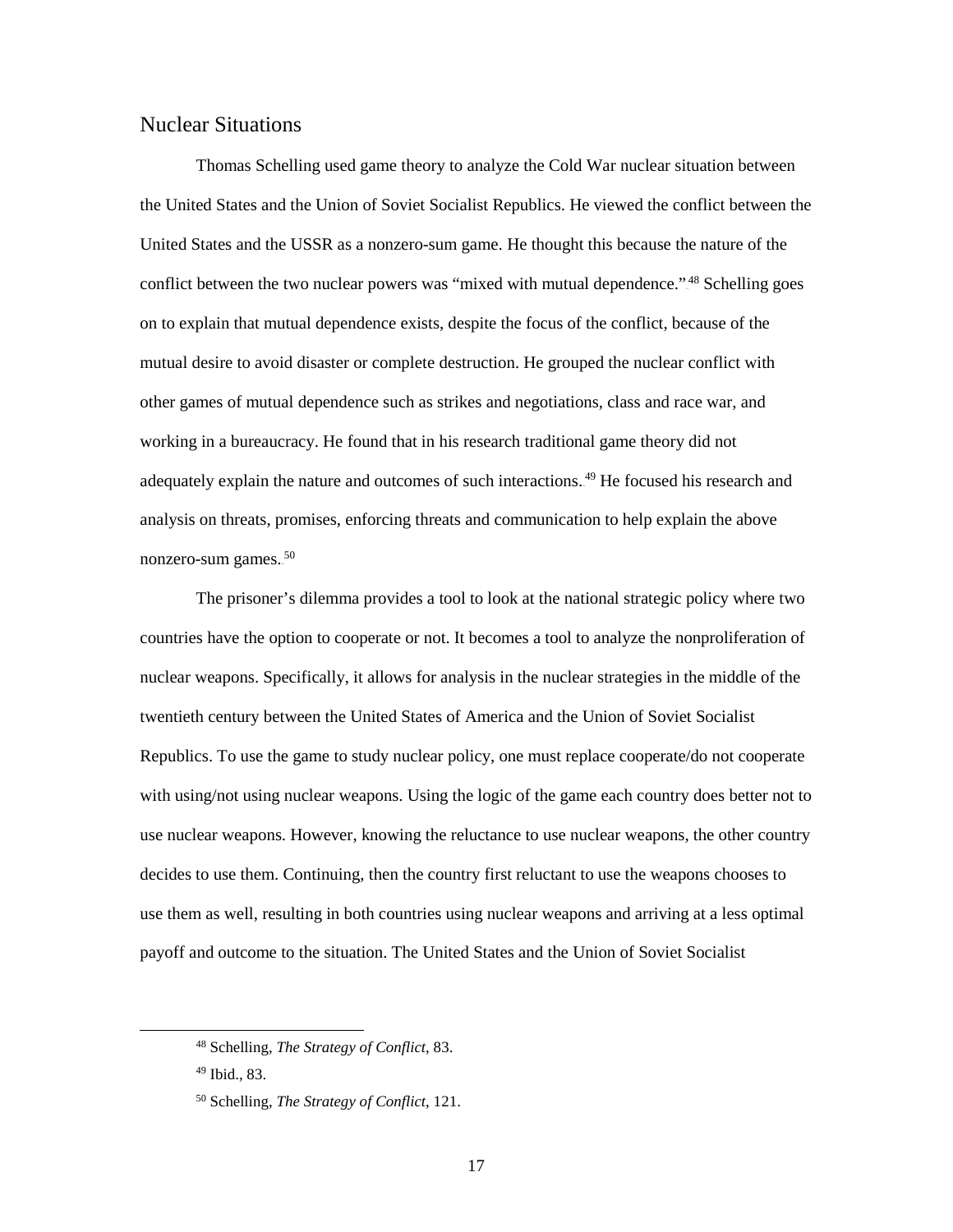Republics did not exist in a single turn world. They also faced a threat they may not survive a nuclear war. They competed in a repeated play environment, which led to them adopting the mutually beneficial strategy of mutual deterrence and ensuring peace between the two countries.

## <span id="page-24-0"></span>International Trade and Price Cuts

International trade provides another lens to analyze the use of the prisoner's dilemma regarding national strategy because the elements of national power include economics. This scenario considers two countries that export the same good. Each country faces two options, hold prices steady (cooperate), or cut prices (defect). Each realizes that if they cut the cost of their product, they can gain more customers and therefore earn more revenue. The prospect of earning more revenue means a mutual incentive exists to lower rates. Each possessing the temptation to lower prices leads to a price war between the two countries, meaning they drop rates to the point where they end up losing revenue. This scenario again, as with the two nuclear-armed countries leads to a suboptimal payoff because if they had both agreed not to cut prices, they could still earn more than they are currently.<sup>51</sup>

The prisoner's dilemma gave the strategists a formalized approach to study the vexing and overwhelming thought of nuclear war. It did not provide specific strategies on how to deal with a nuclear-armed enemy. However, it merely provided a framework to abstract the scenario and made it workable in a rigid and systematic method.<sup>52</sup>

## <span id="page-24-1"></span>Negatives of Using Game Theory at Strategic Level

Game theory possesses some faults when applying to strategic level interactions. First, if a practitioner assumes all players act according to the rational outcomes of the game, they discount the players' other motivations or other nonrational factors. Further, game theory assumes that all players only use the methods of game theory. This assumption creates a situation where

 <sup>51</sup> Straffin, *Game Theory and Strategy*, 74.

<sup>52</sup> Freedman, *Strategy*, 155.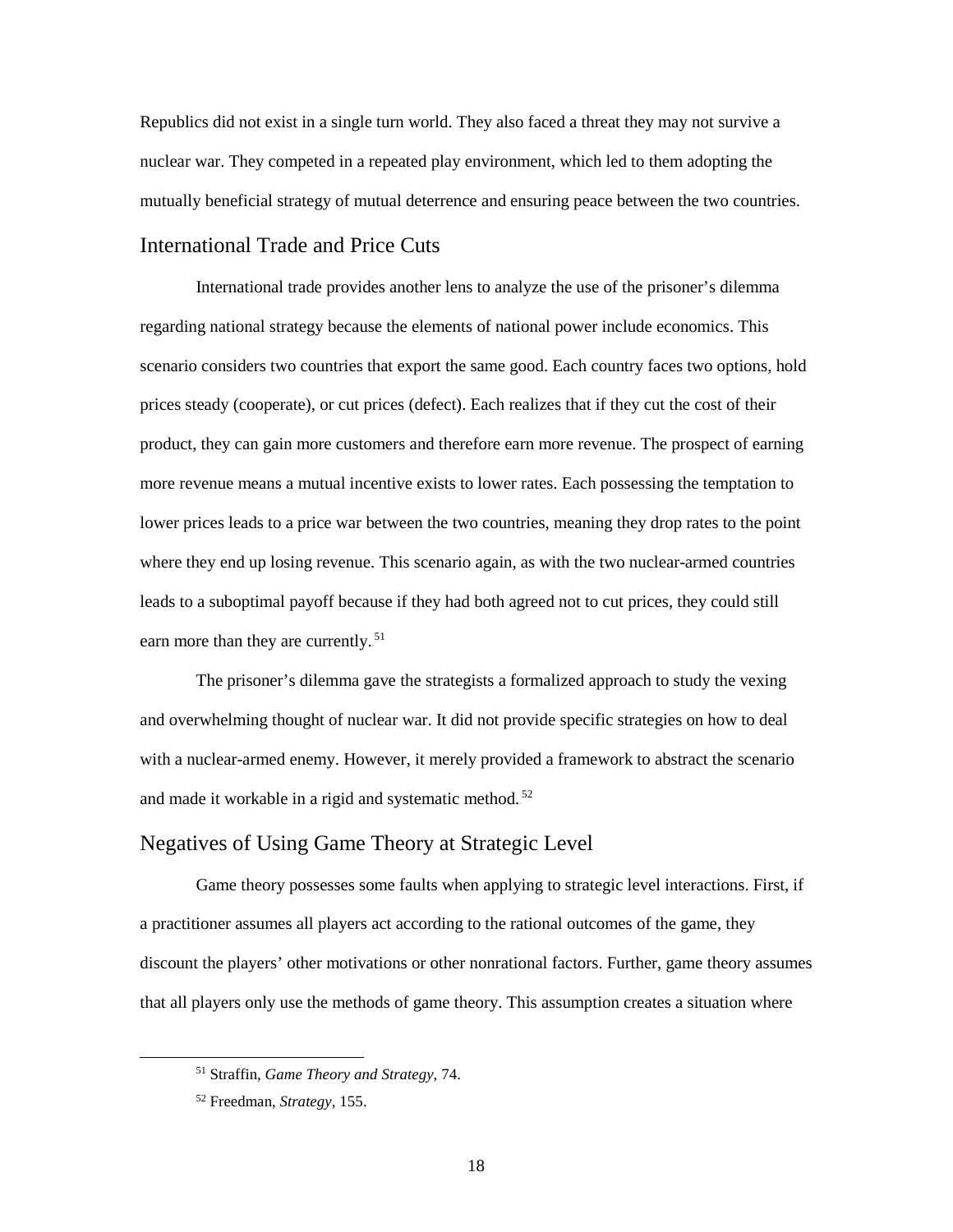the analyst falls victim to the fallacy of the hasty generalization that all players use the rules of game theory. Finally, Coyne and Horn identify four reasons why game theory often becomes overly cumbersome. They are the number of choices, ascribing reason to the options, understanding how opponents value the outcome and, the mathematics involved in determining the strategies all lead to the cumbersome nature of game theory.<sup>53</sup>

Freedman offers a critique of the uses of game theory during the Cold War between the United States and the Soviet Union. He mentions that game theory provided an understanding of outcomes. However, it reached the edge of its usefulness when it came to developing policy and strategy which the governments and planners could use. It also did not provide any clarity for ambiguous options such as a limited approach to the Cold War. It only analyzed outcomes in a binary sense between not using nuclear weapons or using nuclear weapons.<sup>54</sup> A mixed strategy option could explain the results. However, the mixed strategy still only contains using the two options, using nuclear weapons or not. But once the countries decide to use nuclear weapons then not using nuclear weapons is off the table.

Bernard Brodie casts a broader net with his critique of the use of economic models and systems analysis. Economists often group game theory into this type of study at the national strategic level. He states that these tools provided solutions and methods for weapons procurement but lacked strategic value. Systems analysis and similar types of study do not account, and in some cases is intolerant of, the intricacies of politics and ideology.<sup>55</sup>

## Historical Example: 1777 New Jersey Campaign

<span id="page-25-0"></span>Historical examples allow students and practitioners to examine events and run through iterations of planning to gain insight into decisions and outcomes. If students can access enough

 <sup>53</sup> Kevin P. Coyne and John Horn, "Predicting Your Competitor's Reaction," *Harvard Business Review* 87, no. 4 (April 2009): 92.

<sup>54</sup> Freedman, *Strategy*, 155.

<sup>55</sup> Bernard Brodie, *War and Politics* (London: Cassell, 1974), 474-475.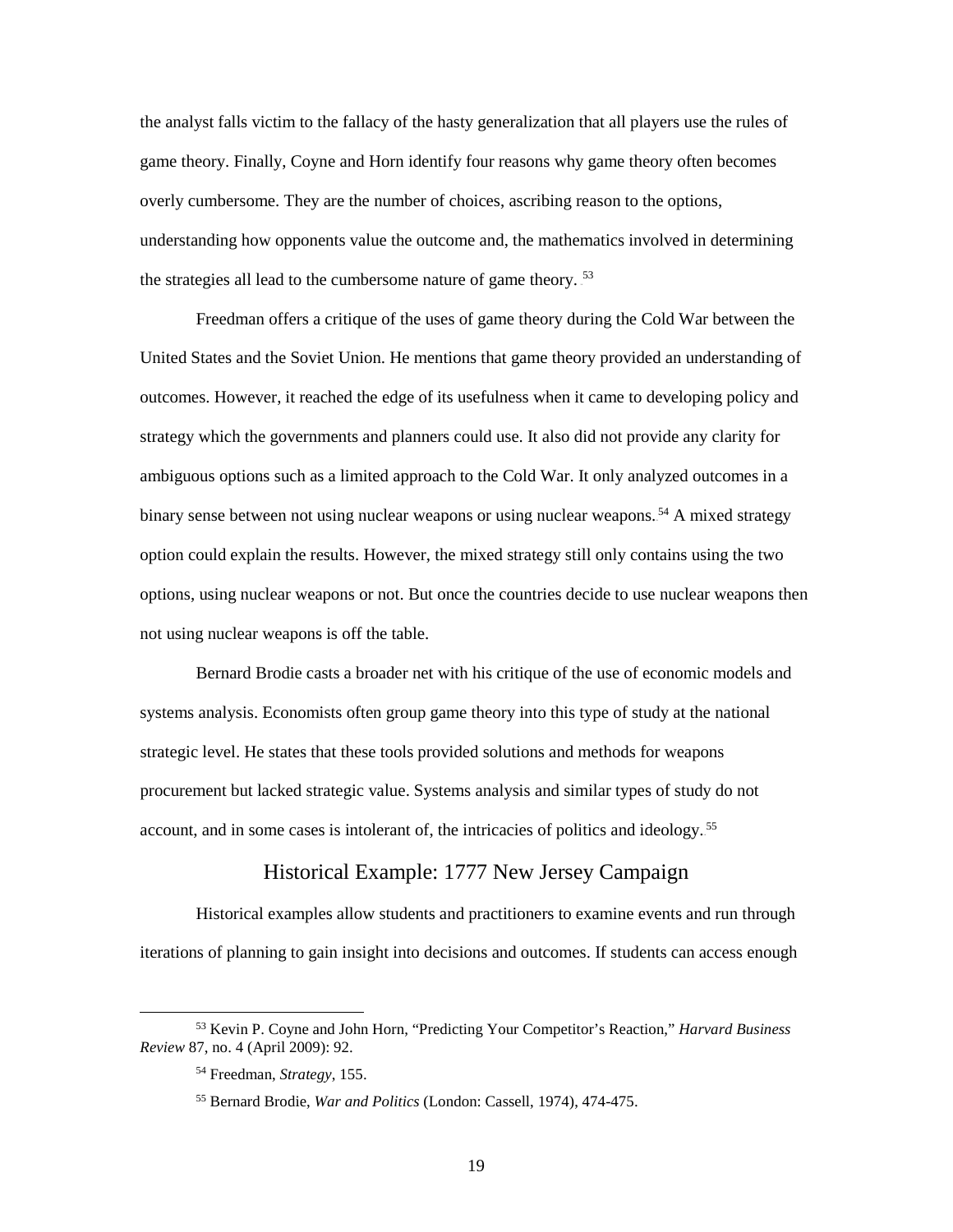information and context, then they can replicate events to practice using modern planning processes. Carl von Clausewitz states the benefits and warnings of using historical examples to help clarify theory. <sup>56</sup> He mentions that historical examples help explain an idea and how to apply the concept, but it does not prove the theory. He goes on to warn that too often historical examples do not provide enough detail, or the reader does not have enough context.<sup>57</sup> Thomas Schelling echoes Clausewitz's warning about not providing enough context or detail. He states, "we change the character of the game when we drastically alter the amount of contextual detail that it contains or when we eliminate such complicating factors as the players' uncertainties about each other's value systems.".<sup>58</sup>

The New Jersey Campaign of 1777 during the American Revolutionary War provides an excellent historical example of using game theory to analyze the elements of a campaign. Specifically, the one phase of the campaign examined using game theory is after George Washington decides to defend at Trenton after his successful raid against the Hessians on Christmas of 1776. General Washington decided to defend Trenton because he anticipated a counter-attack by the British General Charles Cornwallis. The battle ended with each army arrayed along the Assunpink Creek east of Trenton. The British army defended on the northwest bank, and the Continental Army defended on the southeast bank, see [figure 1.](#page-27-0)<sup>59</sup> The two armies already fought a battle here the previous week after Washington crossed the Delaware River and raided the Hessian mercenaries on Christmas Eve in 1776. The British reinforced into wooded terrain to the north and east of Trenton with the intent of outflanking Washington. The

 <sup>56</sup> Carl von Clausewitz, "Historical Examples," in *On War*, eds. and trans. Michael Howard and Peter Paret (Princeton, NJ: Princeton University Press, 1989), 170-173.

<sup>57</sup> Ibid.

<sup>58</sup> Schelling, *The Strategy of Conflict*, 162.

<sup>59</sup> David Hackett Fischer, *Washington's Crossing* (New York, NY: Oxford University Press, 2004), 308-310.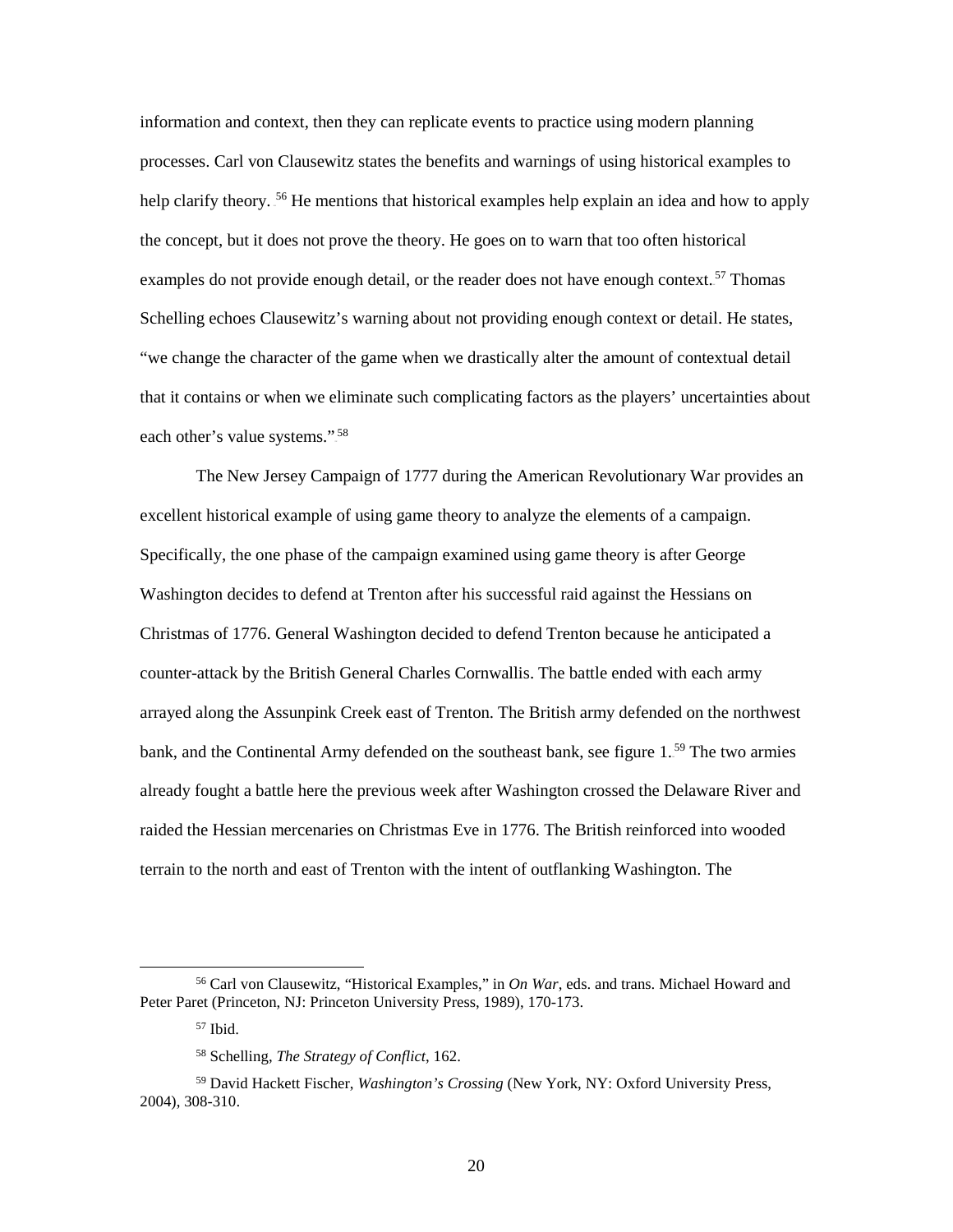Continentals prepared for this by strengthening their right flank and building fortifications.<sup>60</sup> Washington's forces began to realize the options formulating due to their situation and the geography which they controlled.<sup>61</sup>



<span id="page-27-0"></span>Figure 1. The Battle of Princeton.

Frank Martini "Trenton and Princeton: The Battle of Princeton," United States Military Academy History Atlases, October 30, 2019, accessed October 30, 2019,

https://westpoint.edu/sites/default/files/inline-

images/academics/academic\_departments/history/Am%20Rev/13PrincetonBattle.pdf.

337.

 <sup>60</sup> Fischer, *Washington's Crossing*, 310.

<sup>61</sup> Richard M. Ketchum, *Winter Soldiers* (Garden City, NY: Doubleday and Company, Inc., 1973),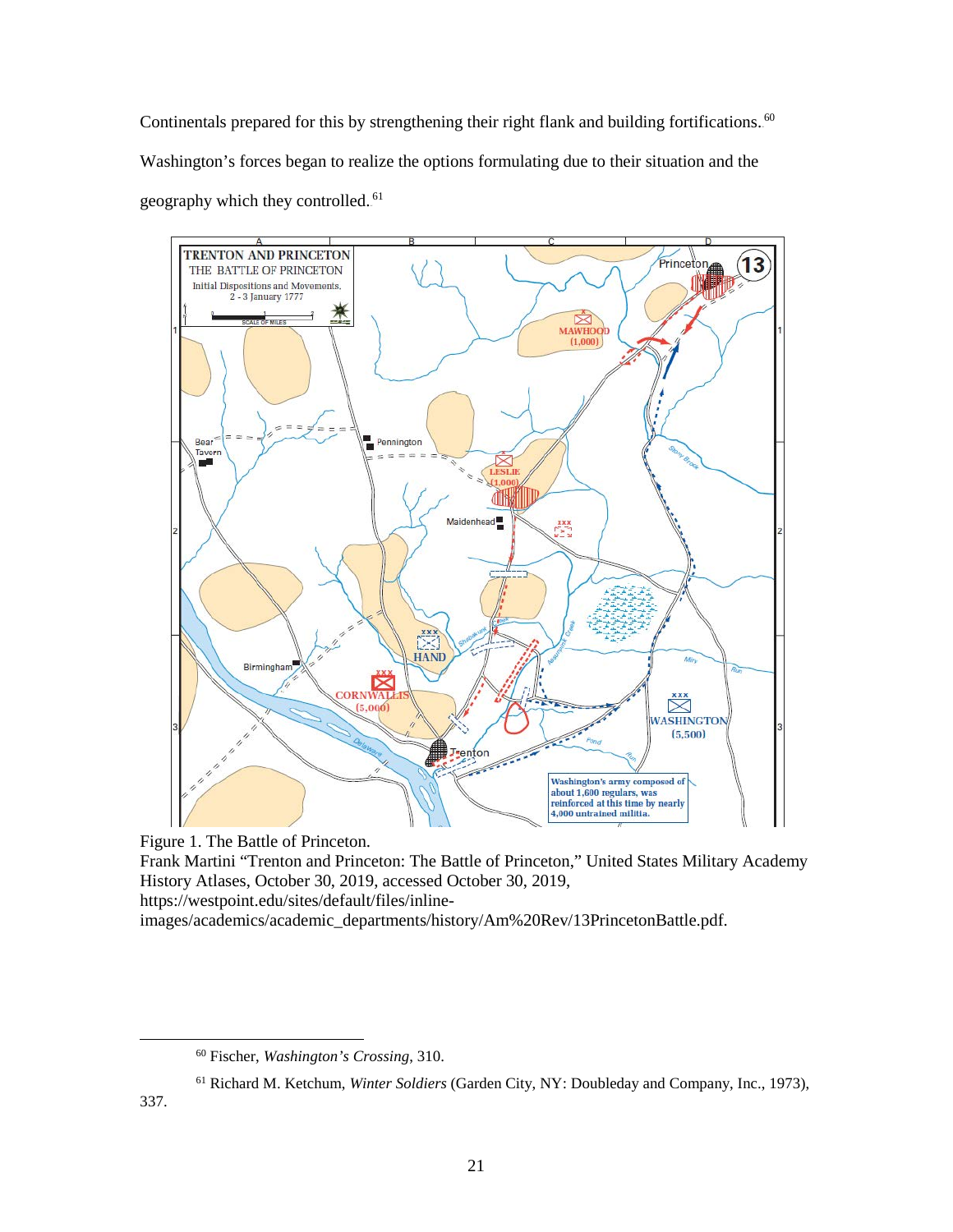Each commander called a council of war with their subordinate commanders and generals.<sup>62</sup> At their respective councils, they had to assess the environment, the disposition of their troops, and potential courses of action as well as the placement of the enemy and his possible courses of action. General Cornwallis knew that he outnumbered the Continental Army with his approximately 8,000 regular soldiers against Washington's 1,400 regular troops and 3,400 militia.<sup>63</sup> Further, because of the professional nature of his army, he expected a victory over Washington the next day.<sup>64</sup> Cornwallis also understood the risk-reward balance at play in the war against the American rebels. He and his generals knew they could win little glory and fame against the Americans, but they could lose much honor if they did not win the war. This fact played into Cornwallis' decision making as he weighed the advice given by his subordinates.<sup>65</sup>

The British quartermaster general, Sir William Erskine, and Major General James Grant were the chief advisors to General Cornwallis. General Erskine advocated for an aggressive night attack into the Continental defenses. He believed Washington would retreat with his army during the night and feared that the British "will see nothing of them in the morning."<sup>66</sup> General Grant provided the counterargument and advocated against a night attack and instead pushed for an attack in the morning. He felt the Continental Army did not possess a line of retreat and would defend the position through the night. Cornwallis agreed with Grant and did not want to risk a night attack in unfamiliar terrain against a flank he had not wholly located.<sup>67</sup>

Washington also called in his subordinate commanders to include Nathanael Greene, James Sullivan, Henry Knox, Arthur St. Clair, and his adjutant Joseph Reed.<sup>68</sup> The rebels feared a

 <sup>62</sup> Fischer, *Washington's Crossing*, 310.

<sup>63</sup> Ketchum, *Winter Soldiers*, 336-337.

<sup>64</sup> Fischer, *Washington's Crossing*, 310.

<sup>65</sup> Ibid., 312.

<sup>66</sup> Ibid., 312.

<sup>67</sup> Ketchum, *Winter Soldiers*, 344.

<sup>68</sup> Fischer, *Washington's Crossing*, 313.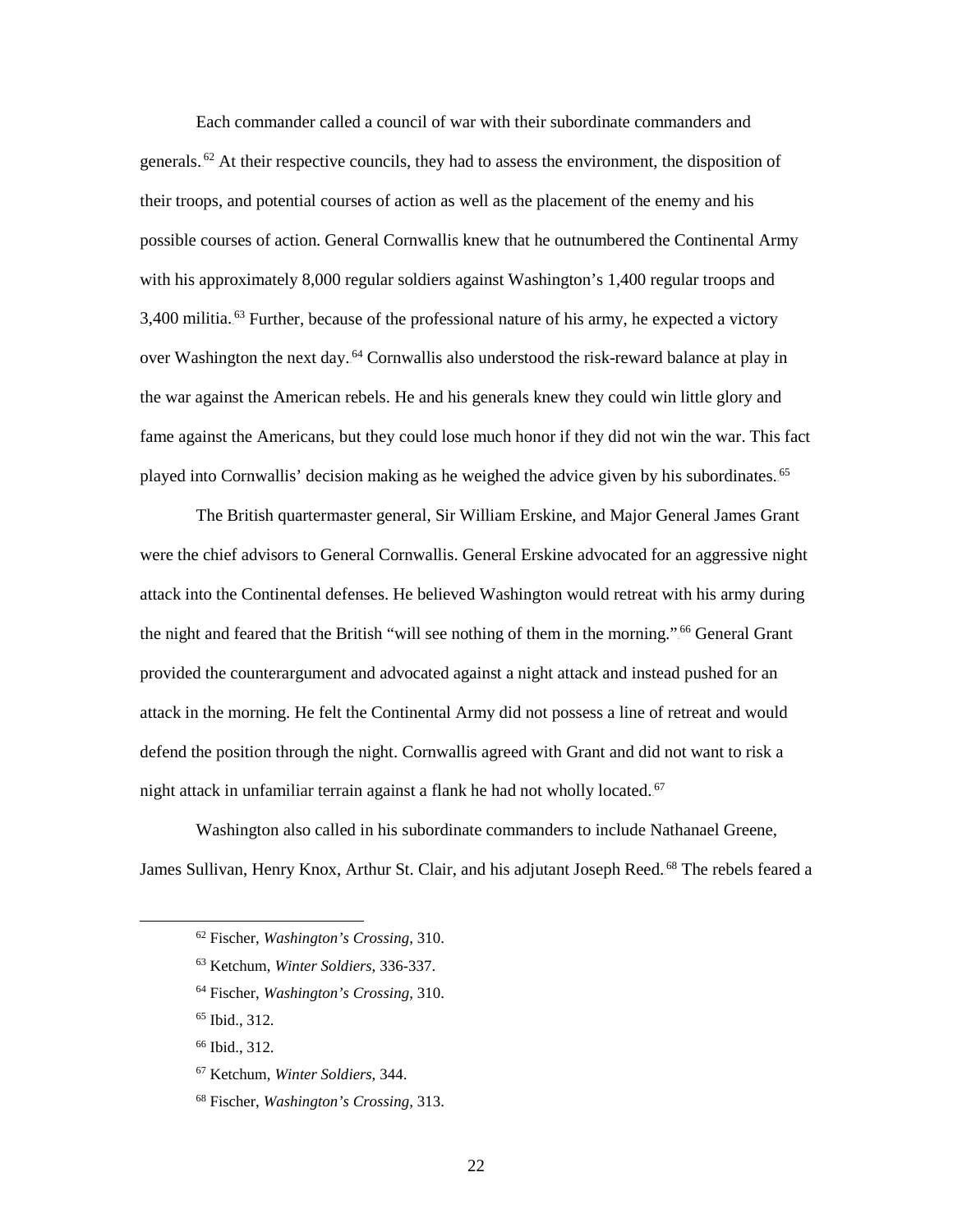defeat if they remained in their positions, and if they retreated, it would also prove disastrous.<sup>69</sup> The perceived inevitability of a negative outcome comes into play for Washington's decision making. Beyond these two dismal options, St. Clair recommended a third course of action. He recommended withdrawal from Trenton during the night and then advance on the rear and support elements of Cornwallis' army at Princeton.<sup>70</sup> Ketchum argues that beyond St. Clair's recommendation, Washington intended on striking Cornwallis' rear elements keeping in line with his guerrilla style of warfare. This attack on Princeton prevented Washington from having to face a defeat at Trenton or a loss of support and faith from the colonials or the Continental Congress.<sup>71</sup>

From these two councils of war, distinct characteristics and elements of design and game theory, which a commander must weigh, become known. Both commanders must assess the environment and their enemy. They must understand potential strategies and incentives for why the adversary may choose a plan. Finally, they must realize potential payoffs.

Cornwallis' understands his physical environment. He thinks Washington cannot retreat and will "bag him in the morning."<sup>72</sup> He knows the force ratios and quality of each army. He also understands his incentives for defeating the Continental Army. Still, he must do so without losing too much honor or glory and that the risk versus reward for a potential win does not equal the possible loss. Washington knows the physical environment he defends, along a creek with his left flank, and avenue of retreat, blocked by the Delaware River. He knows that Cornwallis possesses a better trained and more massive army. Further, he can surmise that Cornwallis will attack, but it is a matter of when. Finally, Washington's incentives include maintaining his army to continue the fight against the British, keep the support of the colonials and the Continental Congress. He understands the potential outcome of a continued defense is the defeat of his army. Loss of

 <sup>69</sup> Fischer, *Washington's Crossing*, 313-314.

<sup>70</sup> Fischer, *Washington's Crossing*, 314.

<sup>71</sup> Ketchum, *Winter Soldiers*, 344.

<sup>72</sup> Ibid., 344.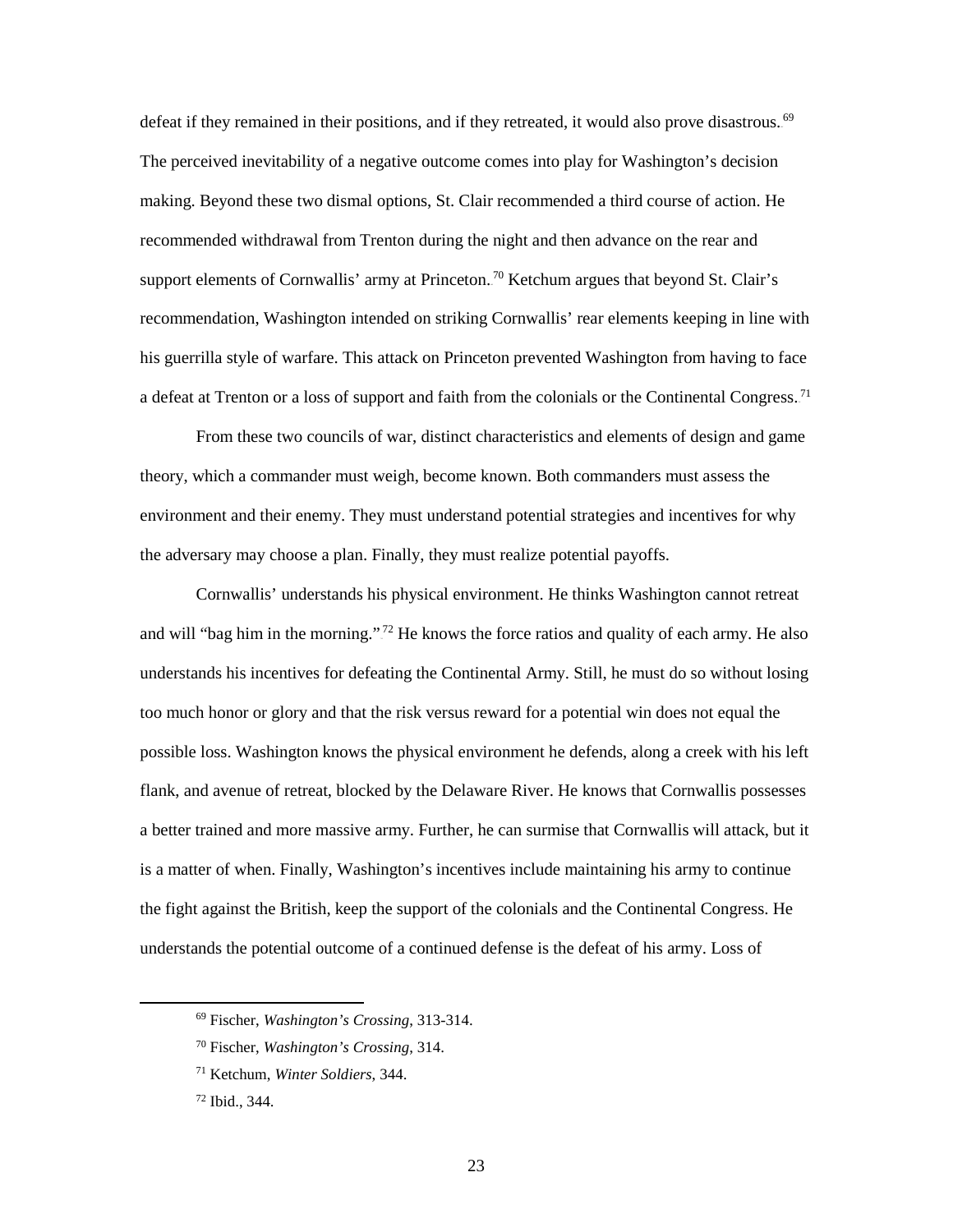popular support results from a retreat. But he can potentially garner more support, inflict damage on the enemy, and maintain his command if he can mount an attack on the enemy's rear and support areas. The conclusion of the historical context leads to the next section, which discusses how to apply basic game theory to this historical example.

<span id="page-30-0"></span>Applying Game Theory to The Battle of Trenton/Princeton

Game Theory allows for an understanding of a rational outcome but is not deterministic of what should or did happen. As Freedman stated, game theory does not say what someone should do but describes the logical result.<sup>73</sup> When used as a tool to analyze a historical campaign, equilibria found by game theory may be different from the outcome the actors chose. And then, analysts can dig deeper to gain a better understanding of why the difference occurred and look further into motivations and underlying factors.

First, to review the essential elements of the game. Generals Washington and Cornwallis are the actors in the game. Washington possesses three courses of action or strategies. He can retreat into Pennsylvania, defend Trenton, or steal away into the night and attack Princeton. Next, Cornwallis must consider his two strategies, a night attack or wait until morning for a daytime attack. The next step is to qualitatively infer what the outcome is for the interaction of each of the commander's actions.

[Table 6](#page-31-0) shows the result of each potential interaction. It is not a predictor or deterministic of what will happen, only the analyst's estimation of what is likely to happen. The first step is to analyze all outcomes given a Cornwallis night attack. If Washington decides to retreat, the probable outcome is that Washington loses the confidence of the rebellious colonials, and the Continental Congress and Cornwallis occupy Trenton. If Washington defends Trenton against a night attack, the likely outcome becomes a costly win for Cornwallis. If Washington attacks

 <sup>73</sup> Freedman, *Strategy*, 514.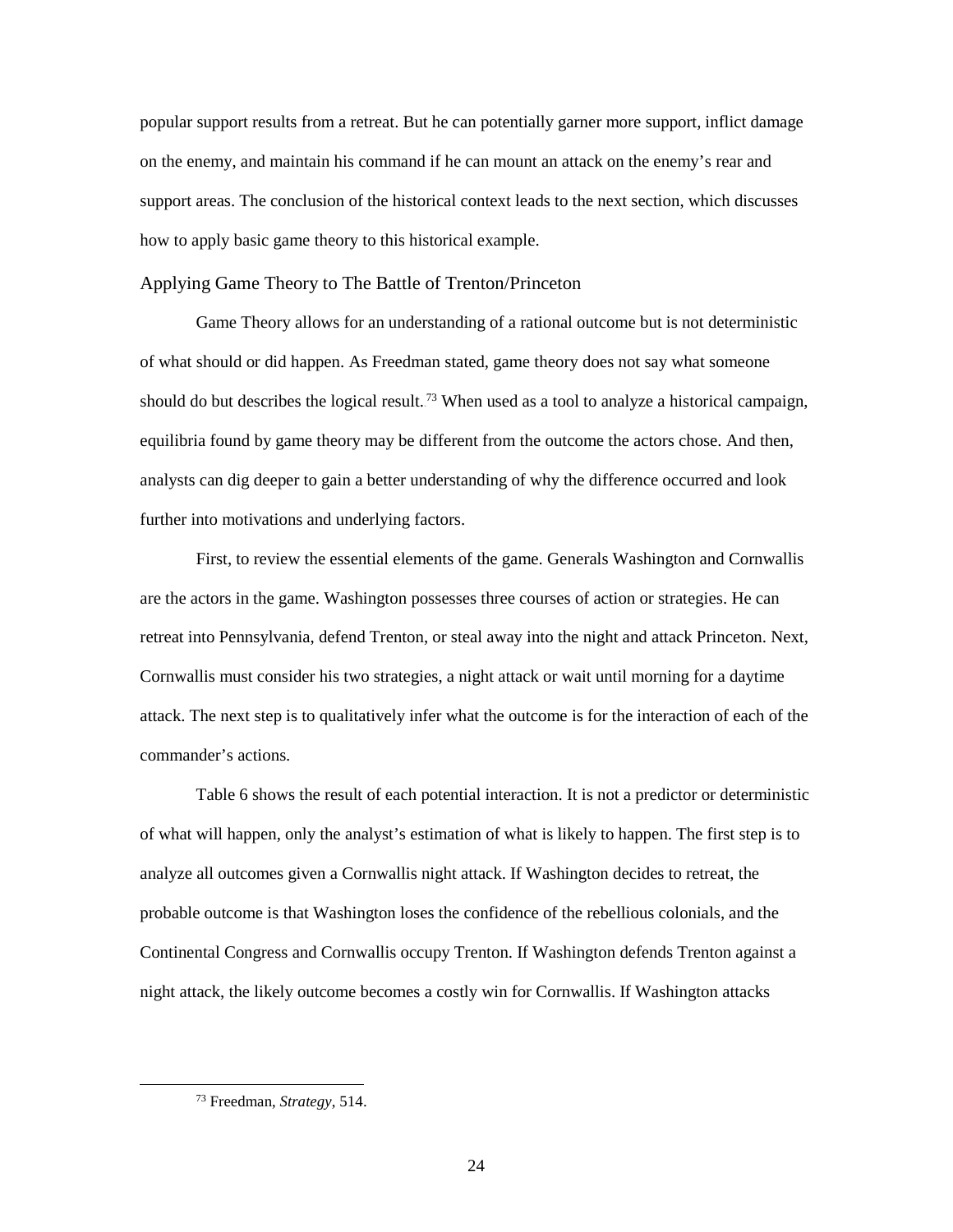Princeton, Cornwallis conducts his attack, pursues, and divides Washington's forces, leading to a probable defeat for Washington.

The next step is to analyze Washington's choices against a Cornwallis morning attack. Again, if Washington retreats, he probably loses the confidence of the rebellious colonials, and the Continental Congress and Cornwallis occupy Trenton. If he defends against a morning attack, he probably faces defeat, and Cornwallis holds Trenton, but it is a less costly operation for Cornwallis. Lastly, if Washington withdraws in the night with a covering force at Trenton, he probably successfully attacks Princeton and maintains popular support from Congress and the colonials.

| Qualitative Explanation of Outcomes |                       | Washington                                                  |                                          |                                                               |
|-------------------------------------|-----------------------|-------------------------------------------------------------|------------------------------------------|---------------------------------------------------------------|
|                                     |                       | Retreat                                                     | Defend                                   | <b>Attack Princeton</b>                                       |
| <b>Cornwallis</b>                   | Night Attack          | Washington loses<br>support,<br>Cornwallis gains<br>Trenton | Probable costly<br>win for<br>Cornwallis | Probable<br>Cornwallis pursuit<br>and defeat of<br>Washington |
|                                     | <b>Morning Attack</b> | Washington loses<br>support,<br>Cornwallis gains<br>Trenton | Probable Win<br>for Cornwallis           | Probable<br>successful<br>Washington attack<br>on Princeton   |

<span id="page-31-0"></span>**Table 6. Qualitative Explanation of Outcomes.** 

*Source:* Created by Author.

The next step applies a numerical value to each outcome for each actor, followed by an analysis of the game. A simple rank ordering of each outcome provides a simple way of adding a value for a payoff to each actor. The table below uses a reverse rank order where the higher number is the preferable outcome. Washington prefers to attack Princeton and hopes that Cornwallis waits until morning for his attack, therefore he receives a value of six in that square. Conversely, Cornwallis prefers this outcome the least because Washington's force would escape him and seize Princeton, he receives a one. Washington's second-best option is to attack Princeton against a Cornwallis night attack hoping that some of his forces would at least out pace Cornwallis' attack reach Princeton or another safe location giving him a payoff of five. This is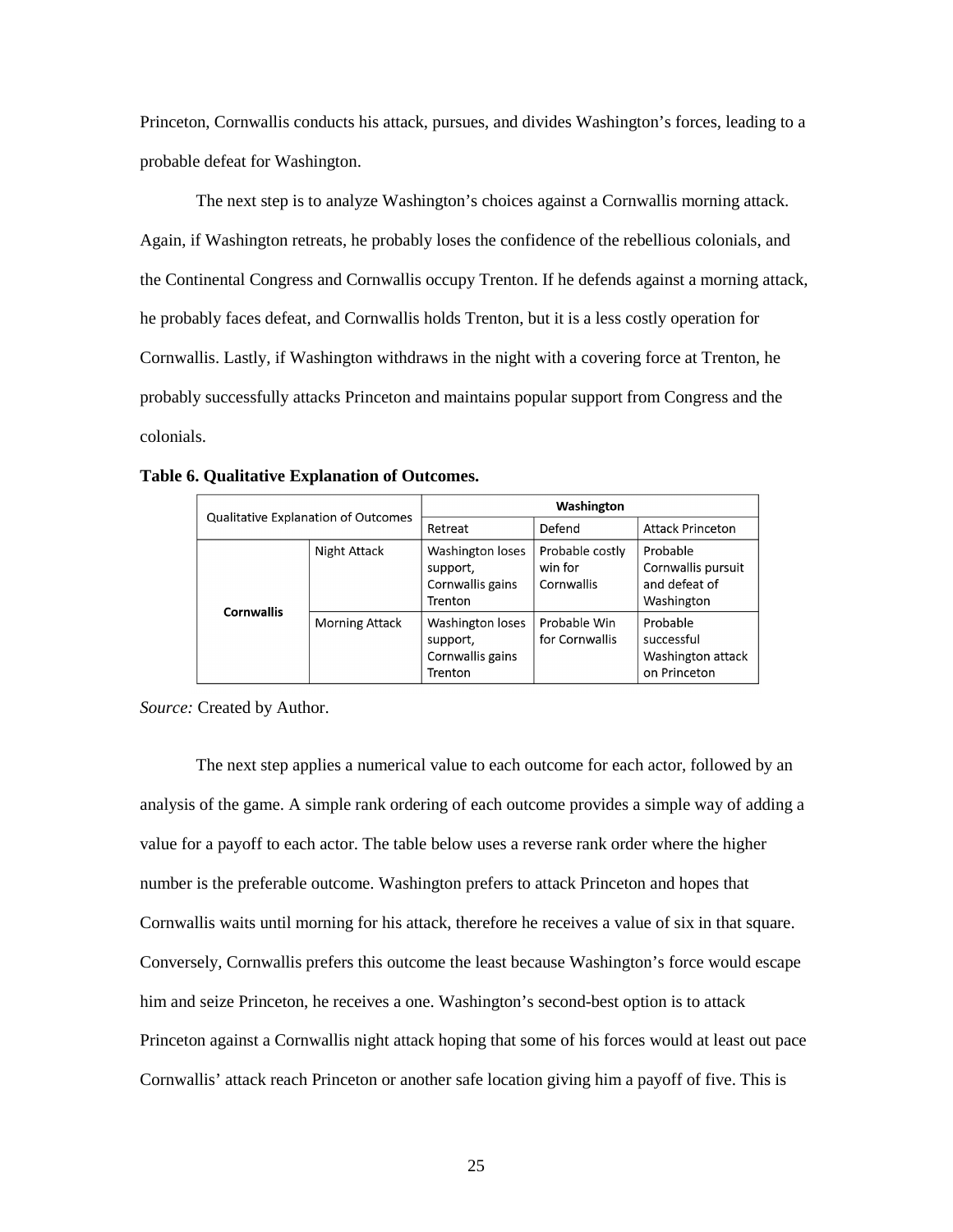Cornwallis' third least preferred option giving him a payoff of 3. This works its way through until all squares receive a payoff based on the mutual outcomes shown in [table 7.](#page-32-0)

| NJ Campaign 1777  |                       | Washington |        |                         |
|-------------------|-----------------------|------------|--------|-------------------------|
|                   |                       | Retreat    | Defend | <b>Attack Princeton</b> |
|                   | Night Attack          |            | 2,4    | 3,5                     |
| <b>Cornwallis</b> | <b>Morning Attack</b> |            |        | 1, b                    |

<span id="page-32-0"></span>**Table 7. NJ Campaign with reversed rank ordered payoffs.** 

*Source: Created by Author.* 

One method to find the equilibrium outcome is to find dominant strategies. First, Washington never chooses to retreat because this is a strictly dominated strategy. The other two strategies give higher payoffs than this strategy, regardless of what Cornwallis wants. Washington can gain nothing by retreating other than the preservation of his army. Washington must preserve his army, but he must also take action to maintain popular support for the revolution. But he loses ground, and he loses support from the people and the congress. [Table 8](#page-32-1) depicts eliminating retreat from Washington's possible strategies. Second, Washington would never choose to defend either. After deciding never to retreat, the choice to defend is the second strictly dominated strategy. Again, this is because regardless of what Cornwallis chooses, attacking Princeton always yields a higher payoff than defending Trenton. Therefore, while Washington does have three choices, two of them are not credible, and the only rational choice for him is to attack Princeton, shown in [table 9.](#page-33-0)

<span id="page-32-1"></span>**Table 8. Retreat dominated and eliminated.**

|  |                          | Washington            |         |        |                         |
|--|--------------------------|-----------------------|---------|--------|-------------------------|
|  | <b>Retreat Dominated</b> |                       | Retreat | Defend | <b>Attack Princeton</b> |
|  | <b>Cornwallis</b>        | Night Attack          |         | 2, 4   | 3, 5                    |
|  |                          | <b>Morning Attack</b> |         | 4.3    | 1, 6                    |

*Source:* Created by Author.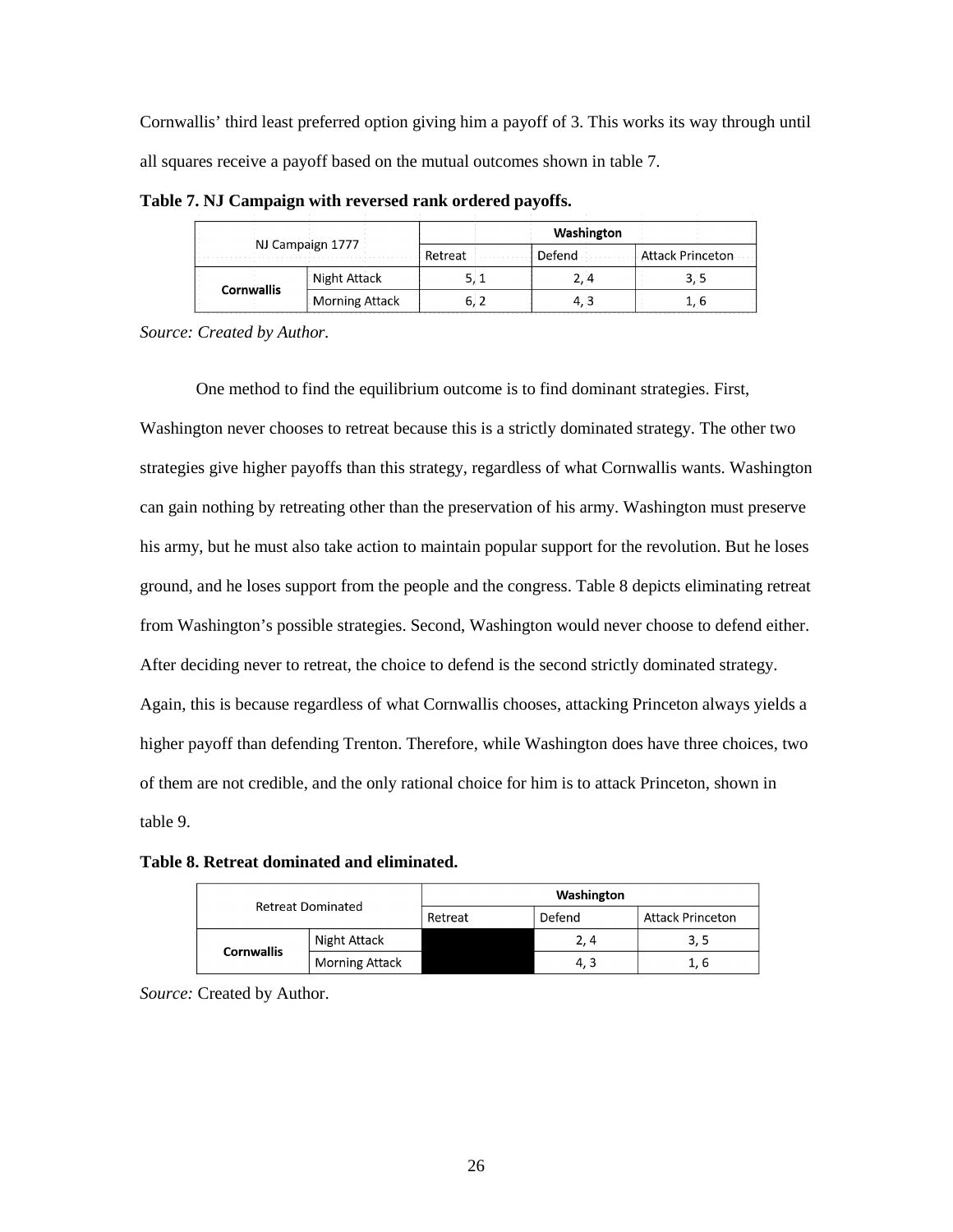| Retreat and Defend Dominated |                                   | Washington |        |                         |
|------------------------------|-----------------------------------|------------|--------|-------------------------|
|                              |                                   | Retreat    | Defend | <b>Attack Princeton</b> |
|                              | Night Attack<br><b>Cornwallis</b> |            |        | 3.5                     |
|                              | <b>Morning Attack</b>             |            |        | 1.6                     |

#### <span id="page-33-0"></span>**Table 9. Retreat and Defend dominated and eliminated.**

*Source:* Created by Author.

First, Cornwallis also looks for any dominant strategies. He does not possess any dominant or dominated strategies. Next, Cornwallis assesses the situation and realizes that Washington's only credible plan is attacking Princeton. Given this information, his rational choice becomes a night attack with a pursuit of Washington's forces. Therefore, the Nash Equilibrium outcome is a Cornwallis night attack and a Washington attack on Princeton yielding a payoff of three for Cornwallis and five for Washington. This outcome fits all three characteristics of a Nash Equilibrium, as previously explained. First, neither Washington nor Cornwallis want to deviate from this outcome; if they do so, it creates an unstable result because they both have the incentive to keep deviating. Second, this outcome provides a mutually bestreply result, which reinforces the first characteristic. Third, the finding confirms the assumptions of each commander going into the interaction. Cornwallis assesses the environment and Washington's options, and Washington likewise evaluates the environment and Cornwallis' options. From this, they can determine the rational outcome of this situation.<sup>74</sup>

The benefit of applying a game-theoretic lens lays not in the actual payoffs or scores, but the analysis of the situation. A staff still benefits from analyzing the operational environment during The Battle of Trenton even if the analyst changes the values of the payoffs. The value comes from understanding the motivations and incentives of the different actors in the game. By changing the values of Washington's and Cornwallis' payoffs, the game still highlights how their motivations determine their decisions. A potential criticism of game theory is the arbitrariness of

 <sup>74</sup> Pham, "Game Theory: Nash Equilibria."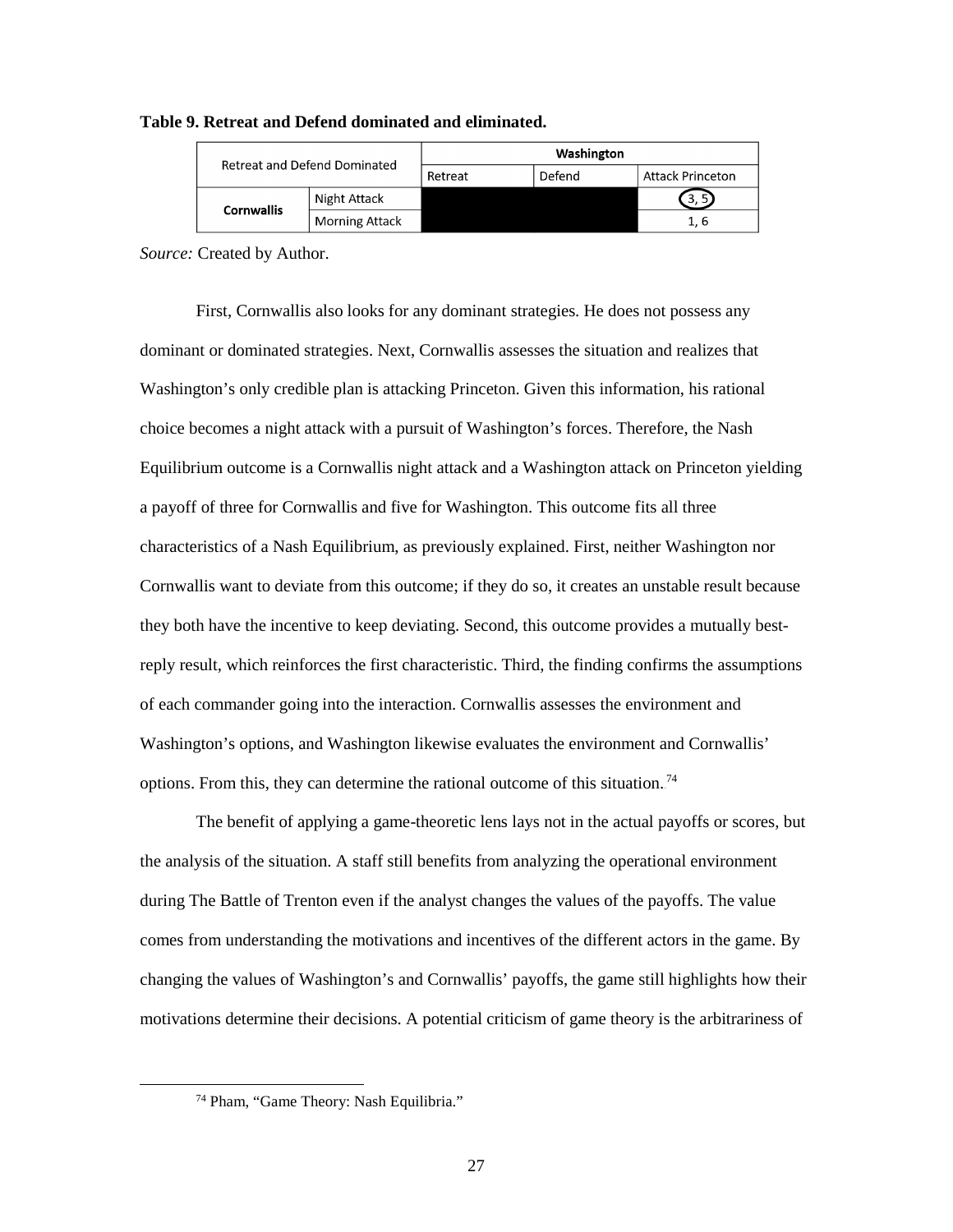the payoffs. The next game uses randomly selected payoffs according to the initial assessment of each actor's rank ordering of the potential courses of action. The use of randomly chosen payoffs highlights the importance of the analysis of each actor's wishes and what they want to accomplish, not the significance of the payoffs. Refer to [table 10](#page-34-0) to see adjusted payoffs. Again, Washington never chooses retreat because it is still a dominated strategy. With only two remaining options, Washington still chooses to attack Princeton, because again it dominates defending regardless of what Cornwallis chooses. Therefore, Cornwallis makes his decisions based on the fact Washington attacks Princeton. Finally, as above, Cornwallis should choose to attack Washington at night. The result remains the same regardless of the payoffs because each commanders' incentives stay the same in both games. For Washington, retreating is never an option, which then leads to his next decision of never choosing to defend. The payoffs allow for an easy quantifiable feature to analyze. But the value is in the qualitative understanding of the environment.<sup>75</sup>

| NJ Campaign 1777<br><b>Altered Payoffs</b> |                       | Washington |          |                         |
|--------------------------------------------|-----------------------|------------|----------|-------------------------|
|                                            |                       | Retreat    | Defend   | <b>Attack Princeton</b> |
| <b>Cornwallis</b>                          | Night Attack          | 8, -10     | $-5, -5$ | 0, 5                    |
|                                            | <b>Morning Attack</b> | $10, -10$  | $5. -8$  | $-10.10$                |
|                                            |                       |            |          |                         |

<span id="page-34-0"></span>**Table 10. Altered Payoffs Through Eliminating Dominated Strategies.**

| <b>Retreat Dominated</b> |                       | Washington |          |                         |  |  |
|--------------------------|-----------------------|------------|----------|-------------------------|--|--|
|                          |                       | Retreat    | Defend   | <b>Attack Princeton</b> |  |  |
| <b>Cornwallis</b>        | Night Attack          |            | $-5, -5$ | 0, 5                    |  |  |
|                          | <b>Morning Attack</b> |            | $5, -8$  | $-10, 10$               |  |  |
|                          |                       |            |          |                         |  |  |
| Defend Dominated         |                       | Washington |          |                         |  |  |
|                          |                       | Retreat    | Defend   | <b>Attack Princeton</b> |  |  |
| Cornwallis               | Night Attack          |            |          | 0, 5                    |  |  |
|                          | <b>Morning Attack</b> |            |          | $-10, 10$               |  |  |

*Source: Created by Author.* 

 $<sup>75</sup>$  The payoffs chosen matter more if the game results in a mixed-strategy equilibrium, because the</sup> payoffs are used to calculate the probability of choosing each strategy. Since this monograph emphasizes keeping game theory simple for use in planning, it has avoided games resulting in mixed strategy equilibria.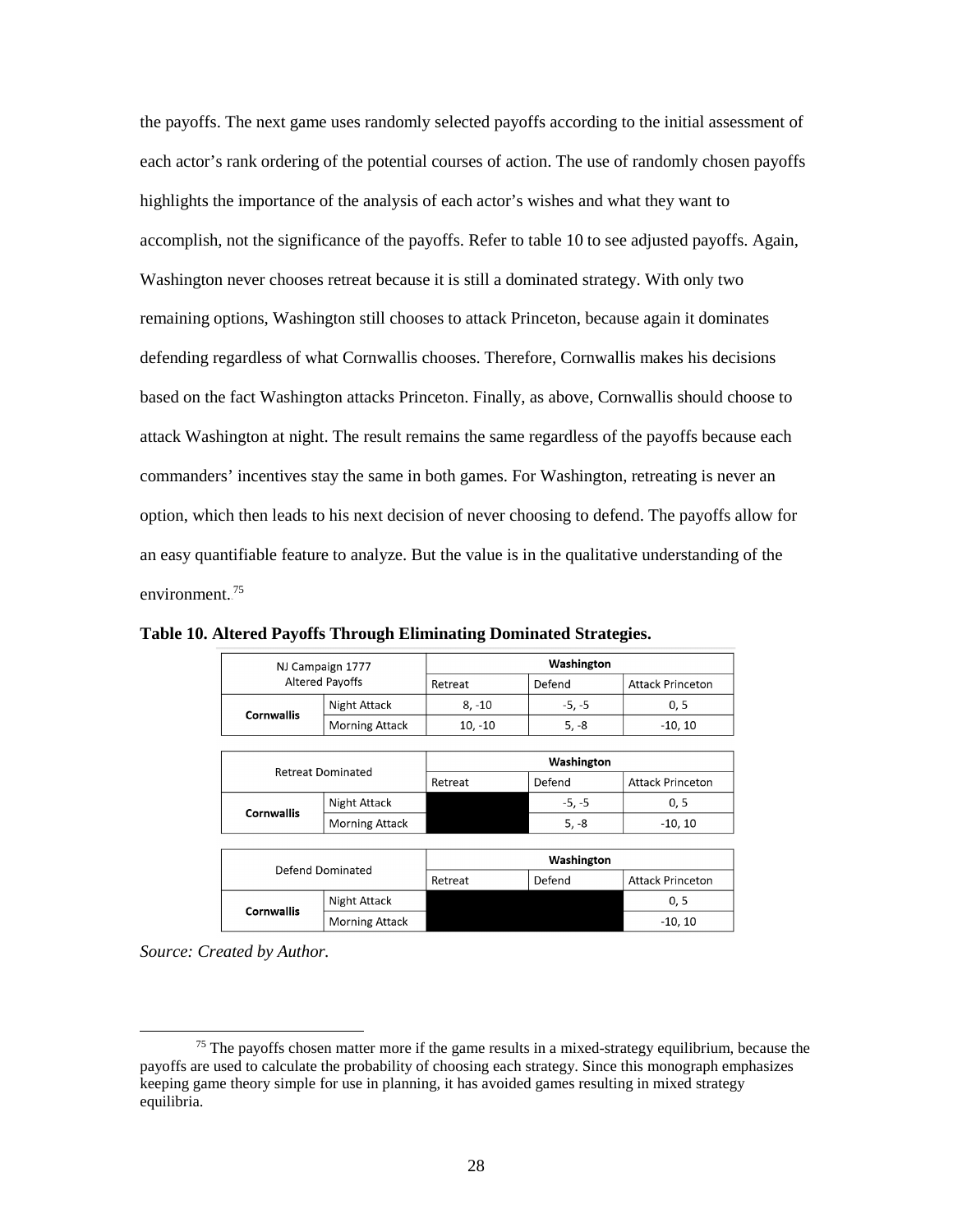Applying game theory to The Battles of Trenton and Princeton demonstrates that game theory would have been a useful tool during operational planning. It allows us to analyze the situation and see what the theory describes as a rational decision as compared to what occurred. Cornwallis waited until morning to attack and realized that Washington only left a small rearguard force, and Washington moved from Trenton in the middle of the night to mount a successful attack on Princeton. The actual outcome differs from what the game shows as a rational outcome. The game describes a situation where Washington still attacks Princeton in the middle of the night. Still, Cornwallis also mounts a night attack, which may result in Cornwallis pursuing Washington's forces and defeating him in detail. Cornwallis attacking at night could have led to a drastically different outcome in the war since the Continental Army could cease to exist, and much of the popular support for the revolution would dissipate as a result.

#### <span id="page-35-0"></span>Implementation of Game Theory into the Military Decision-Making Process

Planners can use game theory tools during the Military Decision-Making Process, specifically during mission analysis for a different perspective on understanding the operational environment and course of action development as a check against undiscovered assumptions. The game theory tools do not replace the existing steps and tools in the military decision-making process but supplement them. Field Manual 6-0 explains that commanders and staffs use mission analysis to understand better the operational environment and the problem the unit faces.<sup>76</sup> Next, planners use mission analysis to develop assumptions to fill knowledge gaps. Finally, given the nature of game theory to understand competition, mission analysis also helps to understand how friendly and enemy forces may interact.<sup>77</sup> The Course of Action Development process provides an objective way to look at multiple potential plans. In the historical example above, Generals Washington and Cornwallis need to understand their potential actions and what they think the

 <sup>76</sup> US Department of the Army, Army Field Manual (FM) 6-0, C2, *Commander and Staff Organization and Operations* (Washington, DC: Government Printing Office, 2016), 9-6.

<sup>77</sup> Ibid., 9-8 to 9-9.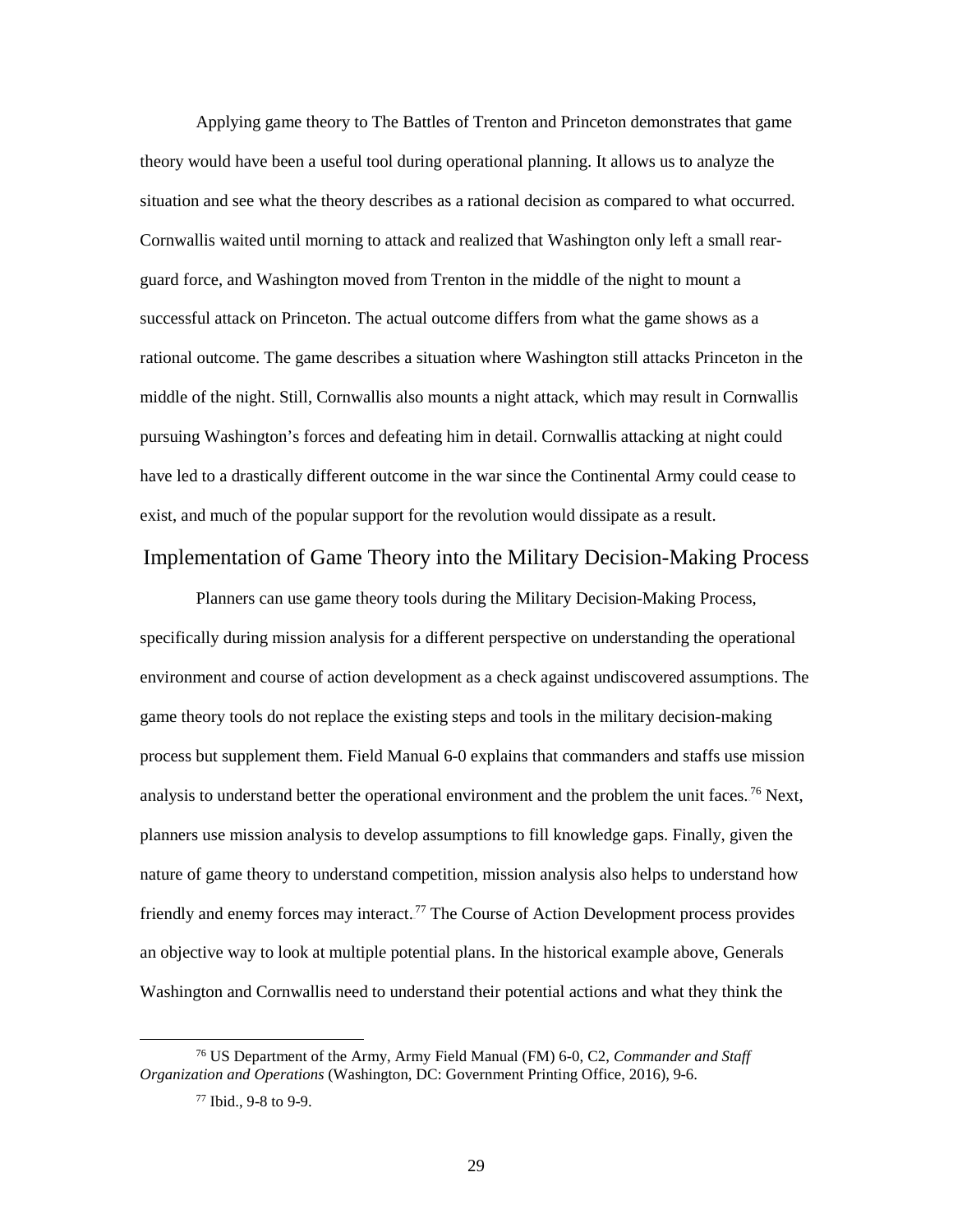enemy commander may do. In a way, the generals in the historical example could have used game theory during their course of action development to check their assumptions. The development starts with a narrative or qualitative assessment and then moves to a quantifiable assessment with weighted scores for each plan.<sup>78</sup> Game Theory allows for an alternative perspective to assess the potential plans. The following thought experiment provides an example of how a staff could use some game theory tools during mission planning.

The exercise is as follows: The United States debates increasing military presence in a friendly country located close to a near-peer adversary, which is meant to act as a deterrent to the adversary from invading a friendly country. The corps staff understands the national policymakers' debate about increasing military presence in a region. Further, they know if the national leadership pursues escalation, the corps is an element of that escalation. The staff works to understand the operational environment and understand national-level priorities and incentives, so they can make recommendations higher for options and prepare for expected courses of action. Second, they grapple with understanding the enemy's motivations and plans of action. The enemy also faces the prospect of increasing its military presence in the area or maintain the status quo. Both powers possess nuclear weapons and do not want to engage in all-out war. Lastly, the population in the area in which both powers could move does not want occupation by a foreign power. The strategic decisions the national policymakers face have operational level implications.

As stated above, mission analysis provides an understanding of the situation and problem. During mission analysis, the staff starts to develop a sense of the actors' motivation and incentives. The intelligence preparation of the battlefield provides a key step during mission analysis. The staff makes assumptions on how the friendly force and enemy forces interact in the environment. From this, the staff develops potential options that each actor could use during the

 <sup>78</sup> US Army, FM 6-0, C2, 9-40.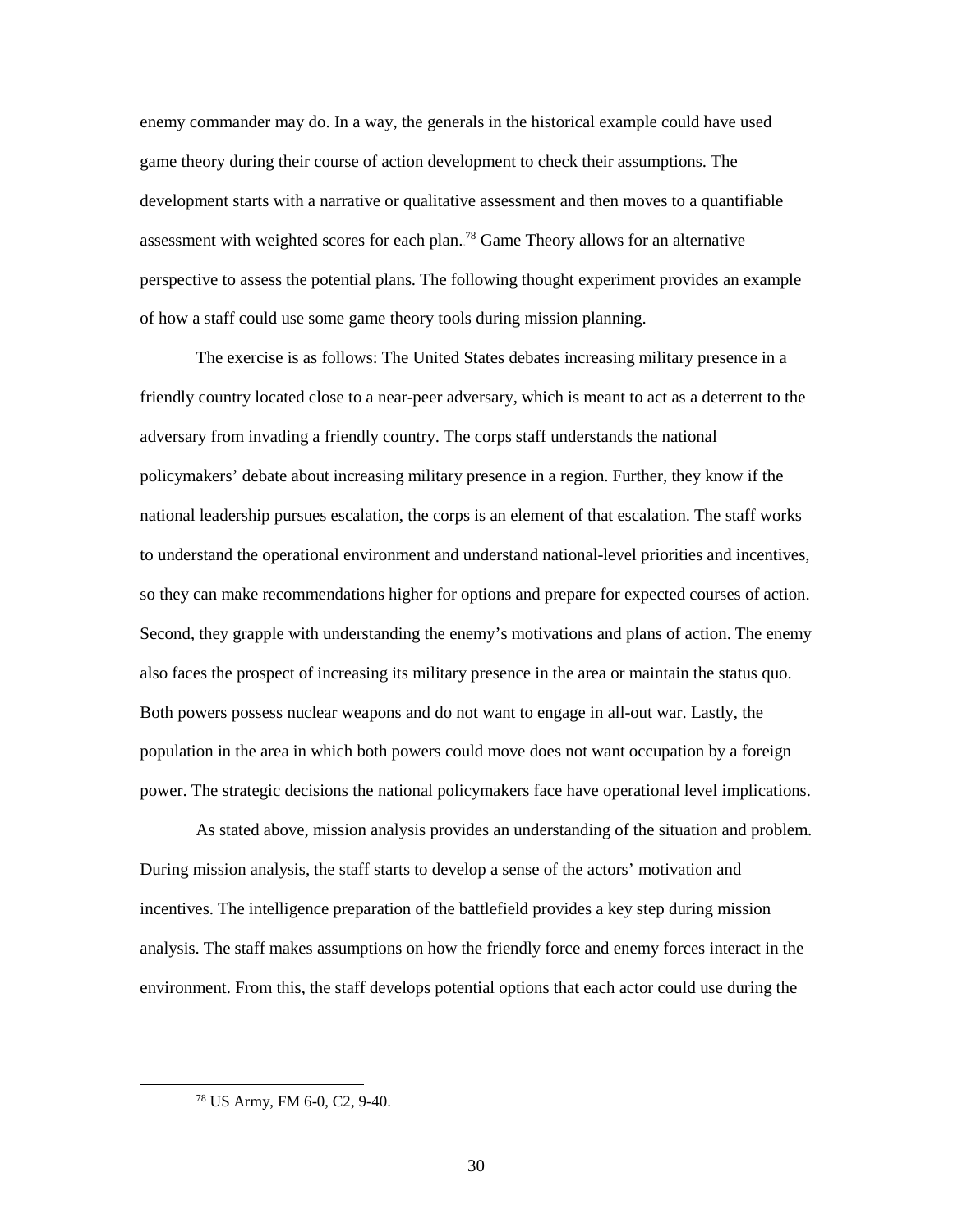upcoming operation.<sup>79</sup> Also, the intelligence preparation step identifies gaps in the commander's and the staff officer's knowledge. These gaps leads to the development of intelligence requirements to gain information.<sup>80</sup> As stated during the literature review, people make decisions based on the information they possess and anticipate the actions of their competitors. These steps do not replace or negate any of the steps of the Military Decision-Making Process, they are merely a recommendation on how and where to implement game theory tools in the process.

Given this scenario, the staff starts to develop enemy courses of action. These courses of action become the enemy's strategies when applied to a game matrix. The enemy can either militarize the area with one of their divisions or corps or choose not to militarize. The choice of militarizing or not creates two discrete strategies for the enemy. The second step looks at outcomes from each of the strategies. If both militarize, then they face war. If neither militarizes, then they maintain the status quo. If one country militarizes and the other does not, then the country militarizing does so in an uncontested environment. [Table 11](#page-37-0) displays the outcomes of this scenario.

| <b>Explanation of Outcomes</b> |                   | <b>USA</b>                          |                                     |  |
|--------------------------------|-------------------|-------------------------------------|-------------------------------------|--|
|                                |                   | Militarize                          | Do Not Militarize                   |  |
|                                | Militarize        | War                                 | Enemy uncontested<br>militarization |  |
| Enemy                          | Do Not Militarize | USA's uncontested<br>militarization | Status Quo                          |  |

#### <span id="page-37-0"></span>**Table 11. Qualitative Outcomes**

*Source: Created by Author.* 

The third step requires the staff to look at the enemy's incentives to create a qualitative analysis of their choices then. The enemy wants to militarize the region without the United States also deciding to militarize the region. This creates an uncontested environment for them. Next, they value neither themselves nor the United States militarizing the area, which is the status quo.

 <sup>79</sup> US Army, FM 6-0, C2, 9-8.

<sup>80</sup> Ibid., 9-8.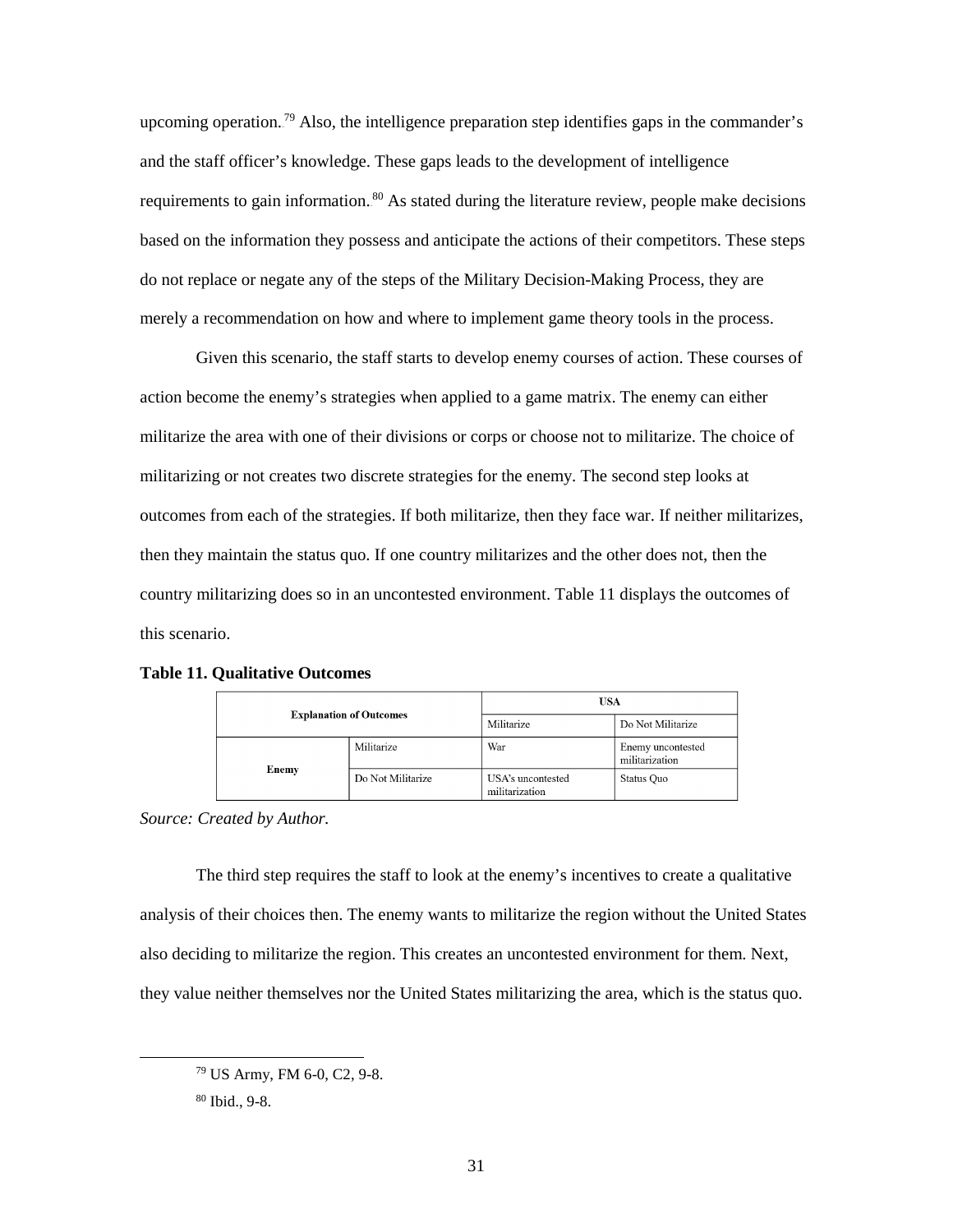The third desirable outcome is the United States militarizes, but the enemy does not, meaning the United States has an uncontested militarization. Lastly, the enemy does not want to escalate to war and does not want to militarize the region if the United States also militarizes. The staff can now rank order the enemy's courses of action by preference. The operations and intelligence staff can leverage collection assets and develop a collection plan to identify any indicators about the enemy's plan, such as massing forces in the region. The information collection plan helps answer information requirements and assists with effective planning.<sup>81</sup>

The staff now moves into the course of action development. The generating options step gives broad outlines of the choices available to the commander and staff. The staff develops options that can feasibly defeat the enemy's courses of action and then prioritizes them.<sup>82</sup> The staff also generates two broad options. They can militarize or not militarize. The staff can now rank order their courses of action because of the outcomes of each actors' strategies. The commander and staff prefer to maintain the status quo. If the United States moves to militarize the region, it could potentially upset the local, national governments and population. Therefore, a United States militarization of the region and an enemy not militarizing is the second preference. This option means the United States has an uncontested militarization, but as stated, the local government is upset. Third, in the ranking is the United States not militarizing, but the enemy does militarize, giving them an uncontested advantage. Lastly, the United States does not want war, which occurs if both the United States and the enemy both militarize.

Next, the staff develops the game into the matrix or strategic form. First, they conduct the qualitative analysis stating the likely outcome of each engagement, see [table 12.](#page-39-0) Then the staff rank orders the outcomes from the perspective of each commander to generate the quantitative analysis and payoffs, reflected in [table 13.](#page-39-1) This table shows the payoffs with the enemy's firsts

 <sup>81</sup> US Army, FM 6-0, C2, 9-10.

<sup>82</sup> Ibid., 9-19.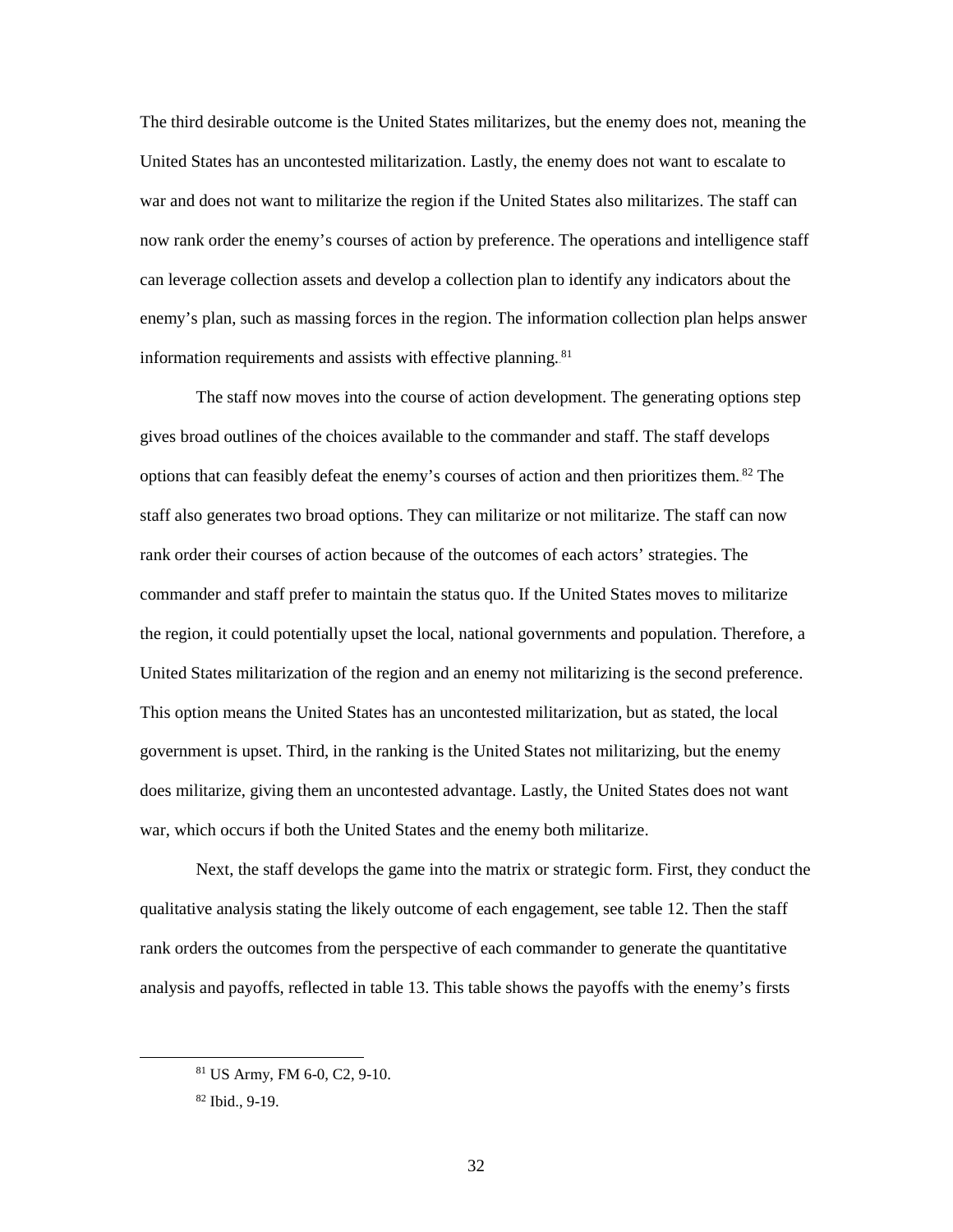and the United States second. Using reverse rank order, the lowest number payoff indicates the least preferred option, and the higher the number, the preferred option. Each combatant is a nearpeer, and therefore the staff assumes that engagement will favor the side with the initiative.

| <b>Qualitative Explanation of Outcomes</b> |                   |                                                                                                                                           | USA                                                                                                          |  |
|--------------------------------------------|-------------------|-------------------------------------------------------------------------------------------------------------------------------------------|--------------------------------------------------------------------------------------------------------------|--|
|                                            |                   | Militarize                                                                                                                                | Do Not Militarize                                                                                            |  |
|                                            | Militarize        | <b>Friendly: War</b><br><b>Enemy:</b> War<br>Least preferred outcome.                                                                     | <b>Friendly:</b> At a<br>disadvantage<br><b>Enemy:</b> Takes initiative<br>and uncontested<br>militarization |  |
| Enemy                                      | Do Not Militarize | <b>Friendly:</b> Secures the area<br>with uncontested<br>militarization, but loses<br>popular support.<br><b>Enemy:</b> At a disadvantage | Friendly: Status Quo,<br>prefers this option over<br>all others<br><b>Enemy: Status Quo</b>                  |  |

<span id="page-39-0"></span>**Table 12. Qualitative Analysis**

*Source:* Created by Author.

#### <span id="page-39-1"></span>**Table 13. Quantitative Outcomes**

| <b>Quantitative Explanation of Reverse Ordered</b><br><b>Outcomes</b> |                            | USA           |                   |
|-----------------------------------------------------------------------|----------------------------|---------------|-------------------|
|                                                                       |                            | Militarize    | Do Not Militarize |
|                                                                       | Militarize                 | $\pm$ , $\pm$ | 4.2               |
|                                                                       | Enemy<br>Do Not Militarize | 2, 3          | 3, 4              |

*Source:* Created by Author.

The value of these two products lies in the analysis the staff conducts to grasp an understanding of potential future outcomes. It provides a concise deliverable product that a staff planner can hand to the commander or the chief of staff on one sheet of paper for future reference or reflection as the commander and staff start to weigh options during future steps of the military decision-making process. This analysis provides a moment for the staff to think about what they are doing and what outcomes may result from their planning. This is an example of what Schön calls reflection in practice. As he says, it allows for people to think about what they are doing and then shape what they do, as they are executing the task.<sup>83</sup>

 <sup>83</sup> Donald A. Schoen, *Educating the Reflective Practitioner: Toward a New Design for Teaching and Learning in the Professions* (San Francisco, CA: Jossey-Bass, 1987), 26.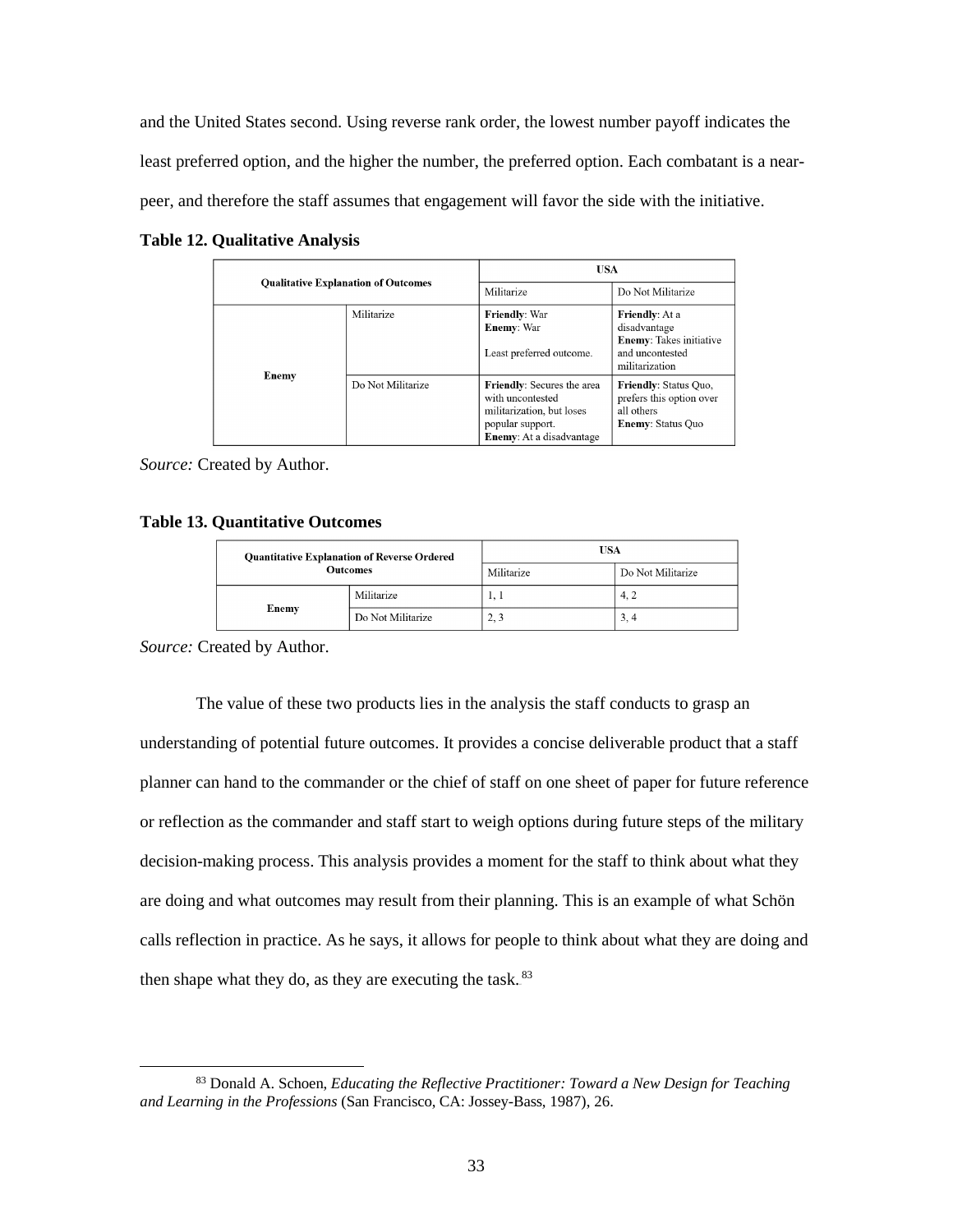The next step requires the staff to narrow down the available options to only the credible options available to the commander. The staff looks for any dominated strategies which a commander would never use. The enemy commander does not possess any dominated strategies and has both strategies available to him. But the United States would never choose to militarize in the game because not militarizing dominates it regardless of what the enemy chooses. [Table 14](#page-40-0) highlights in bold which option dominates for the United States. For instance, if the enemy decides to militarize, the United States receives a payoff of one if it decides to militarize and a payoff of two if it does not. Therefore, in this case, the United States would choose not to militarize. Likewise, if the enemy does not militarize, then the United States receives a payoff of three if it militarizes and a payoff of four if it does not militarize, and again the United States would choose not to militarize. Therefore, the staff eliminates that as an option.

<span id="page-40-0"></span>**Table 14. Dominating Payoffs for the USA highlighted in Bold**

| <b>Quantitative Explanation of Reverse Ordered</b><br><b>Outcomes</b> |                            | USA        |                   |
|-----------------------------------------------------------------------|----------------------------|------------|-------------------|
|                                                                       |                            | Militarize | Do Not Militarize |
|                                                                       | Militarize                 | 1, 1       | 4, 2              |
|                                                                       | Enemy<br>Do Not Militarize | 2, 3       | 3, 4              |

*Source:* Created by Author.

Now that the staff understands the United States does not have an incentive to militarize, it can then look at what the enemy may do as a response. The enemy knows the United States does not want to militarize and seeks to maximize its outcome. Therefore, the enemy chooses to militarize since that gives a better payoff than not militarizing. This arrives at the Nash Equilibrium of the enemy militarizing and receiving their payoff of four and the United States not militarizing and receiving their third-best payoff of two. [Table 15](#page-41-0) shows the resulting Nash Equilibrium circled.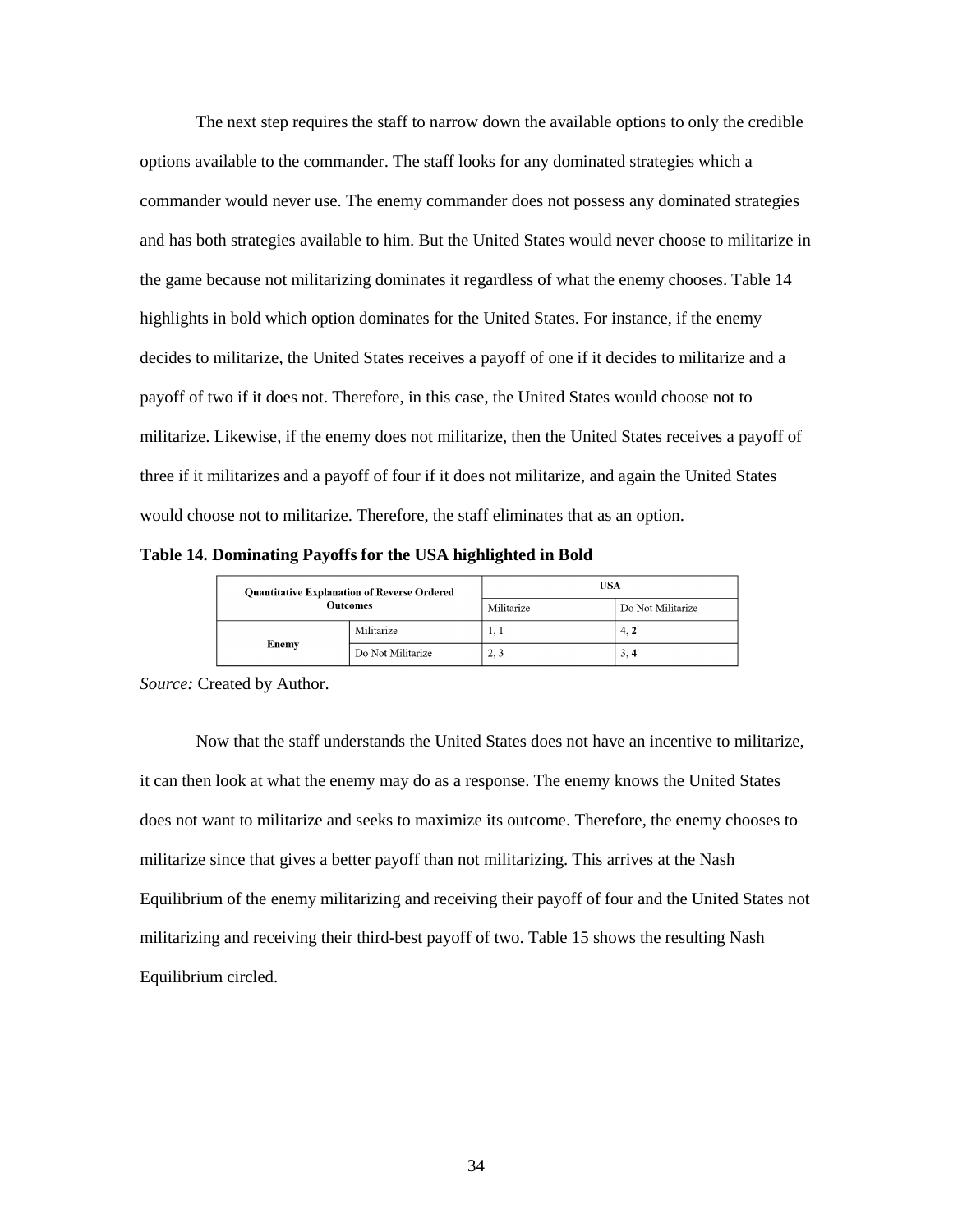| <b>Militarization Dominated by Do Not Militarize</b> |                   | USA        |                   |
|------------------------------------------------------|-------------------|------------|-------------------|
|                                                      |                   | Militarize | Do Not Militarize |
|                                                      | Militarize        |            | 4, 2              |
| Enemy                                                | Do Not Militarize |            | 3, 4              |

#### <span id="page-41-0"></span>**Table 15. Militarize Dominated**

*Source:* Created by Author.

But real-life situations do not always coincide; a party usually acts first compelling the other party to make a decision. In the above scenario, the United States grapples with the decision to militarize the region. Their decision then forces the enemy to make a decision. The next step looks at how the situation unfolds in a sequential move game and if the Nash Equilibrium changes in an analysis of the decision. Refer t[o table 16](#page-41-1) for the sequential game. The table shows the enemy's payoffs first and the United States' payoffs second.

#### <span id="page-41-1"></span>**Table 16. Sequential Move Game**



*Source:* Created by Author.

The actor's choices and payoffs for each outcome remain the same. The only difference is the United States moves first, and the enemy must react. The staff must use subgame analysis to analyze this game and its outcome. The enemy has the second move, and therefore analysis starts with their prospective steps. The two actors know that the enemy will choose not to militarize if the United States elects to militarize because a payoff of two is better than one. And the enemy would want to militarize if the United States chooses not to militarize because four is better than three. [Table 16](#page-41-1) above indicates this behavior by circling each of the enemy's preferred choices, given what the United States chooses. Now that the United States knows which choices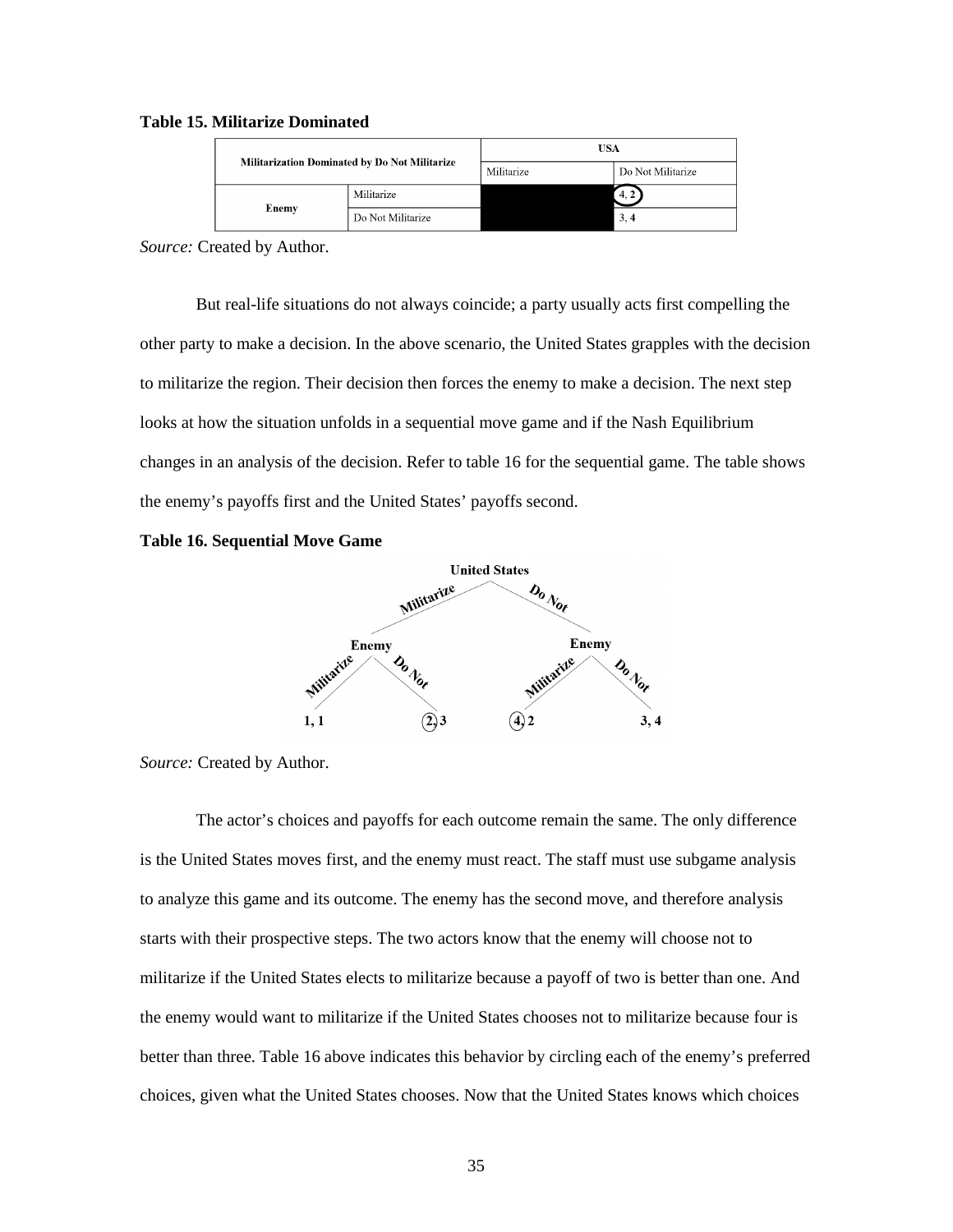the enemy would make based on the United States choices, they choose between the two. The United States elects to militarize, knowing the enemy would not militarize, resulting in a payoff of three for the United States. The United States militarizing is better than not militarizing and receiving a payoff of two, knowing the enemy would choose to militarize. Therefore, the Nash Equilibrium becomes the United States militarizing and the enemy not militarizing with a payoff of two to the enemy and three to the United States, see [table 17.](#page-42-0)

<span id="page-42-0"></span>



*Source: Created by Author.* 

The consecutive game resulted in a different Nash Equilibrium than the simultaneous match, why? Each game results in one party militarizing and the other party not militarizing. In the simultaneous game, the enemy received the most beneficial payoff by militarizing, and the United States knew that and therefore chose not to militarize. However, in the sequential game, the United States decides first. They receive their highest payoff if they do not militarize, and the enemy also chooses not to militarize. Both nations not militarizing does not happen because the enemy has an incentive to militarize if the United States does not. The United States realizes this and therefore sees their next best option is to militarize knowing the enemy will not militarize because it would force a war between the two actors. This game provides an example of a firstmover advantage. If the enemy were to choose first, they too would have an incentive to militarize.

A sequential move game reflects a more realistic situation. But running both types of games provides analytical value to the staff to understand motivations and potential actions. The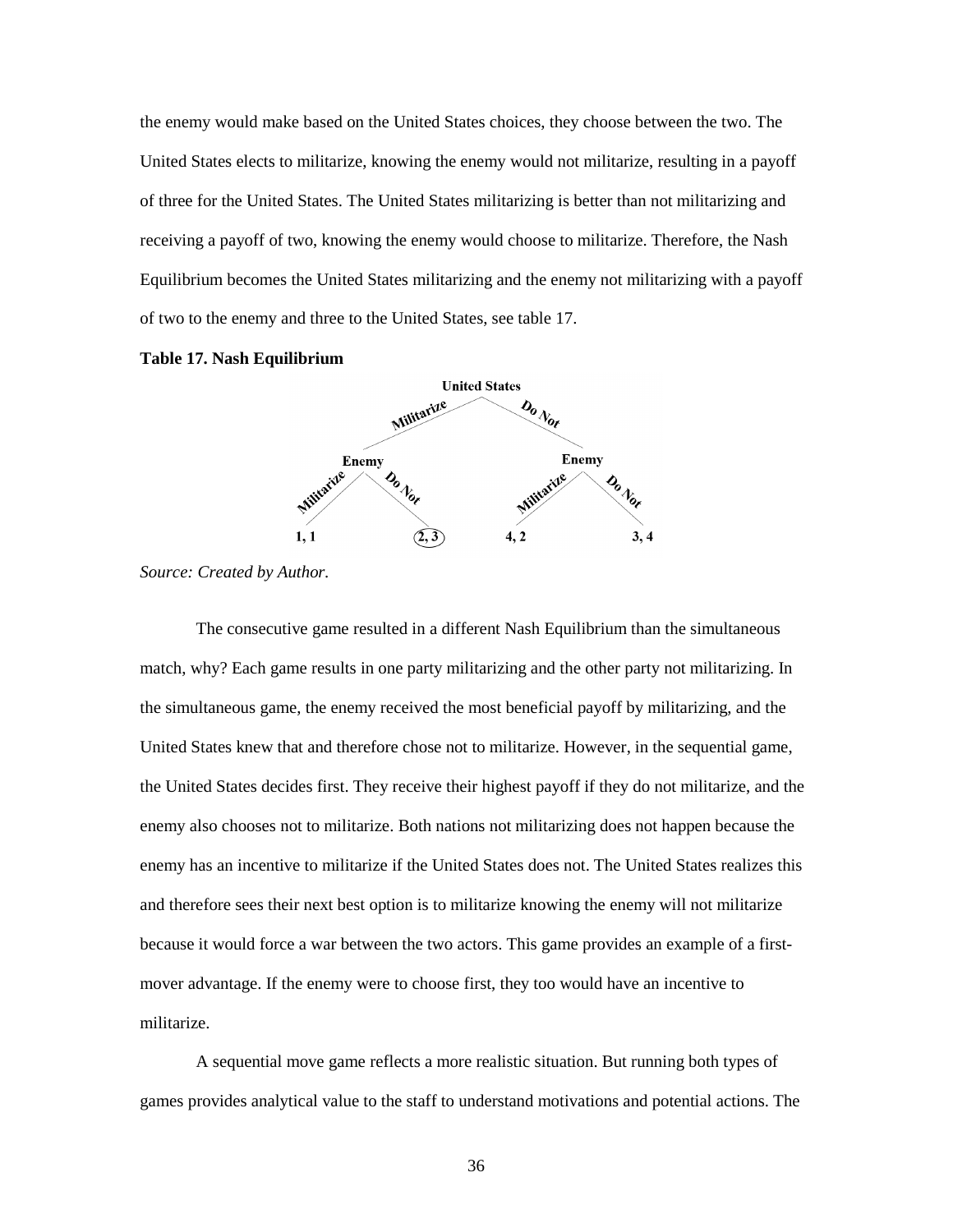staff can see how sequencing actions may change the outcome. As stated above, the value of using this approach lies in the analysis. The staff can create a brief narrative of each outcome as laid out in the matrix form. They can then see that one of their options is not a viable choice. They then looked at a quantitative assessment and determined that an equilibrium outcome is available. The qualitative analysis conducted reiterates Thomas Schelling's point that the math of game theory does not always solve the conflict, and one should not overly rely on math. It is the thinking through the problem which adds value.

### Conclusion

<span id="page-43-0"></span>Game theory provides an analytical tool to look at competitive situations. It allows analysts to understand potential plans of action, incentives, and payoffs or outcomes. Further, it can highlight information gaps and areas which need further understanding. During the middle of the twentieth century, strategic level planners used it to understand better the competition between the United States and the United Soviet Socialist Republic regarding the use of nuclear weapons and atomic war. Analysts outside the Department of Defense used it to understand trade disputes and price-cutting between competing firms.

At the operational level, game theory allows for the same type of analysis and understanding of potential plans, incentives, and outcomes. This monograph examined the history of game theory and explored basic game theory, establishing the usefulness of game theory at analyzing situations of conflict. The literature review revealed the strengths and weaknesses of game theory, which informed how to use it best to maximize its potential. Examining strategic level decisions such as nuclear situations and international trade provided the context of how previous efforts fruitfully applied game theory. The application of game theory to the American Revolutionary Battles' of Trenton and Princeton arrived at an alternate course of action than what the commanders pursued, demonstrating how using game theory can provide unique insights that were not obvious to a seasoned general like Cornwallis. Finally, the monograph showed how a corps-level staff could use game theory to understand how strategic-level decisions impact

37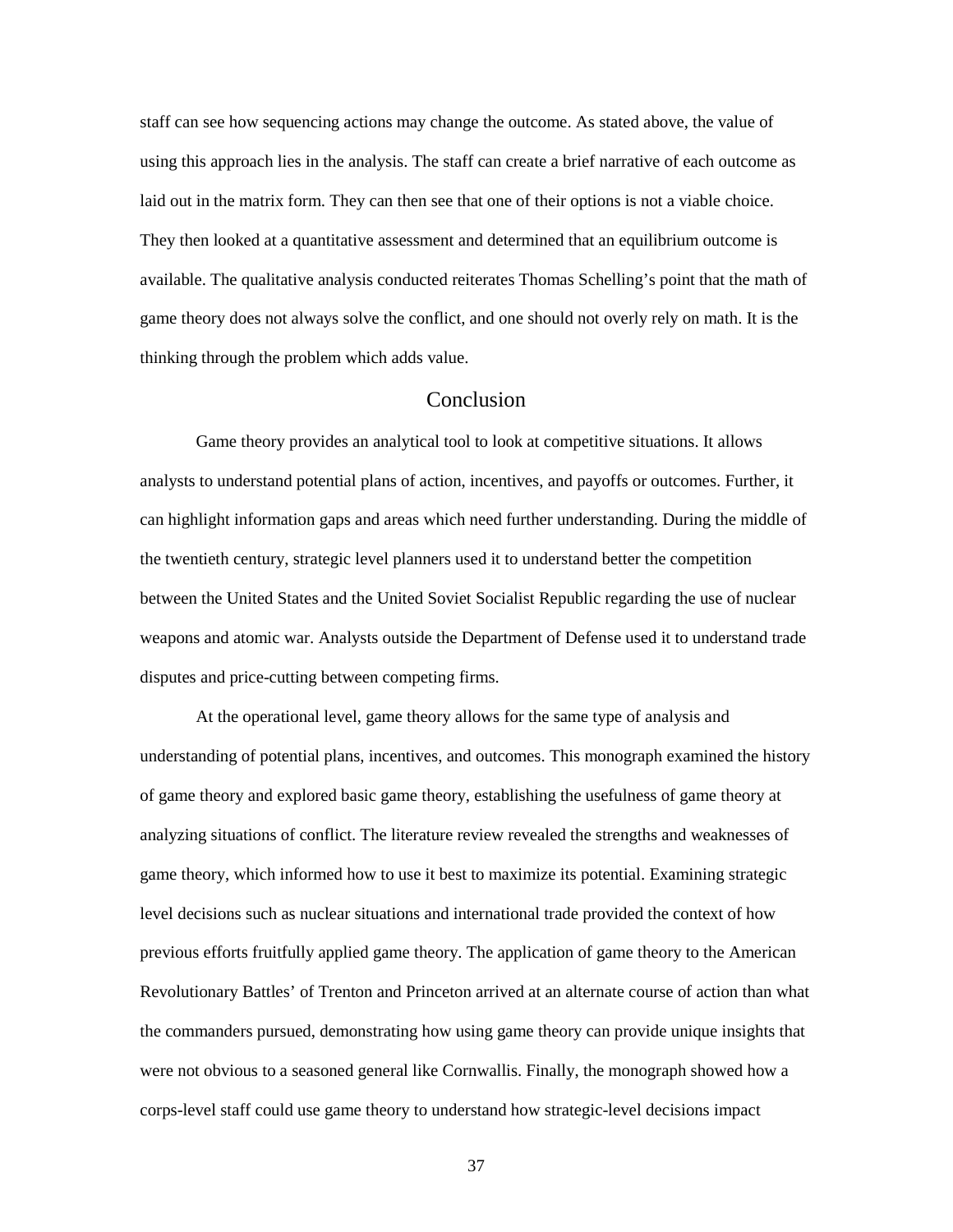operational level actions, demonstrating the utility of comparing simultaneous and sequential games. The last section provides a basic framework, which a staff could use to approach an operational problem by applying game theory to mission analysis and course of action development.

The use of game theory is not limited to the military decision-making process. Game theory fits well with existing planning processes that the Department of Defense and the United States Army currently use. Planners can use game-theoretic tools during the Joint Operational Design process and the Army Design Methodology. Specifically, during joint design, game theory tools best fit with understanding strategic guidance and understanding the operational environment. During army design, it fits best with framing the operational environment and understanding the problem. Game theory is another useful tool in the staff officer's or planning team's kitbag. When applied through the military decision-making process or the design process, game-theoretical analysis pairs well with other tools to provide a greater understanding of the operational environment.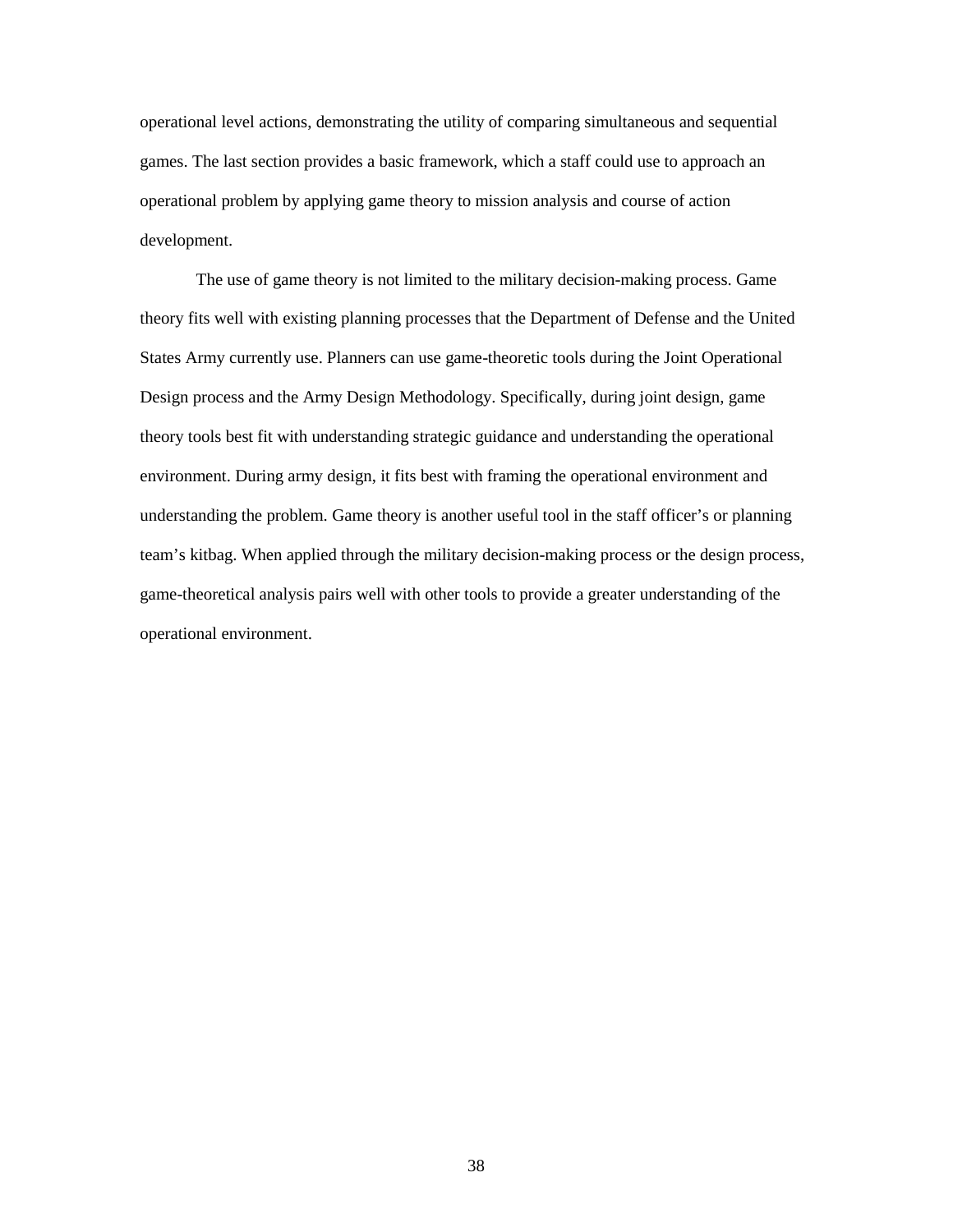#### Bibliography

<span id="page-45-0"></span>Axelrod, Robert. *The Evolution of Cooperation.* New York, NY: Basic Books, 1984.

- Beebe, Robert P. "Military Decision from the Viewpoint of Game Theory." *Naval War College Review* 10, no. 2 (1957): 27-76.
- Bernard Brodie. *War and Politics*. London, UK: Cassell, 1974.
- Clausewitz, Carl von. *On War*. Edited and translated by Michael Howard and Peter Paret Princeton, NJ: Princeton University Press, 1989.
- Coyne, Kevin P., and John Horn. "Predicting Your Competitor's Reaction." Harvard Business Review 87, no. 4 (April 2009): 90-97.
- Dixit, Avinash K., and Barry J Nalebuff. *The Art of Strategy*. New York, NY: W. W. Norton & Company, 2008.
- Dixit, Avinash K, Skeath, Susan, and David Reiley. *Games of Strategy*. New York, NY: W. W. Norton & Company, 2015.
- Fischer, David Hackett. *Washington's Crossing*. New York, NY: Oxford University Press, 2004.

Freedman, Lawrence. *Strategy: A History.* New York, NY: Oxford University Press, 2013.

———. "The First Two Generations of Nuclear Strategists." In *Makers of Modern Strategy: From Machiavelli to the Nuclear Age*, edited by Peter Paret, 735-778. Princeton, NJ: Princeton University Press, 1986.

Fudenberg, Drew, and Jean Tirole. *Game Theory.* Cambridge, MA: The MIT Press, 1995.

- Hanley, Jr., John T. "Planning for the Kamikazes: Toward a Theory and Practice of Repeated Operational Games." *Naval War College Review* 70, no. 2 (2017): 29-48.
- Haywood, Jr., Oliver G. "Military Doctrine of Decision and the Von Neumann Theory of Games." Student thesis, The Air War College, Maxwell Air Force Base, Alabama, March 20, 1950.
- Hershkovitz, Shay. "Wargame Business." *Naval War College Review* 72, no. 2 (2019): 67-82.
- Jackson, Matthew O. "Papers." SSRN*.* December 5, 2011. Accessed July 13, 2019. https://ssrn.com/abstract=1968579.

Kahn, Herman. *On Thermonuclear War.* Princeton, NJ: Princeton University Press, 1961.

- Ketchum, Richard M. *The Winter Soldiers.* Garden City, NY: Doubleday and Company, Inc, 1973.
- Luce, R. Duncon, and Howard Raiffa. *Games and Decisions.* New York, NY: John Wiley and Sons, Inc, 1965.